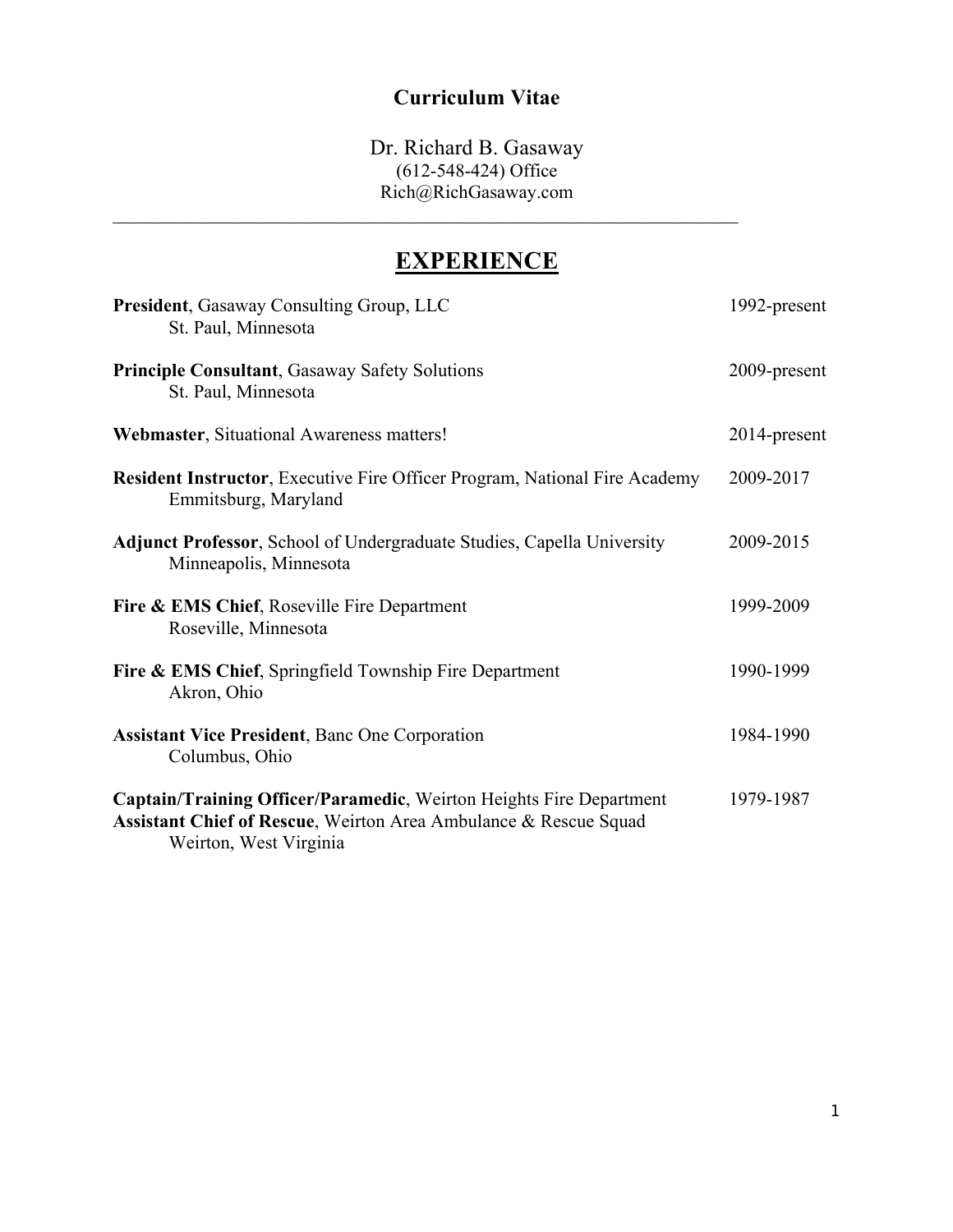### **EDUCATION**

**Doctor of Philosophy:** Capella University. Minneapolis, Minnesota. 2004-2008 Dissertation topic: *Fireground Command Decision Making: Understanding the Barriers Challenging Situational Awareness*. A cognitive neuroscience assessment of human factors that impact first responder decision making.

| <b>Master of Science:</b> University of Dayton, Dayton, Ohio         | 1986-1989 |
|----------------------------------------------------------------------|-----------|
| <b>Bachelor of Science:</b> West Virginia University, Morgantown, WV | 1979-1983 |

### **PROFESSIONAL DEVELOPMENT**

**Institution of Fire Engineers.** Perth, Western Australia. 2017

**Institution of Fire Engineers.** Auckland, New Zealand. 2017

**Fire Asia.** Hong Kong. 2012

**International Conference on Naturalistic Decision Making**. Orlando, Florida, 2011.

**National Fire Research Agenda Symposium**, National Fire Academy, Emmitsburg, Maryland, 2011.

**Everyone Goes Home Safety Summit**. National Fire Academy, Emmitsburg, Maryland, 2010.

**Research Event**. British Fire College. Morten-in-marsh, United Kingdom, 2009.

**International Conference on Naturalistic Decision Making**. Monterey, California, 2008.

**National Fire Service Staff and Command Program**, Maryland Fire-Rescue Institute, University of Maryland, College Park, Maryland, 2002.

**Executive Fire Officer Program,** National Fire Academy, Emmitsburg, Maryland, 1999.

**Mobile Intensive Care Paramedic Program graduate**, Fairmont State College, Fairmont, West Virginia, 1981.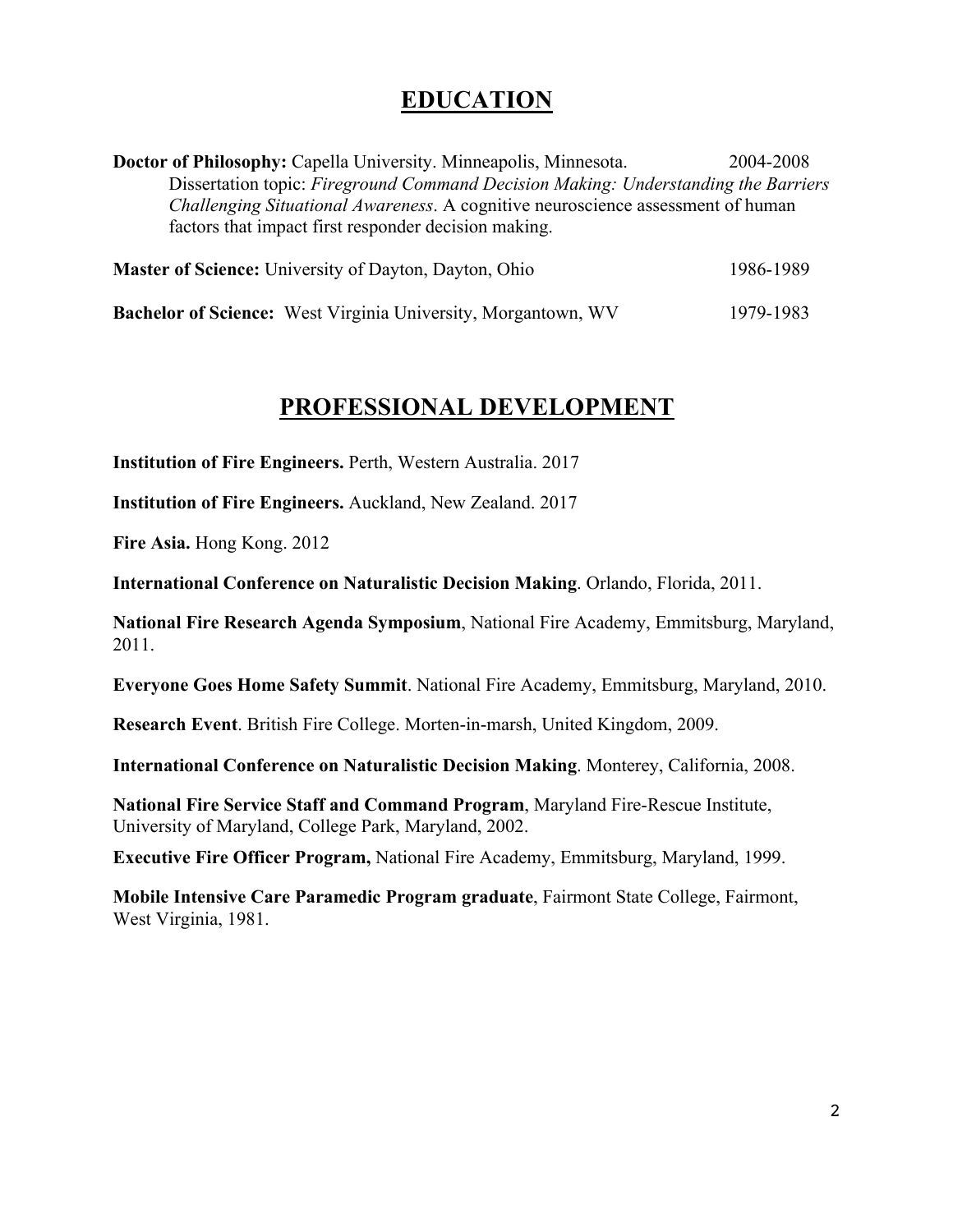# **TEACHING EXPERIENCE**

#### **Sampling of on-campus, distance learning and outreach program delivery**

(listed alphabetically)

- AFAC-Bushfire CRC Conference, Melbourne, AU
- British Fire College, Gloucester, UK
- California Fire Training Officer's Association Conference, Fresno, CA
- Capella University, Minneapolis MN
- Connecticut Fire Academy, Windsor Locks, CT
- Cuyahoga County Community College, Cleveland, OH
- Fire Asia, Honk Kong
- Fire Department Instructors Conference, Indianapolis, IN
- Fire-Rescue International (multiple venues)
- Hennepin Technical College, Minneapolis, MN
- Kent State University, Kent, OH
- Massachusetts Fire Academy, Sudbury, MA
- Montgomery County Fire Academy, PA
- National Fire Academy, Emmitsburg, MD
- New Hampshire Fire Academy, Concord, NH
- Ohio Fire Academy, Reynoldsburg, OH
- Ontario Fire College, Gravenhurst, ON
- South Carolina Fire Academy, SC
- Southwest State University, Marshall, MN
- Tennessee Fire & Codes Academy, Bell Buckle, TN
- West Moreland County Community College, Pittsburgh, PA
- West Virginia University, Morgantown, WV
- United States Air Force Academy, Colorado Springs, CO
- United States Military Academy, West Point, NY
- University of Akron, Akron, OH
- University of Maryland, College Park, MD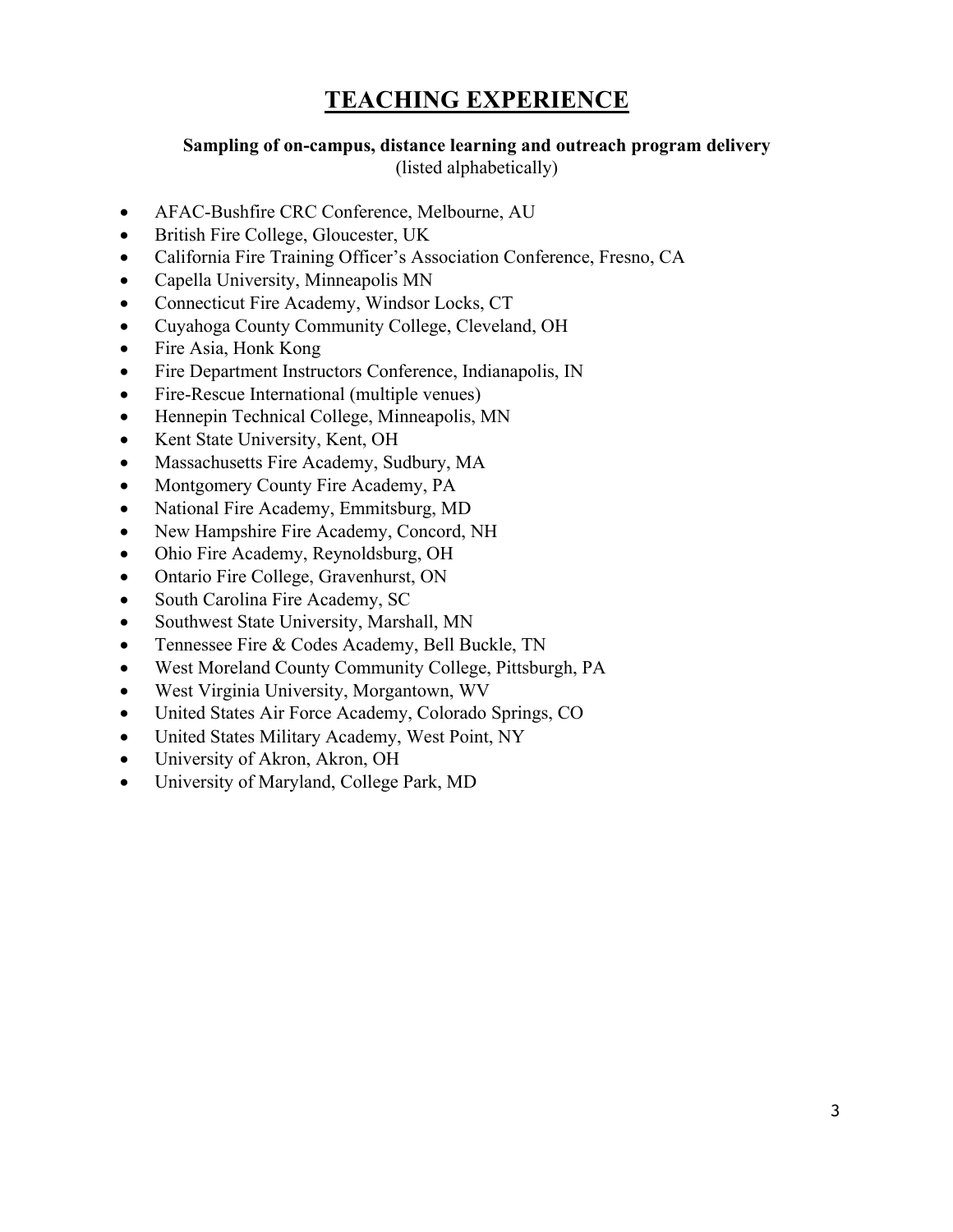# **CURRICULUM DEVELOPMENT**

(Sampling of programs)

- How smart workers use situational awareness to improve safety.
- What is situational awareness and why does it matter?
- Fifty ways to kill a first responder: Barriers that impact command situational awareness
- The mental management of emergencies: Improving decision making under stress
- When brain science meets public safety: What have we learned?
- Flawed situational awareness: The stealth killer of first responders
- Training for failure: Why the way we train first responders must change
- Facilitated debriefings: Learning from tragedy
- The fire service perfect storm: Lessons from Charleston
- Weapons of mass distraction: Understanding situational awareness barriers
- The global war on error: How to create a safety culture
- The leader's toolbox: Essentials of high performance leadership
- Ethical leadership: Doing the right thing
- Recruitment & retention: Finding and keeping the right people
- Emergency services leadership: Leading fire, police  $& EMS$  agencies
- Understanding motivation: Lighting the fire within
- Leading volunteer organizations: Achieving excellence in volunteer agencies
- Real world incident command: Safe and effective operation with limited resources
- Dealing with difficult people: Keeping the tail from wagging the dog
- Teambuilding: Creating high performance teams
- Problem solving: Designing and executing solutions to complex problems
- Decision making under stress: Applied decision making in high stakes environment
- Organizational Behavior: Working through the good, bad, and ugly of dysfunction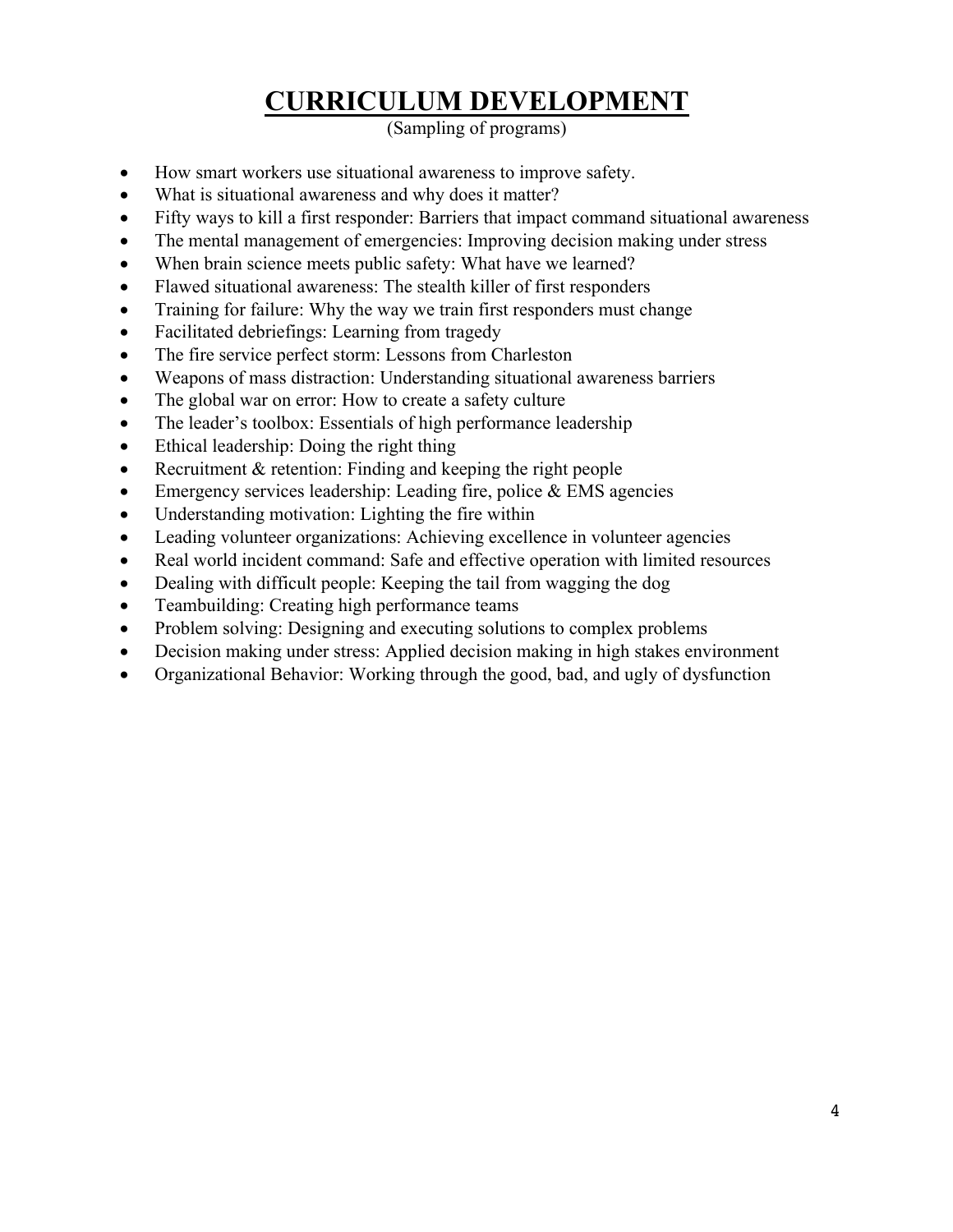# **PROFESSIONAL APPOINTMENTS**

- **United States Presidential Appointee:** Appointed by President George W. Bush to serve on the Public Safety Officer's Medal of Valor Review Board, 2003-2006.
- **Editorial Review Board Member:** International Journal of Resilience in Fire, Safety & Disaster (IJRFSD), Durg, Chhattisgarh, India. 2021-present.
- **Editorial Review Board Member:** International Fire Service Journal of Leadership & Management. Oklahoma State University, Stillwater, OK, 2008-2020.
- **Heritage Program Advisory Board Member:** Fireman's Fund Insurance Company. 2008-2016.
- **Chancellor, Instructor Credentialing Program**. International Society of Fire Service Instructors, 2010-2015.

# **PROFESSIONAL CREDENTIALS**

- **Certified Speaking Professional**: National Speakers Association. 2014-present.
- **Credentialed Chief Fire Officer**: Commission on Chief Fire Officer Designation, Center for Public Safety Excellence, 2001. Re-credentialed, 2004, 2007, 2010, 2013, 2016, 2019, 2022.
- **Certified Instructor**: West Virginia University Fire Service Extension. 1983-present.

# **AWARDS & RECOGNITIONS**

- **National Speakers Association – Minnesota Chapter:** Hall of Fame Inductee. 2021
- **Next Level Award**. National Speakers Association, Minnesota Chapter. June 2016.
- **President's Award**. International Society of Fire Service Instructors, Indianapolis, IN, April 2012.
- **British Fire Journal/W. L. Gore Research Excellence Award**. Presented at the British Fire Service College 2008 Research Event, London, UK. November 2008.
- **Best Qualitative Pre-hospital Care Research Award (**co-recipient). Presented by the University of California, Los Angeles Emergency Medicine Center at the EMS Today Conference, Baltimore, Maryland, March 1998.
- **William D. Litzinger Outstanding Instructor Award** recipient. Presented at the Weirton Heights Rescue School, March 1995.
- **Corporate Service Excellence Award** recipient. Presented by Bank One, Columbus, N.A., Columbus, Ohio, 1988.
- **Outstanding Community Service Award** recipient. Presented by Bank One, Eastern Ohio, N.A., Steubenville, Ohio. 1985.
- **Community Service Commendation**. Presented by A. James Manchin, West Virginia Secretary of State, 1983.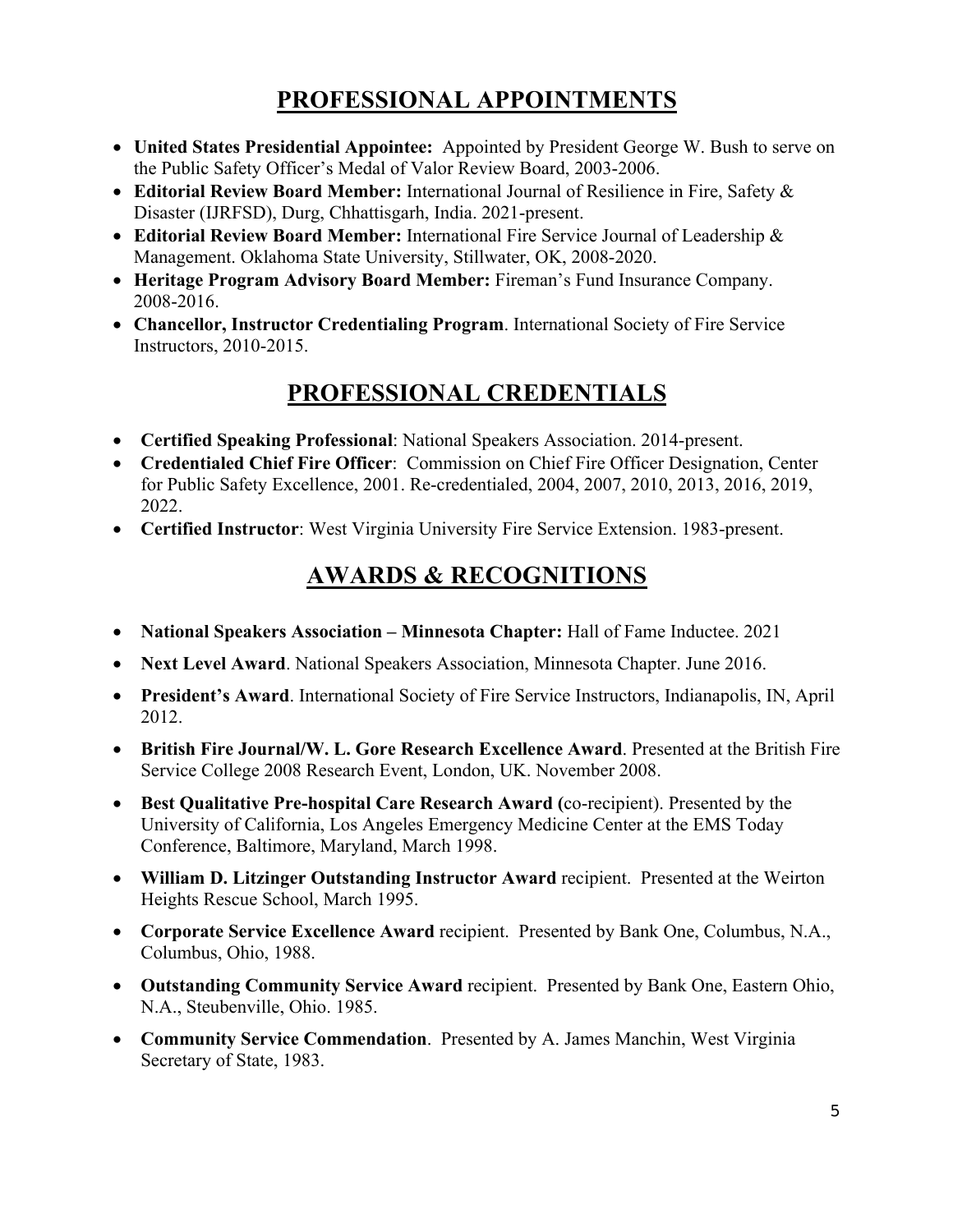**Phoenix Award** recipient. Presented by the American Heart Association, 1982.

### **PROFESSIONAL CONTRIBUTIONS**

- **Situational Awareness Matters Online Academy**: January 2017-present. 3,500+ students and graduates.
- **Situational Awareness Matters Podcast Radio and YouTube Show**: 2014-present. Over 1 million views/downloads.
- **National Fire Service Research Agenda Symposium**: Sponsored by the National Fallen Firefighters Foundation. April, 2011
- **The Leader's Toolbox (podcast radio show host)**. A monthly leadership podcast broadcast on Firehouse.com©, 2006-2011.
- **Gasaway Consulting Group (www.RichGasaway.com) webmaster.** 2008-present.
- **Situational Awareness Matters (www.SAMatters.com) webmaster.** 2011-present.
- **Target Solutions:** Blog contributor. 2013-present.
- **Beyond Hoses & Helmets Leadership Program Curriculum Development Committee Chair.** International Association of Fire Chiefs, 2006.
- **National Fire Fighter Near-Miss Stakeholder Symposium** (invited guest). San Diego, CA, 2008.
- **IAFC Leadership Summit** (invited guest)**.** Washington, DC, November 2005, 2006, 2007.
- **Volunteer Firefighter Recruitment & Retention Summit** (invited guest). International Association of Fire Chiefs, Fairfax, VA, March 2005.
- **Program Planning Committee Member**, Fire-Rescue International Conference 2004-2008.
- **Peer Assessor**, Commission on Chief Fire Officer Designation. 2001-present.
- **Roseville Fire Department Explorer Post 547**, Advisor. 2002-2009.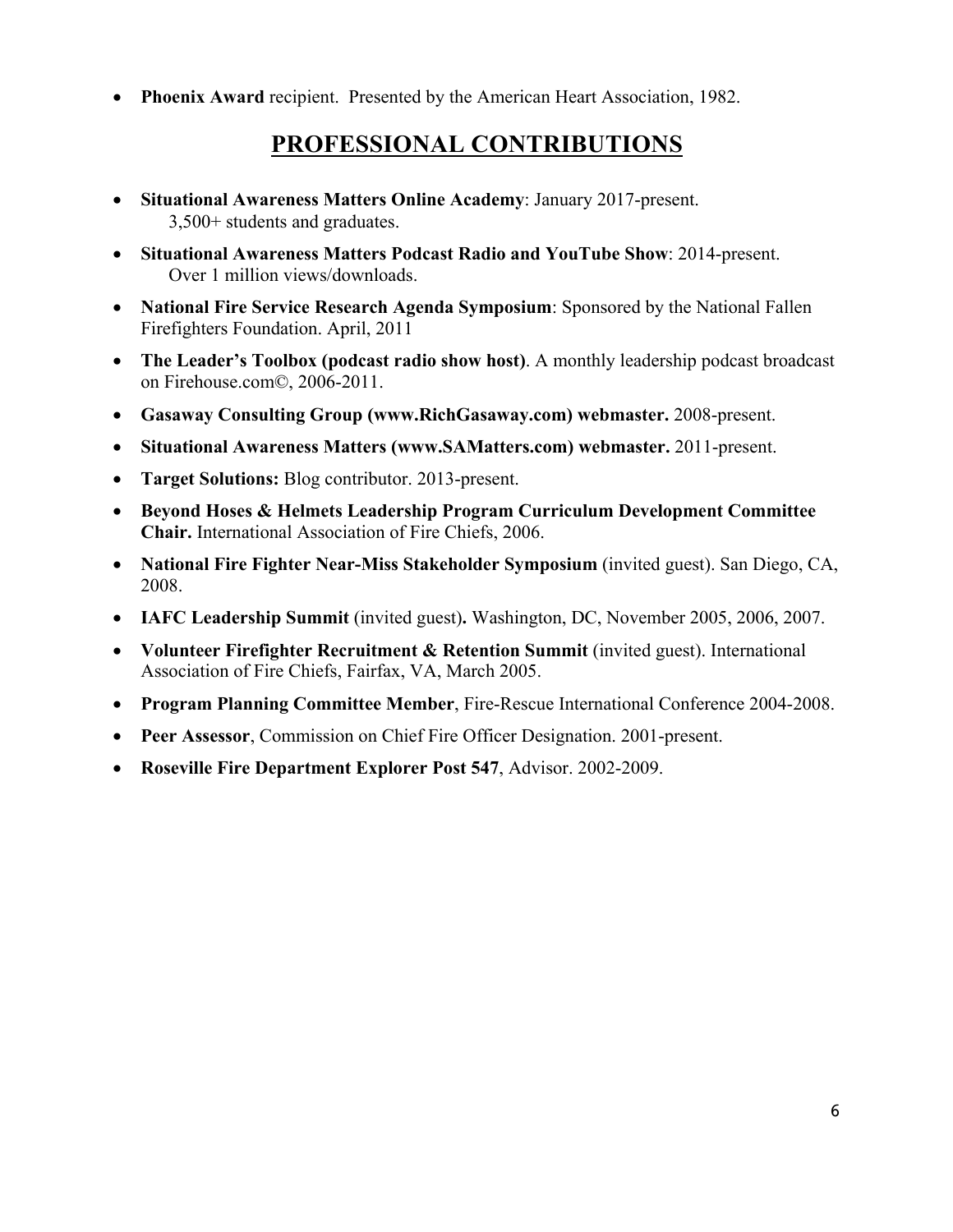# **CONSULTING SERVICES**

- **Larson Health Advocates**. Expert witness case review (2021).
- **Henkels & McCoy**. Situational Awareness consulting and training (2021).
- **MidSouth Electric Coop**. Situational Awareness consulting and training (2021)
- **ExxonMobil.** Situational Awareness consulting (2019)
- **Amgen Corporation**. Situational Awareness consulting, accident investigations, and training (2019-2020)
- **Waconia Fire Department**. Leadership Consulting (2019-2020)
- **Louisiana Pacific Corporation**. Situational Awareness consulting and training. (2019)
- **Pearl Harbor Naval Shipyard**. Situational Awareness consulting and training. (2018-2019)
- **Georgia Pacific Corporation.** Situational Awareness consulting and training. (2018)
- **Temperature Specialists, Inc.** Leadership development consulting (2018)
- **Portsmouth Naval Shipyard.** Situational Awareness consulting and training (2017-present).
- **Buckley Fire Department.** Officer Development Coaching. (2017-present)
- **Syncrude Canada, Ltd. in partnership with Exxon/Mobile**: Situational awareness assessment, consulting, training and virtual reality development (2017-present).
- **Cranberry (PA) Volunteer Fire Company.** Strategic Planning Consultation (2017).
- **Enumclaw (WA) Fire Department.** Executive Team Consultation (2016).
- **Scott Township (IN) Fire Department** Mission, Vision, Core Values Development (2015). Marion, OH.
- **From Knowledge to Practice: Fire Dynamics Research:** Situational awareness consulting 2014). Ottawa Fire Services, Ottawa, Ontario, Canada.
- **Marion Township (OH) Fire Department.** Mission, Vision, Core Values Development (2014). Marion, OH.
- **Andover (MN) Fire Department** Mission, Vision Core Values Development (2014). Andover, MN.
- **SGL Carbon Group, LLC.** Situational awareness consulting and training (2013-2015).
- **Nuclear Fuel Services.** Situational Awareness consulting and training (2013-2015).
- **Brooklyn Park (MN) Fire Department.** Operational Assessment (2012).
- **Plymouth (MN) Fire Department.** Teamwork Facilitation (2012).
- **Weirton (WV) Fire Department.** Operational Assessment (2011).
- **Asheville (NC) Fire Department.** Line of Duty Death evaluation and facilitated debriefing (2011).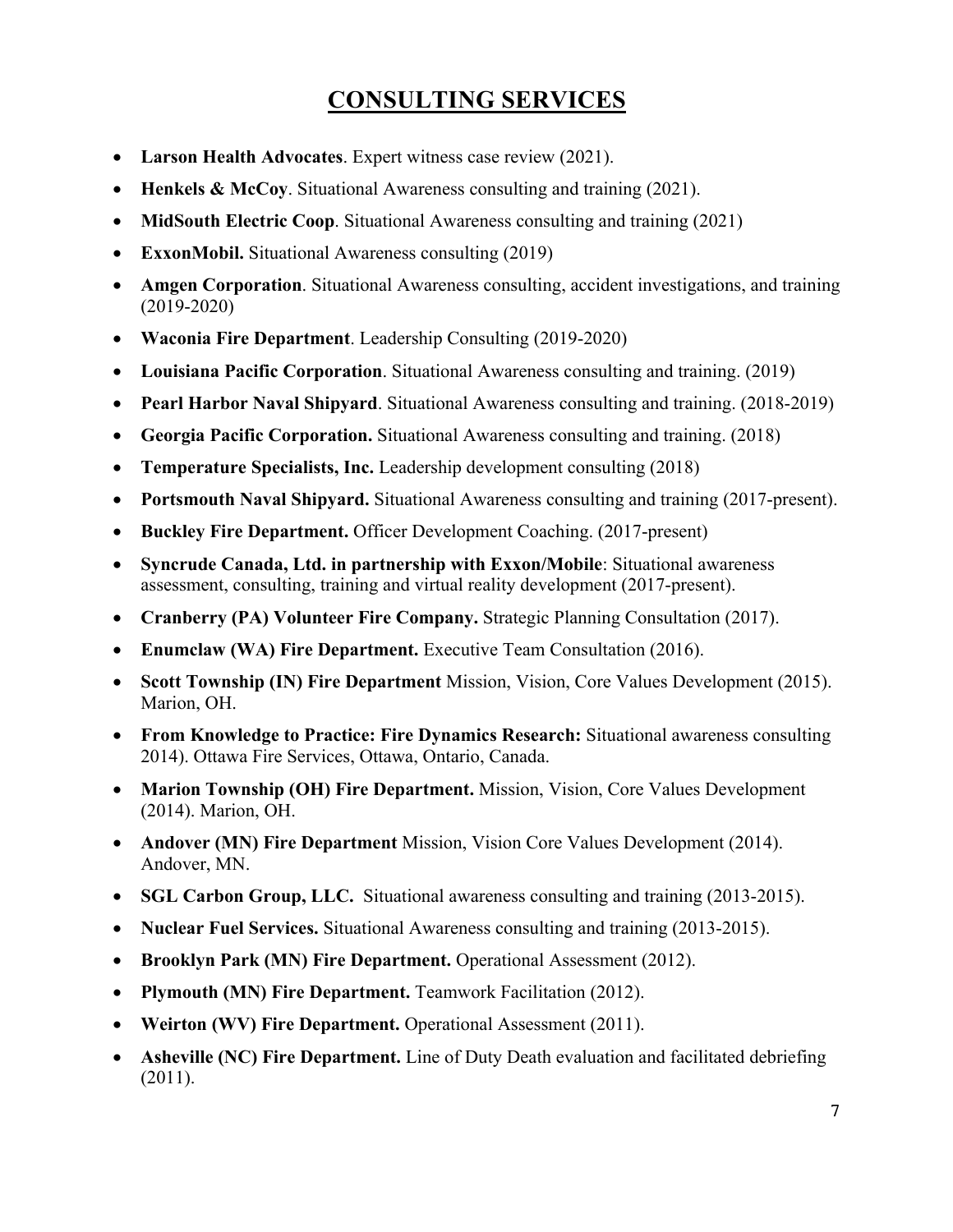- **Sierra (NV) Fire Protection District.** Staffing Evaluation (2010-11).
- **Brooklyn Center (MN) Fire Department.** Strategic Planning (2010-2011).
- **Inver Grove Heights (MN) Fire Department.** Strategic Planning (2009-2010).
- **Centennial (MN) Fire Protection District.** Mission, Vision, Core Values Development (2009).
- **Bellevue (NE) Fire Department.** Staffing & Performance Modeling (2007).
- **West Metro (MN) Fire Protection District.** Governance Model Task Force (2004).
- **Elk River (MN) Fire Department.** Disaster Response Evaluator (2004).
- **Communications and Interoperability Focus Group: New Orleans, LA**. International Association of Fire Chiefs, Fire-Rescue International (August 2004).
- **Volunteer Fire Service Recruitment & Retention Issues Focus Group Member: Kansas City, MO:** National Volunteer Fire Council, Fire-Rescue International (August 2002).
- **Minneapolis (MN) Fire Department.** Promotional Evaluation Panel (2001).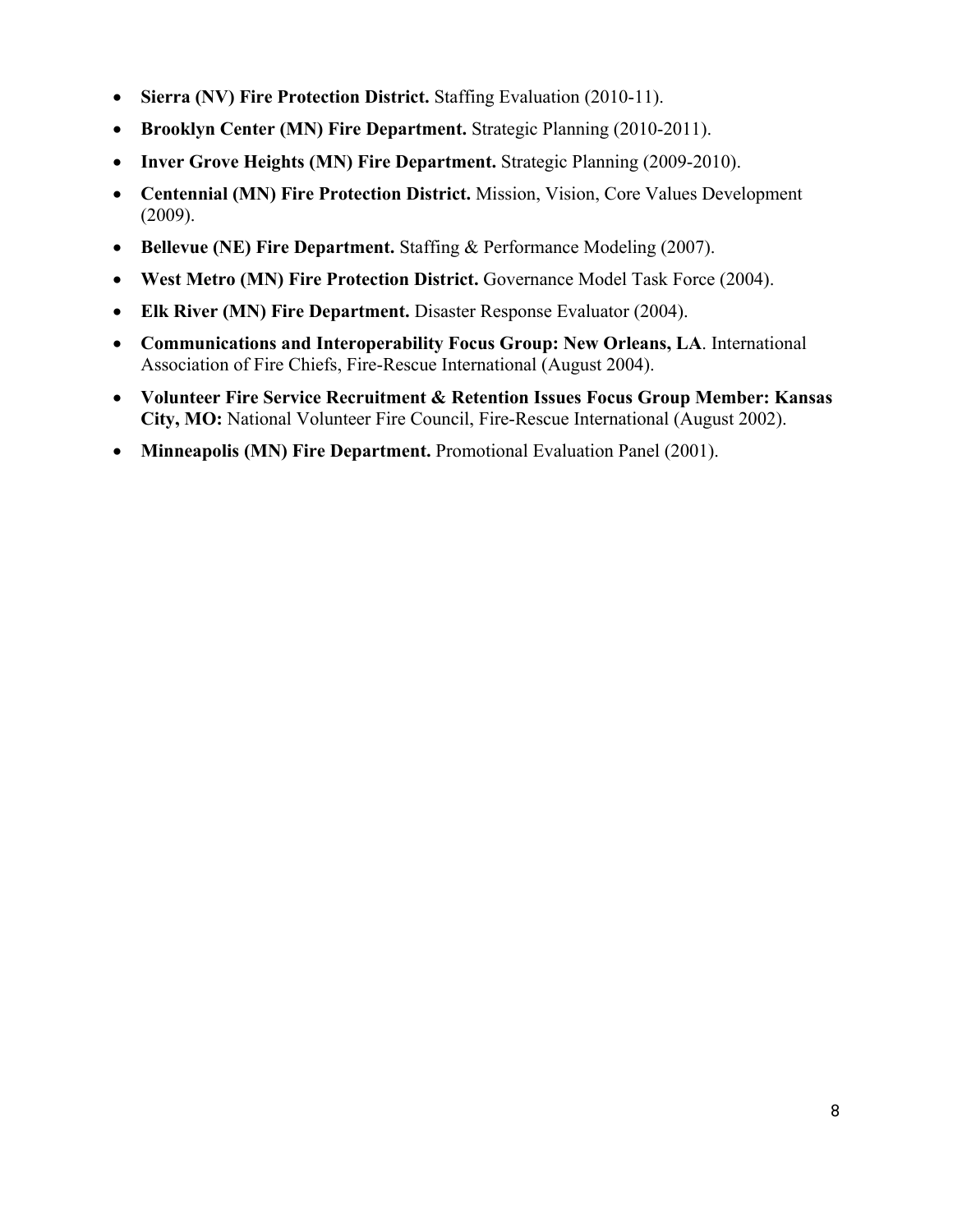### **PRESENTATIONS**

- Flawed Situational Awareness. **Streetsboro, OH**. Portage County Fire Chiefs Association**..** June 2022.
- Leader's Toolbox: Building Tomorrow's Leaders… Today! **Poland, OH.** Cardinal Joint Fire Protection District. June 2022.
- Flawed Situational Awareness. **Mount Lebanon, PA.** Mount Lebanon Fire Department**.** June 2022.
- Flawed Situational Awareness. **Swissvale, PA.** Swissvale Fire Department. une 2022.
- How smart workers use situational awareness to improve safety. **Boston, MA.** National Fire Protection Association Conference & Expo.June 2022.
- Confessions of a Professional Speaker Keynote. **Montour Falls, NY.** New York Fire & Life Safety Educators Conference. May 2022.
- How smart workers use situational awareness to improve safety. **Plymouth, NH.** Northeast Public Power Association, May 2022.
- How smart workers use situational awareness to improve safety. **Toronto, ON.** Ontario Fire Chiefs Association. May 2022.
- How smart workers use situational awareness to improve safety. **Yellowstone, MT.** National Park Service. May 2022.
- How smart workers use situational awareness to improve safety. **Las Vegas, NV.** Voluntary Protection Program Participant's Association, Region IX. April 2022.
- How smart workers use situational awareness to improve safety. **Portland, OR.** United States Department of Agriculture – National Forest Service Fire & Aviation Leadership Team Meeting. April 2022.
- Paradigm Shifting. **Rockville, MD.** Maryland Fire Chiefs Association Leadership Seminar. April 2022.
- Creating Thinking Responders. **Rockville, MD.** Maryland Fire Chiefs Association Leadership Seminar. April 2022.
- How smart workers use situational awareness to improve safety. **Scottsdale, AZ.** International Semiconductor Environmental Safety & Health Conference. March 2022.
- Leader's Toolbox: Building Tomorrow's Leaders… Today! **Kearney, NE.** Buffalo County Fire Chiefs Association. March 2022.
- Flawed Situational Awareness. **Kearney, NE.** Nebraska Fire Chiefs Association Safety Seminar. March 2022.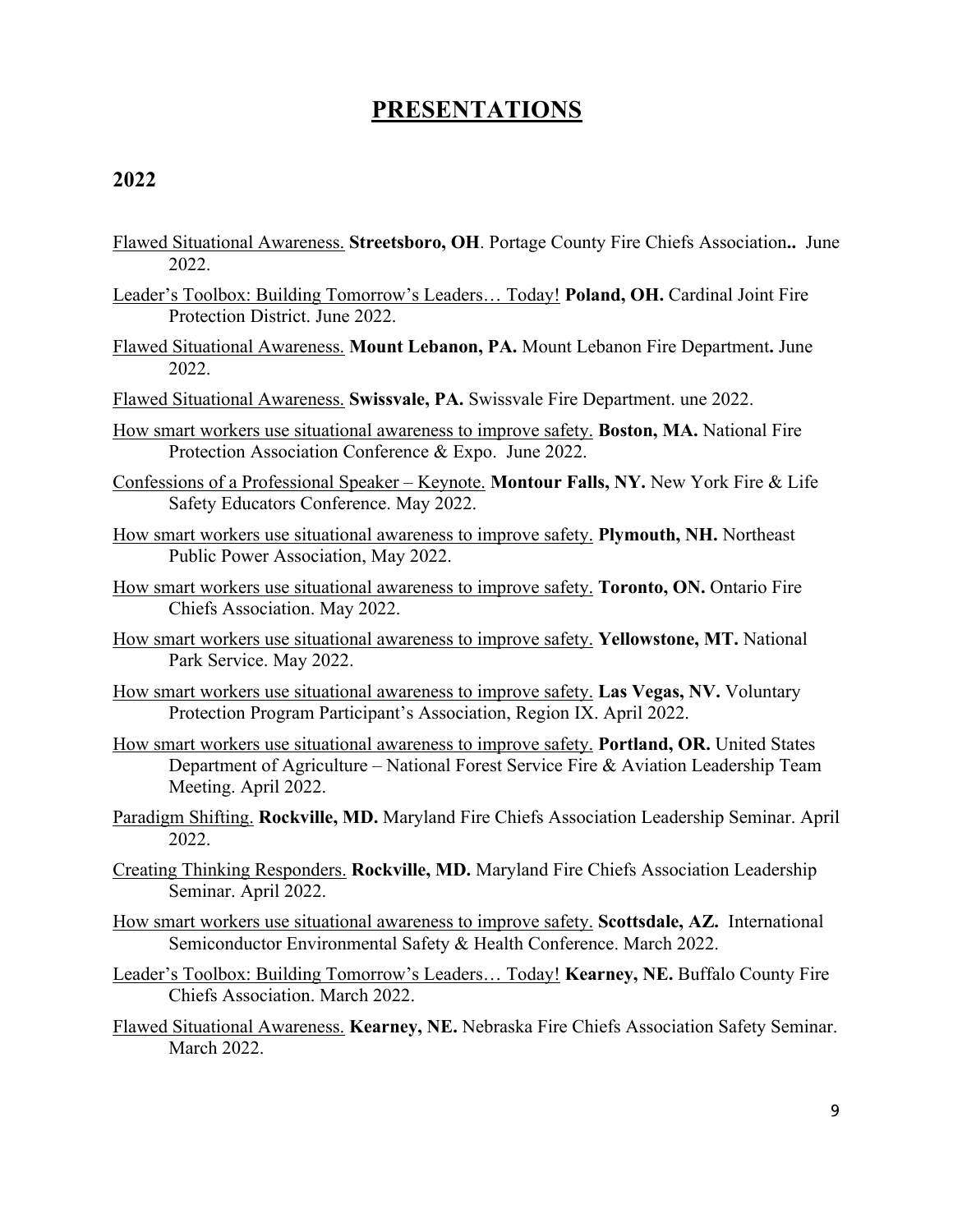Leader's Toolbox: Building Tomorrow's Leaders… Today! **Delran, NJ.** Delran Fire Department. March 2022.

Flawed Situational Awareness. **Delran, NJ.** Delran Fire Department. March 2022.

How smart workers use situational awareness to improve safety. **Landown, MD.** Washington Area Metropolitan Transit Authority. March 2022.

- Flawed Situational Awareness. **Annapolis, MD.** University of Maryland Maryland Fire & Rescue Institute. March 2022.
- How smart workers use situational awareness to improve safety. **Golden, CO.** LafargeHolcim. March 2022.
- Flawed Situational Awareness. **Buffalo, MN.** Wright County Fire Chiefs Association. February 2022.

Training For Failure. **Halifax, NS.** Maritime Fire Chiefs Association. February 2022.

How smart workers use situational awareness to improve safety. **Newport News, VA.** Thomas Jefferson National Accelerator Laboratory. February 2022.

#### **2021**

- Understanding Situational Awareness: **Clearwater Beach, FL.** International Association of Fire Chiefs VCOS Symposium. January 2021.
- Situational Awareness for Industry: **Hartford, CT.** Connecticut O.S.H.A. Roundtable. January 2021.
- Firefighter Safety: Mistakes & Best Practices: **Maritime Fire Chiefs Association, Halifax, NS** January 2021.
- Flawed Situational Awareness: **Columbia, MO.** Missouri Winter Fire School. February 2021.
- Leader's Toolbox Building Tomorrow's Leaders, Today!: **Spotsylvania, VA.** Spotsylvania County Fire Department. March 2021

Situational Awareness for Industry: **Denver, CO.** Power Test Conference. March 2021.

- Firefighter Safety: Mistakes & Best Practices: **Mulvane, KS.** Kansas State Firefighters Association Conference. April 2021.
- Training for Failure: Why we must change the way first responders are trained. **Calgary, AB.**  Alberta Fire Training Officers Association. April 202.
- Situational Awareness for Electrical Line Workers: **Dallas, TX.** Midsouth Electric Co-op, May 2021.
- Flawed Situational Awareness: **Pittsburgh, PA.** Hilltop Hose Company (PA) Safety Symposium. May 2021.
- Situational Awareness for Electrical Line Foremen: **Irwindale, CA.** Henkels & McCoy. May 2021.
- Flawed Situational Awareness: **Draper, UT.** Utah Fire Chiefs Association. May 2021.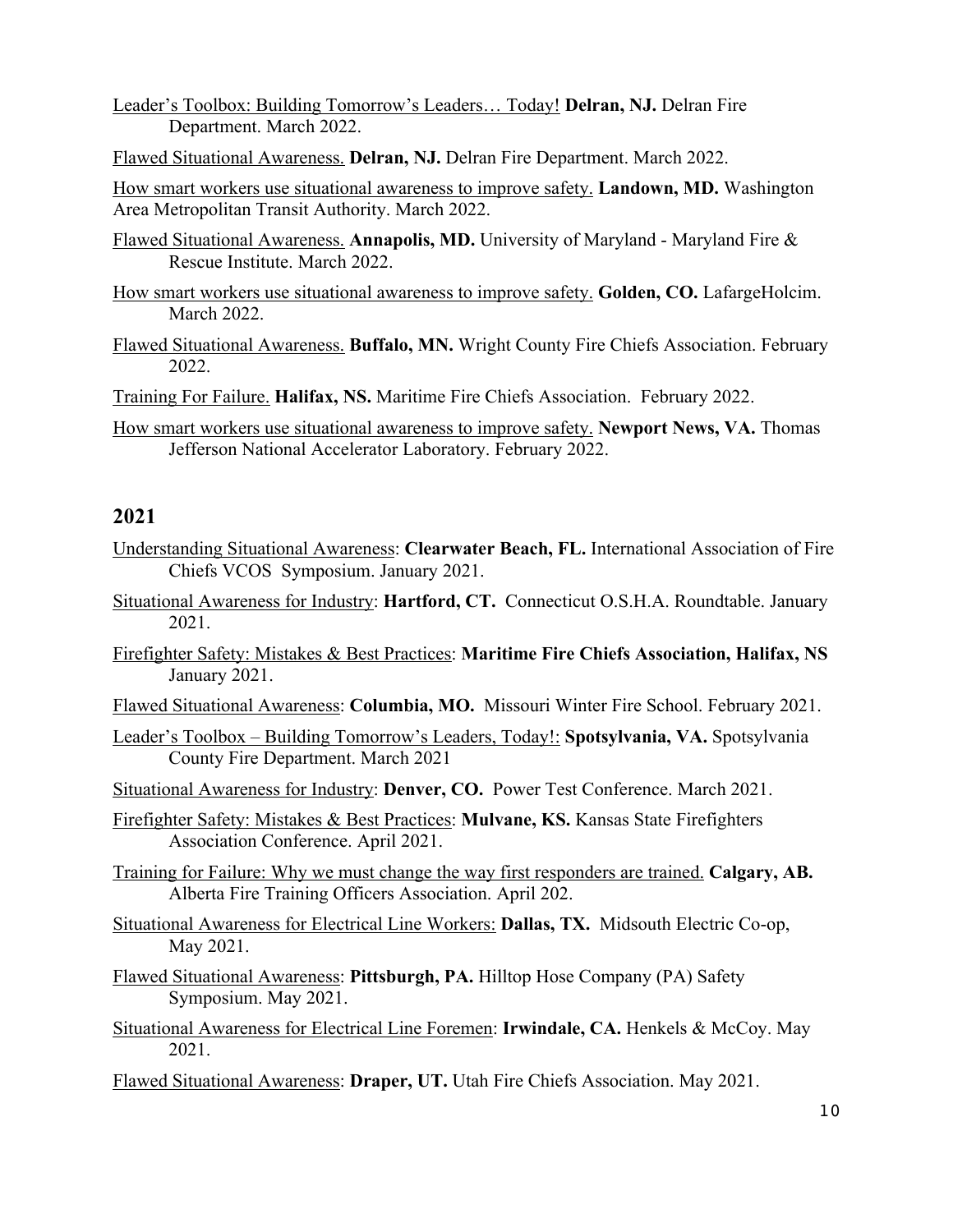- Firefighter Health & Wellness: **Saint Paul, MN.** Minnesota Board of Firefighter Training and Education. June 2021.
- Flawed Situational Awareness: **Vancouver, BC. Chiefs Association of British Columbia.** June 2021.Fire
- Flawed Situational Awareness: **Vancouver, WA**. Clark County (WA) Fire Protection District #6. June 2021.
- Flawed Situational Awareness: **Spring, TX.** Spring Fire Department. July 2021.
- Training for Failure: Understanding why we much change the way first responders are trained. **Charlotte, NC.** Fire Rescue International Conference. July 2021.
- Situational Awareness for Quality Assurance Teams: **Kittery, ME.** Portsmouth Naval Shipyard. August 2021.
- Leader's Toolbox: Building tomorrow's leaders, today: **La Crosse, WI.** La Crosse Fire Department. August 2021.
- Situational Awareness For Health, Safety & Environmental Workers: **Dover, DE. Buckeye Partners.** September 2021.
- Flawed Situational Awareness: **Columbus, OH.** Firehouse Expo Conference. September 2021.
- Situational Awareness for EMS: **Baltimore, MD.** University of Maryland Baltimore Campus Paramedic Program. September 2021.
- What is situational awareness and why does it matter?: **Williston, VT.** Williston Fire Department, September 2021.
- Paradigm Shift: **Clearwater Beach, FL.** International Association of Fire Chiefs Volunteer & Combination Officer Section Symposium in the Sun. November, 2021.
- Flawed Situational Awareness: **Dayton, OH.** Firefighter Health & Wellness Conference. November 2021.
- Flawed Situational Awareness: **Cuddy, PA.** Char-West Council of Governments. November 2021.
- Flawed Situational Awareness: **Bozeman, MT.** Montana Bureau of Land Management Leadership Seminar. November 2021.
- Flawed Situational Awareness: **Worthington, OH.** Worthington Fire Department Officer Development Seminar, December 2021.

- Improving High Risk Decision Making through Thermal Imaging & Situational Awareness: **Charlotte, NC.** Insight Training. November 2020.
- Understanding Situational Awareness: **Red Deer, Alberta, Canada.** Red Deer Fire & Emergency Services, September 2020.
- Understanding Situational Awareness: **Baltimore, MD.** University of Maryland EMS Program. September 2020.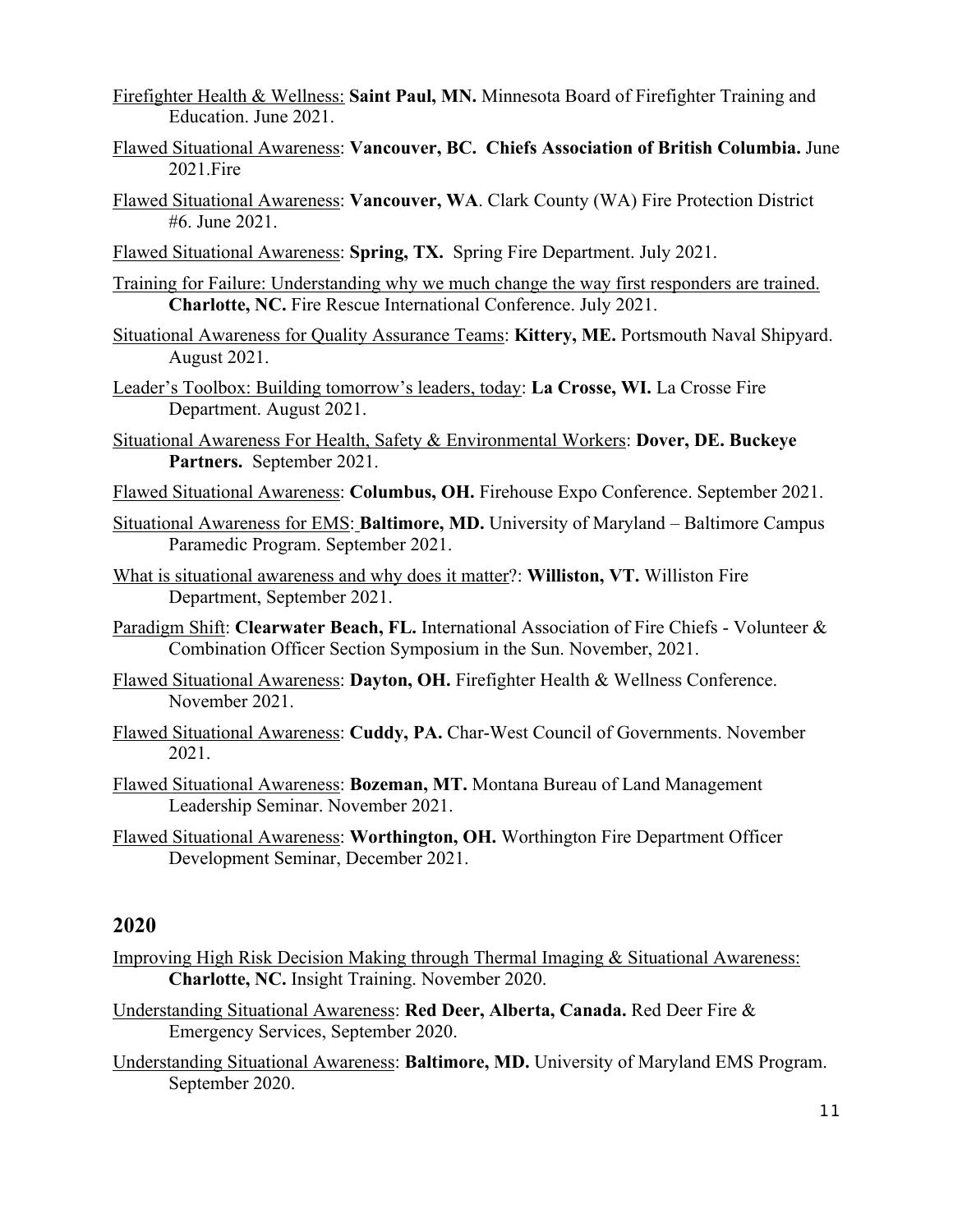- Understanding Situational Awareness: **Halifax, Nova Scotia, Canada.** Maritime Fire Chiefs Association, August 2020.
- Flawed Situational Awareness: **Buckley, WA.** Buckley Fire Department. June 2020.
- Situational Awareness for Industry: **Atlanta, GA.** Georgia Pacific Corporation. April 2020.
- Situational Awareness for Industry: **Hartford, CT.** Connecticut O.S.H.A. Roundtable. April 2020.
- Situational Awareness for EMS Workers: **Portland, OR.** Oregon EMS Association Conference. April 2020.
- Situational Awareness 101: **Saint Paul, MN.** Gasaway Safety Solutions Virtual Summit. March 2020.
- Firefighter Safety: Mistakes & best practices: **Bloomfield, NJ.** Bloomfield Fire Department Virtual Training Seminars. March-April 2020.
- Flawed Situational Awareness: **Annapolis, MD.** Maryland Fire & Rescue Institute's National Fire Service Staff & Command Program. March 2020.
- Firefighter safety: Mistakes & best practices: **International Falls, MN.** International Falls Fire Department Safety Seminar. January 2020.
- Leader's Toolbox: **Waconia, MN.** Waconia Fire Department Officer Development Program. February 2020.
- Flawed Situational Awareness: **Columbia, SC.** South Carolina Fire Chiefs Association Health & Safety Conference. February 2020.
- Situational Awareness for Emergency Response Teams: **Houston, TX.** Exxon Mobil Global Response Management Team. February 2020.
- Situational Awareness for Biotechnology Workers: **Providence, RI.** Amgen Corporation. February 2020.
- Flawed Situational Awareness: **Atascocita, TX.** Atascocita Fire Department Safety Seminar. February 2020.
- Leader's Toolbox: **Atascocita, TX.** Atascocita Fire Department Officer Development Program. February 2020.
- On the Blink of an Eye: How Quickly a Firefighter can Die: **Atascocita, TX.** Atascocita Fire Department Safety Seminar. February 2020.
- Firefighter Safety: Mistakes & best practices: **Houston, TX.** Champions Emergency Services District Safety Seminar. February 2020.
- Situational Awareness Industrial Workers: **Delaware City, DE.** Delaware City Refining Company Management Team Meeting. February 2020.
- Flawed Situational Awareness: **Las Vegas, NV.** Firehouse World Expo. February 2020.
- Situational Awareness for Administrative Leaders: **Orlando, FL.** Center for Public Safety Excellence Conference. February 2020.
- Situational Awareness Industrial Workers: **Oswego, NY.** Novelis Corporation Management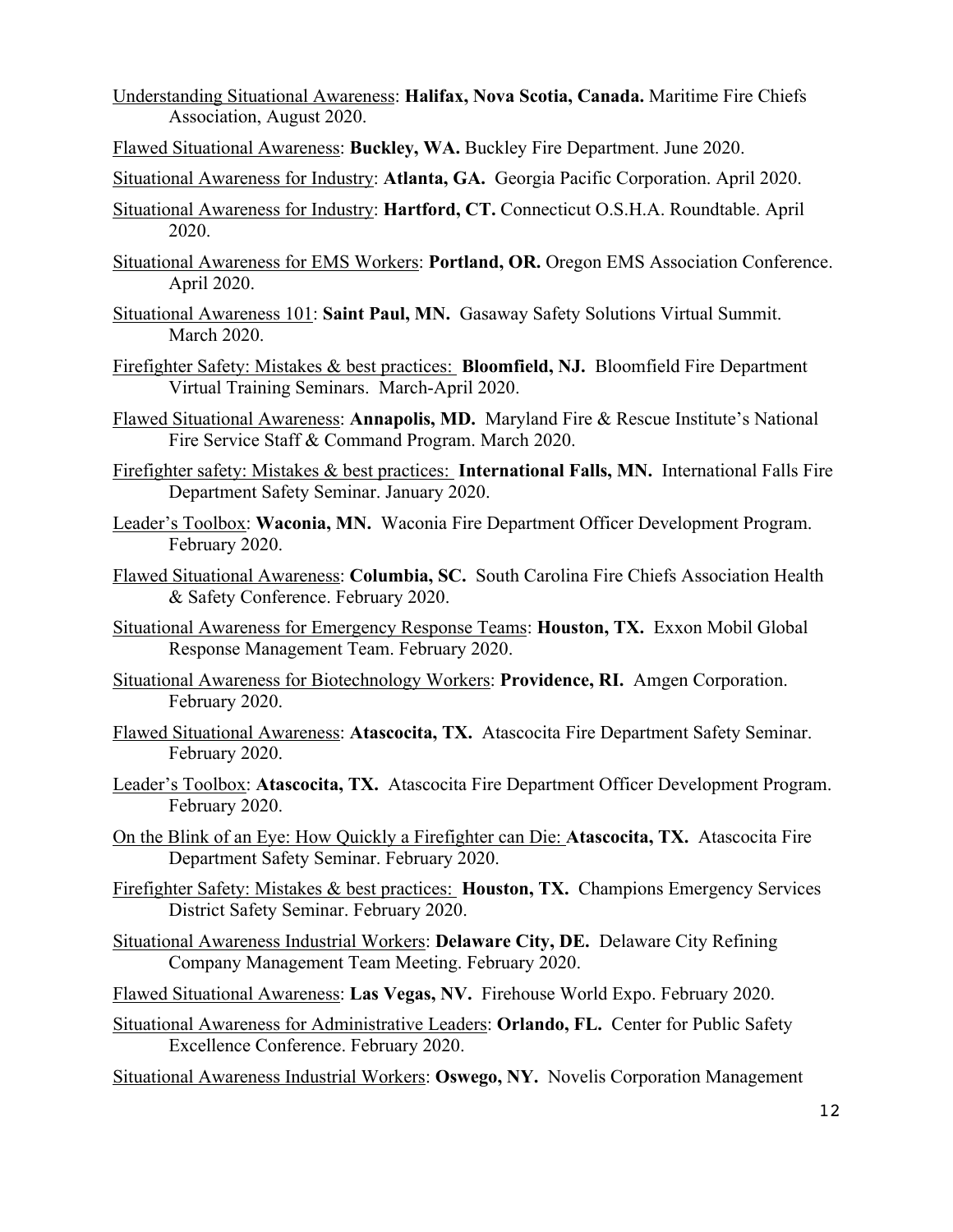Team. January 2020.

Flawed Situational Awareness: **Denver, NC.** Lincoln County Firefighters Association Training Symposium. January 2020.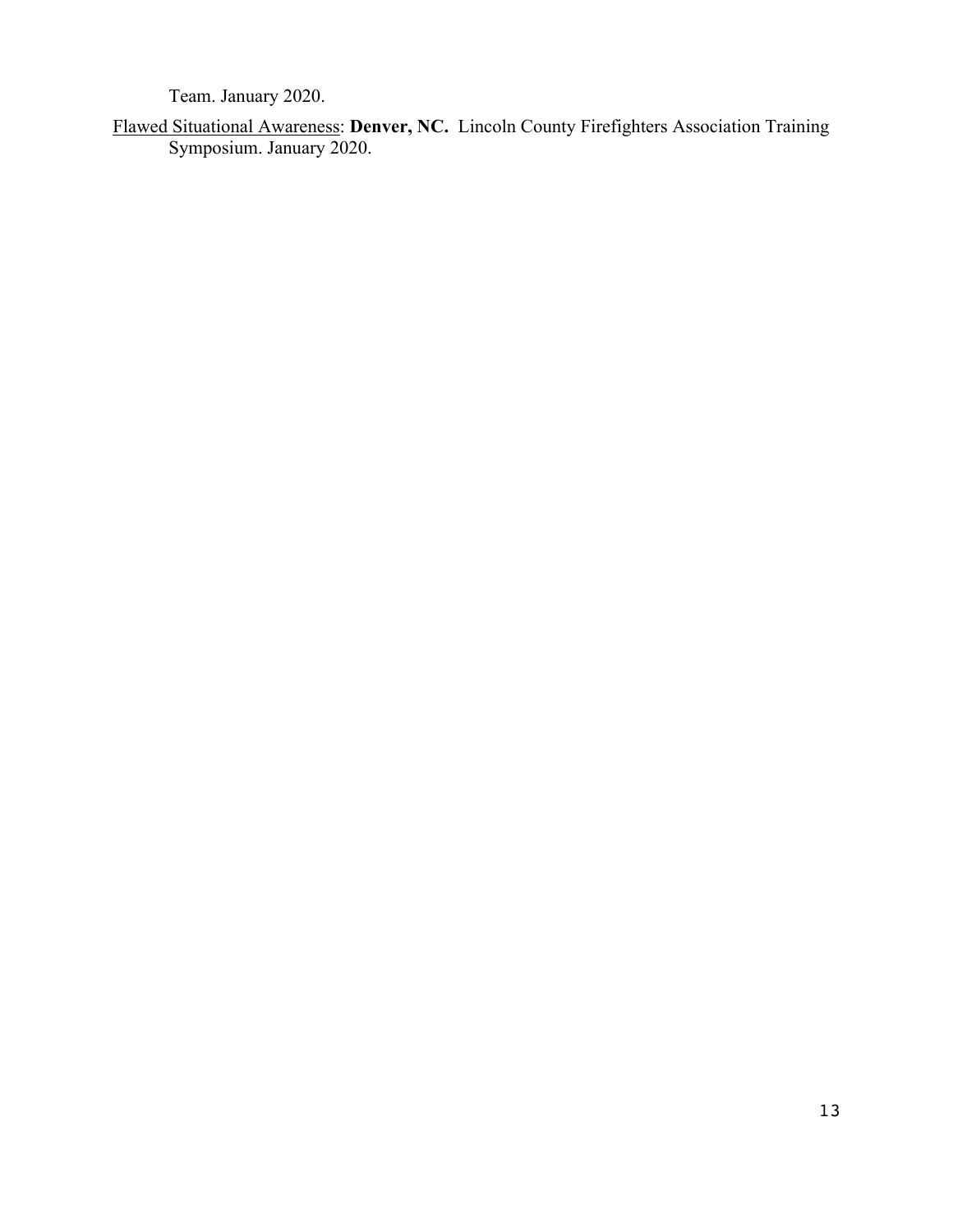Leader's Toolbox: **Virginia, MN.** Pike-Sandy-Brit Fire Department Officer Development Program. January 2020.

- Situational Awareness for Emergency Response Teams: **Galveston, TX.** ExxonMobil North American Operations Emergency Response Manager's Meeting. December 2019.
- Flawed Situational Awareness: **Lake Buena Vista, FL.** Florida Fire Chiefs Association Safety Symposium. December 2019.
- Flawed Situational Awareness: **Grand Prairie, AB.** County of Grand Prairie Fire & Rescue Services Safety Symposium. November 2019.
- Situational Awareness for Biotechnology Workers: **Providence, RI.** Amgen Corporation. November 2019.
- Deadly Situational Awareness Mistakes: **Clearwater Beach, FL.** International Association of Fire Chiefs Symposium. November 2019.
- Situational Awareness for Highway Workers: **Loveland, CO**. Colorado Department of Transportation Traffic Incident Management Conference. October 2019.
- Situational Awareness for Electrical Line Workers: **Kansas City, MO.** National Electric Linemen's Rodeo & Safety Conference. October 2019.
- Flawed Situational Awareness: **Peoria, IL.** Illinois Fire Chiefs Association Annual Conference. October 2019.
- What is situational awareness and why does it matter: **New Orleans, LA**. Safety+ Conference sponsored by the Voluntary Protection Programs Participants Association. August 2019.
- Situational Awareness for EMS Professionals: **Corpus Christi, TX**. Coastal Bend Regional Advisory Council EMS Symposium. August 2019.
- Flawed Situational Awareness: **Lansing, MI.** Lansing Fire Department Safety Seminar. August 2019.
- Situational Awareness for Communications Professionals: **Grand Rapids, MN**. Itasca County Emergency Communications Center. August 2019.
- Flawed Situational Awareness Lightening Round: **Atlanta, GA.** International Association of Fire Chiefs Fire-Rescue International. August 2019.
- Training for failure: **Atlanta, GA.** International Association of Fire Chiefs Fire-Rescue International. August 2019.
- Firefighter safety: Mistakes & best practices: **Evans, CO.** Evans Fire Department Safety Seminar. July 2019.
- In the blink of an eye: How quickly a firefighter can die: **Evans, CO.** Evans Fire Department Safety Seminar. July 2019.
- Flawed Situational Awareness Lightening Round: **Broomfield, CO.** North Metro Fire District Safety Seminar. July 2019.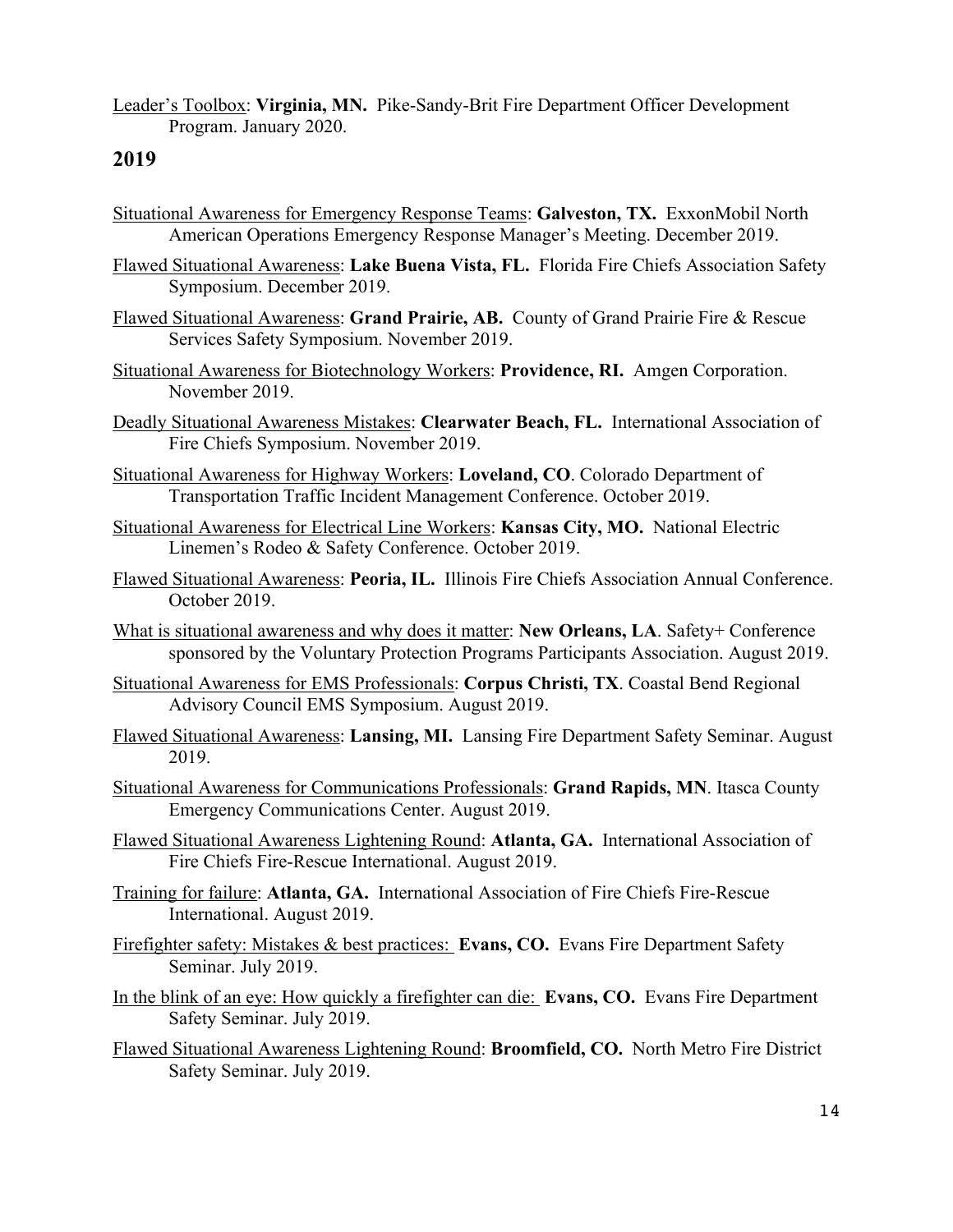Flawed Situational Awareness: **Colorado Springs, CO.** United States Air Force Academy. July 2019.

- Situational Awareness for EMS Professionals: **Houston, TX**. Southeast Texas Regional Advisory Council EMS Symposium. July 2019.
- Situational Awareness for Industrial Workers: **Tomahawk, WI**. Louisiana Pacific Corporation. July 2019.
- Flawed Situational Awareness: **Odessa, TX.** Odessa Fire Department Safety Seminar. June 2019.
- Flawed Situational Awareness: **San Antonio, TX.** National Fire Protection Association Conference. June 2019.
- Flawed Situational Awareness: **Portland, OR.** National Volunteer Fire Council Summit. June 2019
- Situational Awareness for Industrial Workers: **Fort McMurray, AB**. Syncrude Canada, Ltd. June 2019.
- Flawed Situational Awareness: **Broken Arrow, OK.** Safety Institute Conference. May 2019
- Flawed Situational Awareness: **Kennewick, WA.** Washington State Fire Chiefs Association Conference. May 2019.
- Flawed Situational Awareness: **Buckley, WA.** Buckley Fire Department Safety Seminar. May 2019.
- Situational Awareness for EMS Professionals: **Nashville, TN**. FAST19 FlightBridgeED Conference. May 2019.
- Leader's Toolbox: **Evansville, IN.** Scott Township Fire Department Officer Development Program. May 2019.
- Flawed Situational Awareness: **Westminster, MD.** Maryland Fire Chiefs Association Safety Seminar. May 2019.
- Flawed Situational Awareness: **Grand Marais, MN.** Cook County Emergency Management Conference. April 2019.
- Flawed Situational Awareness: **Atlanta, GA.** International Association of Fire Chiefs Company Officer Leadership Series. April 2019.
- Flawed Situational Awareness: **Wenatchee, WA.** Washington Fire Training Officers Association Conference. April 2019.
- Flawed Situational Awareness: **Indianapolis, IN.** Fire Department Instructors Conference. April 2019.
- Situational Awareness for Industrial Workers: **Oahu, HI**. Pearl Harbor Naval Shipyard. March 2019.
- Flawed Situational Awareness: **Towson, MD.** Maryland Fire & Rescue Institute National Fire Service Staff & Command Program. March 2019.
- Flawed Situational Awareness: **Houston, TX.** Northwest Fire Department Safety Seminar. March 2019.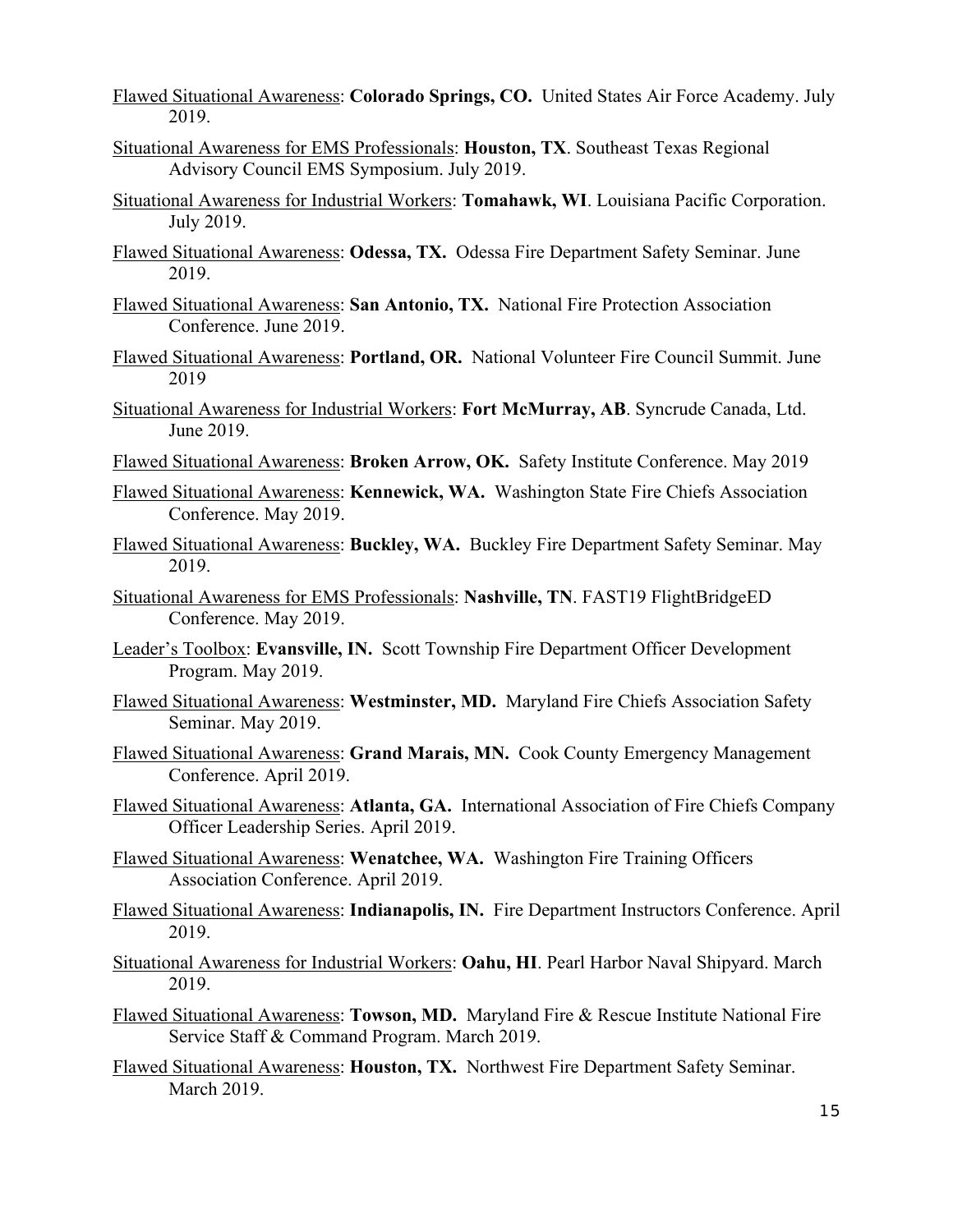Flawed Situational Awareness: **Houston, TX.** Ponderosa Fire Department Safety Seminar. March 2019.

- Flawed Situational Awareness: **Baytown, TX.** Baytown Fire Department Safety Seminar. March 2019.
- Recruitment & Retention Best Practices: **Lutsen, MN.** Advance Minnesota Safety Seminar. February 2019.
- Recruitment & Retention Best Practices: **Eveleth, MN.** Advance Minnesota Safety Seminar. February 2019.
- Recruitment & Retention Best Practices: **Grand Rapids, MN.** Advance Minnesota Safety Seminar. February 2019.
- Recruitment & Retention Best Practices: **International Falls, MN.** Advance Minnesota Safety Seminar. February 2019.
- Flawed Situational Awareness: **Pipestem, WV.** Emergency Services Conference. February 2019.
- Flawed Situational Awareness: **Topeka, KS.** Topeka Fire Department Safety Seminar. February 2019.
- Flawed Situational Awareness: **Columbia, MO.** Missouri Winter Fire School. February 2019.
- Flawed Situational Awareness: **Whitecourt, AB.** Whitecourt Fire Department Safety Seminar. January 2019.
- Flawed Situational Awareness: **Toledo, OH.** Toledo Fire Department Safety Seminar. January 2019.
- Flawed Situational Awareness: **Pearland, TX.** Pearland Fire Department Safety Seminar. January 2019.
- Flawed Situational Awareness: **Clarkston, WA.** Quad County Fire Chiefs Association. January 2019.
- Situational Awareness for Industrial Workers: **Fort McMurray, AB**. Syncrude Canada, Ltd. January 2019.

- Situational Awareness During Periods of High Vulnerability: **Fort McMurray, AB.** Syncrude Oil Refinery. November-December 2018.
- Flawed Situational Awareness: **Shoreline, WA.** Shoreline Fire Department Safety Seminar. November 2018.
- Flawed Situational Awareness: **Medford, OR.** Rogue Interagency Training Association Safety Seminar. November 2018.
- How we make decisions: **Clearwater Beach, FL**. International Association of Fire Chiefs, Volunteer & Combination Officers Section Symposium in the Sun. November 2018.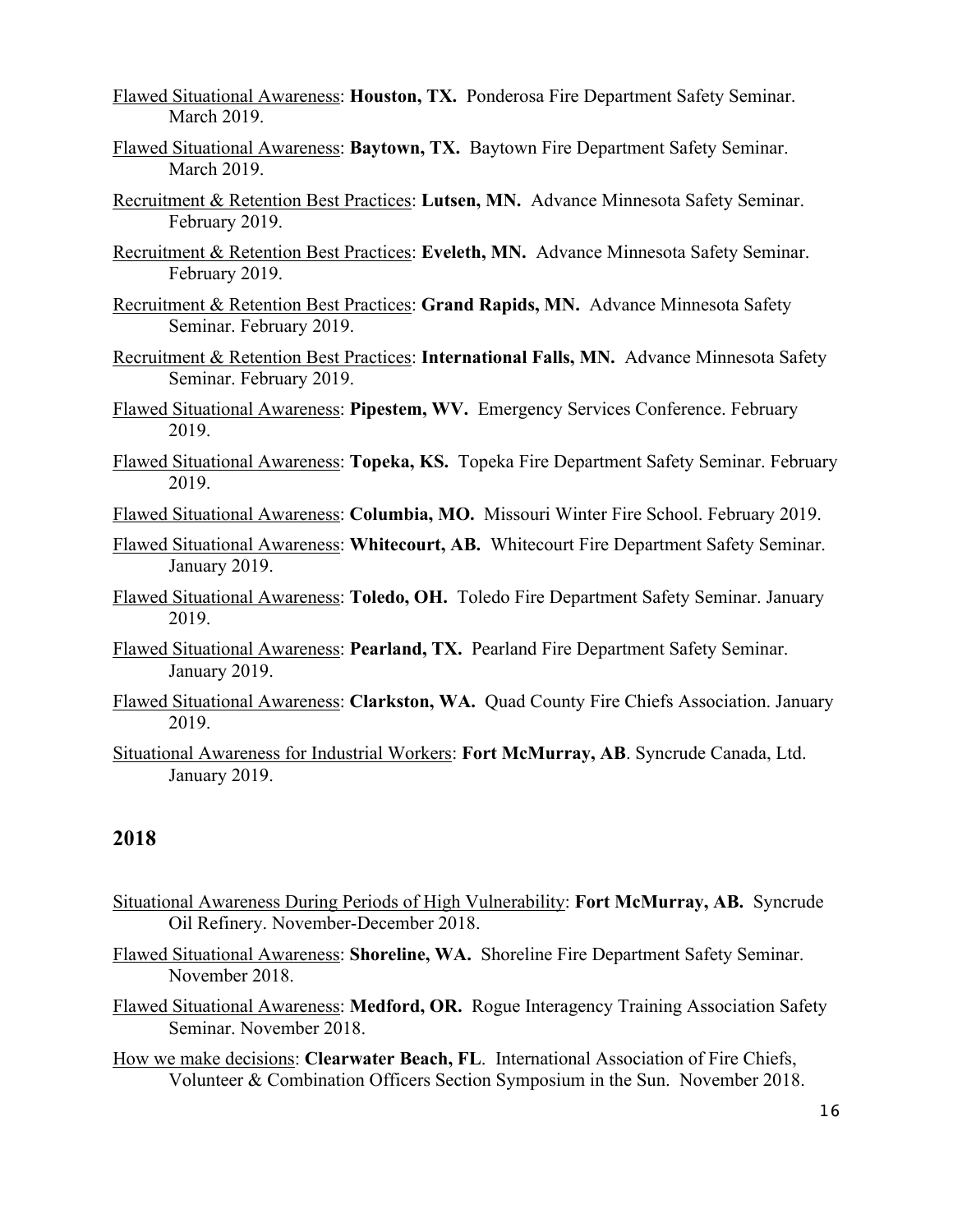- Flawed Situational Awareness: **University Heights, OH.** University Heights Fire Department Safety Seminar. November 2018.
- Flawed Situational Awareness: **Anderson, SC.** Anderson County Fire Department Safety Seminar. October 2018.
- Flawed Situational Awareness: **Rocky Mountain House, AB.** Clearwater Regional Fire District Fire Officers Seminar. October 2018.
- Flawed Situational Awareness: **Leesburg, VA.** Loudoun County Fire Officers Seminar. October 2018.
- Flawed Situational Awareness: **Sudbury, ON.** Association of Canadian Ergonomists Conference. October 2018.
- Flawed Situational Awareness: **St. Paul, MN.** Minnesota Fire Chiefs Association Conference. October 2018.
- Flawed Situational Awareness: **Salmon Arm, BC.** Columbia Shuswap Regional District Fire Safety Seminar. September 2018.
- Flawed Situational Awareness: **Odessa, TX.** Odessa Fire Department Safety Seminar. September 2018.
- Flawed Situational Awareness: **Grapevine, TX.** Eagle Materials Corporation Safety Managers Training. September 2018.
- Flawed Situational Awareness: **Missouri City, TX.** Missouri City Fire District Safety Seminar. August 2018.
- Flawed Situational Awareness: **Houston, TX.** Northwest Fire District Safety Seminar. August 2018.
- Flawed Situational Awareness: **Dallas, TX.** Fire-Rescue International. August 2018.
- Flawed Situational Awareness: **Evansville, IN.** Evansville Fire Department Safety Seminar. August 2018.
- A passion for service, Keynote address: **Columbus, OH.** Ohio Fire Chiefs Association Conference. June 2018.
- Climbing Down the Ladder of Success: **Columbus, OH.** Ohio Fire Chiefs Association Conference. June 2018.
- Flawed Situational Awareness: **Columbus, OH.** Ohio Fire Chiefs Association Conference. June 2018.
- Flawed Situational Awareness: **Henderson, NV.** Fire-Rescue Med Conference. June 2018.
- Flawed Situational Awareness: **Fredericton, NB.** New Brunswick Association of Fire Chiefs Conference. May 2018.
- Flawed Situational Awareness: **Tyson Corner, VA.** International Women in Fire & Emergency Services Conference. May 2018.
- Flawed Situational Awareness: **Greensburg, PA.** Greensburg Fire Department Safety Seminar. May 2018.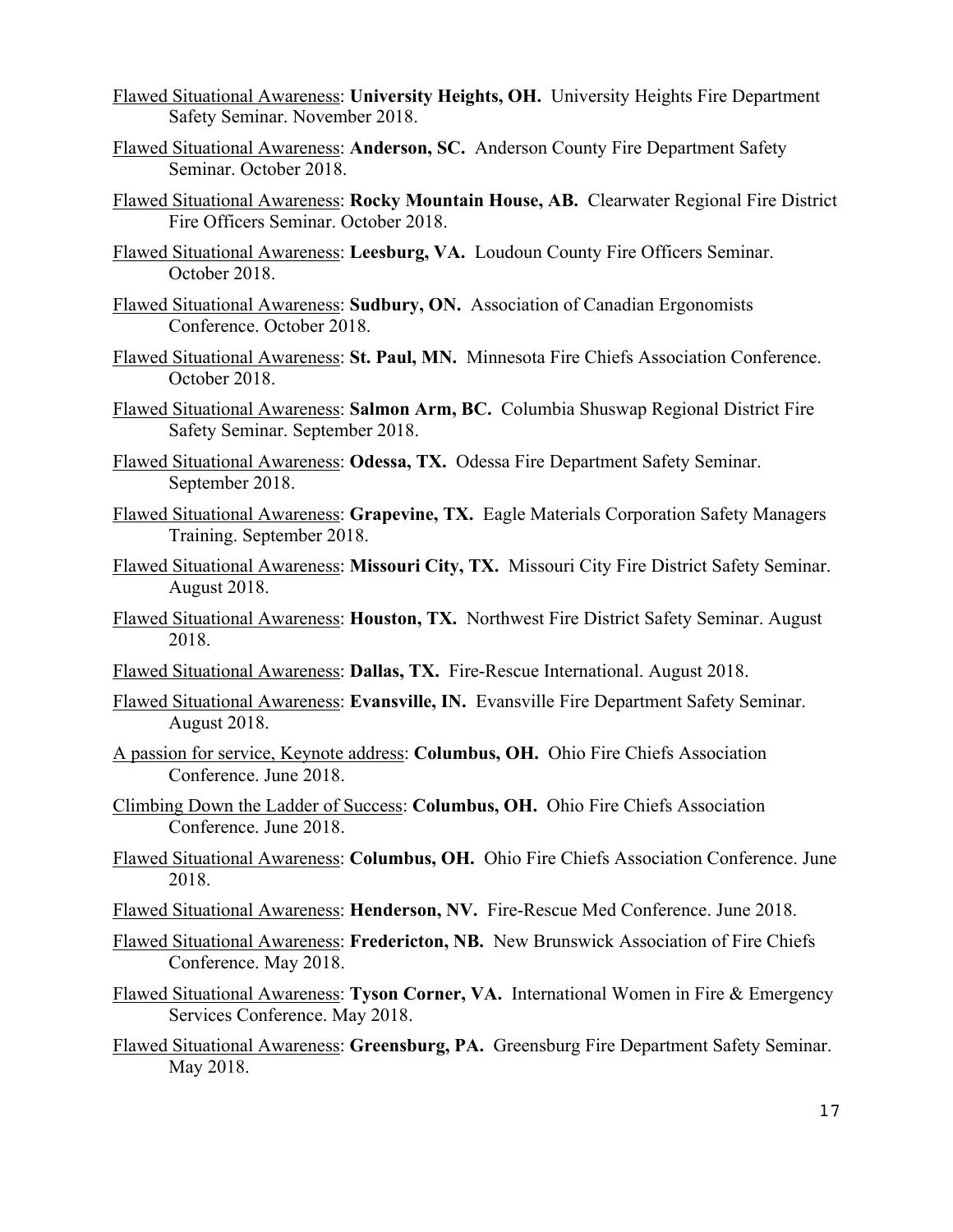- Flawed Situational Awareness: **Chicago, IL.** Paramedic Services of Illinois Annual Employee Training Day. May 2018.
- Flawed Situational Awareness: **Charleston, WV.** West Virginia Public Safety Expo. May 2018.
- Flawed Situational Awareness: **Spruce Grove, AB.** Spruce Grove Fire Department Officer Development Program. May 2018.
- Flawed Situational Awareness: **Madison, GA.** Georgia Pacific Supervisor Training. May 2018.
- Flawed Situational Awareness: **Sun Valley, ID.** Idaho Fire Chiefs Association Annual Conference. April 2018.
- Flawed Situational Awareness: **Indianapolis, IN.** International Fire Department Instructors Conference. April 2018.
- Flawed Situational Awareness: **Camp Ripley, MN.** Minnesota Department of Transportation Annual Employee Training Day. April 2018.
- Company Officer Development Institute: **Evansville, IN.** Evansville Fire Department Officer Development Program. April 2018.
- Flawed Situational Awareness: **Baton Rouge, LA.** Louisiana Fire Chiefs Association Annual Conference. April 2018.
- Situational Awareness for Industry: **Fort McMurray, AB.** Syncrude Canada, Ltd. in strategic partnership with Exxon/Mobil. March 2018.
- Flawed Situational Awareness: **Towson, MD.** Maryland Fire & Rescue Institute. National Fire Service Staff & Command School. March 2018.
- Flawed Situational Awareness: **Austin, TX.** Texas Fire Chiefs Association Conference. February 2018.
- Training for Failure: **Orlando, FL.** International Association of Fire Chiefs. Company Officer Leadership Series. February 2018.
- Flawed Situational Awareness: **Orlando, FL.** International Association of Fire Chiefs. Company Officer Leadership Series. February 2018.
- Flawed Situational Awareness: **Missouri City, TX.** Missouri City Fire Department. Safety Seminar. February 2018.
- Flawed Situational Awareness: **Frisco, CO.** Summit Fire Authority. Safety Seminar. February 2018.
- Flawed Situational Awareness: **Evans, CO.** Evans Fire Authority. Safety Seminar. February 2018.
- Flawed Situational Awareness: **Swissvale, PA.** Swissvale Fire Department. Safety Seminar. February 2018.
- Flawed Situational Awareness: **Richmond, VA.** Henrico County Fire & Rescue Department. Safety Seminar. January 2018.
- Flawed Situational Awareness: **Vernon, BC.** BX Swan Lake Fire Department. Safety Seminar. January 2018.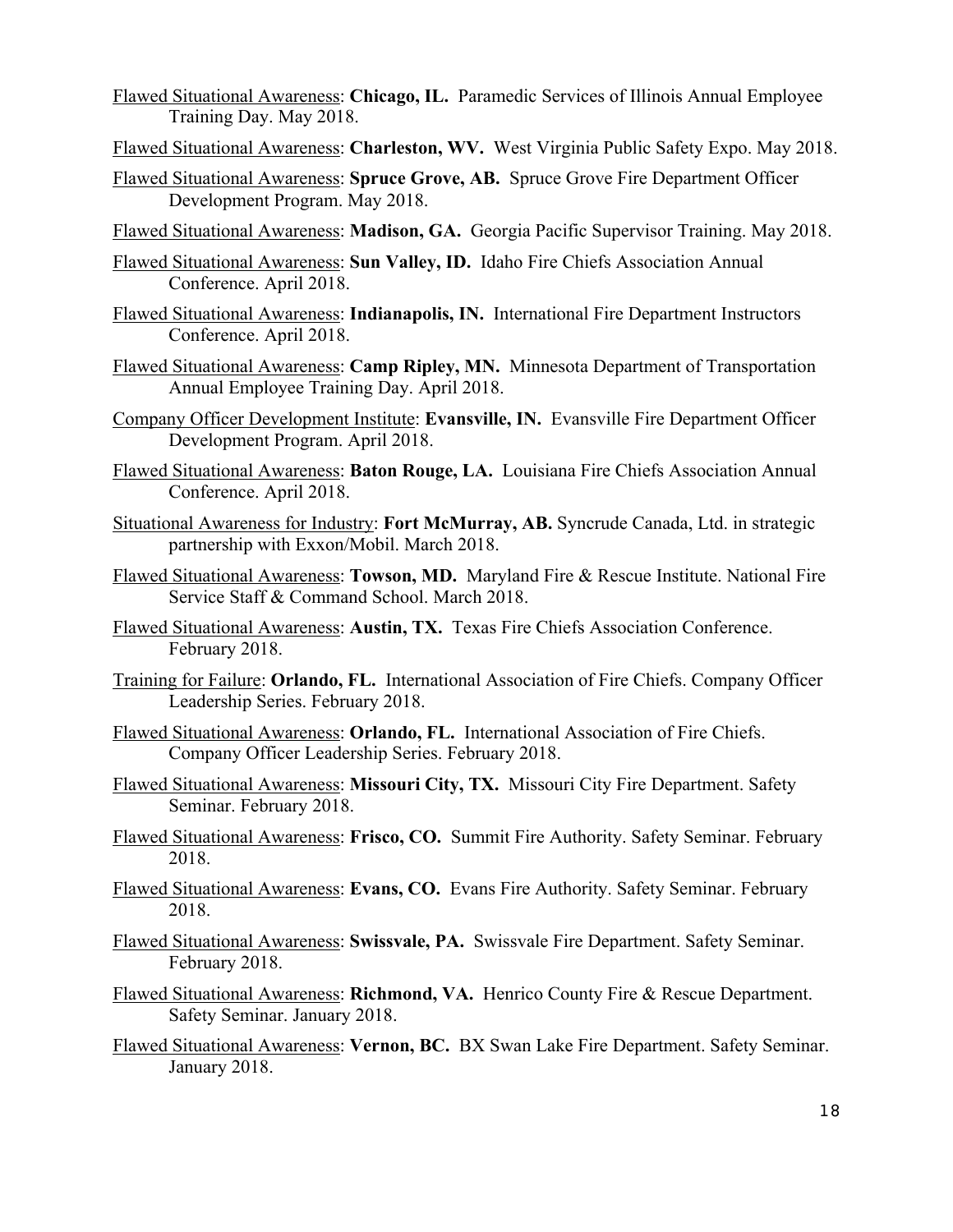Flawed Situational Awareness: **Penticton, BC.** Penticton Fire Department. Safety Seminar. January 2018.

- Flawed Situational Awareness: **St. Louis, MI.** St. Louis Area Fire Department. Safety Seminar. January 2018.
- Flawed Situational Awareness: **Portage, MI.** Portage Fire Department. Safety Seminar. January 2018.

- Training for Failure: **Solon, OH.** Solon Fire Department Safety Seminar. December 2017.
- Firefighter Safety. Mistakes & Best Practices: **Solon, OH.** Solon Fire Department Safety Seminar. December 2017.
- Flawed Situational Awareness: **Wintersville, OH.** Wintersville Fire Department Safety Seminar. December 2017.
- Flawed Situational Awareness: **Elyria, OH.** Lorain County Community College Safety Seminar. December 2017.
- Flawed Situational Awareness: **Canfield, OH.** Cardinal Joint Fire Protection District Safety Seminar. December 2017.
- Flawed Situational Awareness: **Twinsburg, OH.** Twinsburg Fire Department Safety Seminar. December 2017.
- Flawed Situational Awareness: **Woodstock, ON.** Woodstock Fire Department Safety Seminar. December 2017.
- Flawed Situational Awareness: **Niagara Falls, ON** Niagara Region Officer Development Program. December 2017.
- Flawed Situational Awareness: **Boston, MA.** Norfolk County Fire Chiefs Association. November 2017.
- Flawed Situational Awareness: **Billings, MT.** Phillips 66 refinery. November 2017.
- Flawed Situational Awareness: **Antwerp, BE.** Belgian Center of Expertise for Civil Security. October 2017.
- Flawed Situational Awareness: **Antwerp, BE.** Antwerp Fire Brigade Officer Development Program. October 2017.
- Flawed Situational Awareness: **Arnhem, NL.** Netherlands Fire Academy Seminar. October 2017.
- Flawed Situational Awareness: **Amsterdam, NL.** Amsterdam Fire Brigade Officer Development Program. October 2017.
- Flawed Situational Awareness: **Auckland, NZ.** New Zealand Fire & Rescue Service Seminar. October 2017.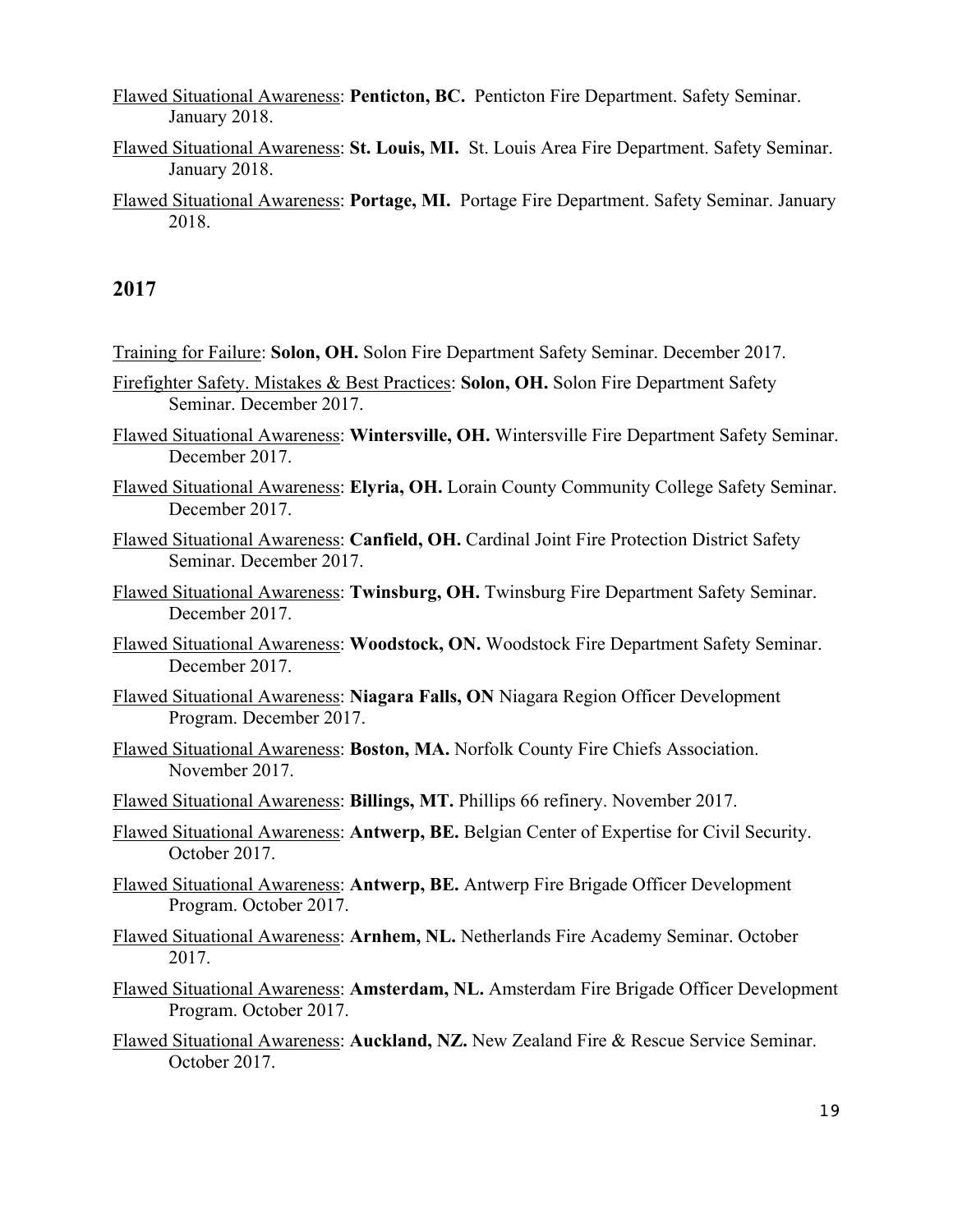Flawed Situational Awareness: **Wellington, NZ.** New Zealand Fire & Rescue Service Seminar. October 2017.

- Flawed Situational Awareness: **Christchurch, NZ.** New Zealand Fire & Rescue Service Seminar. October 2017.
- Flawed Situational Awareness: **Perth, AUS.** Institution of Fire Engineers Conference. October 2017.
- Flawed Situational Awareness: **Melbourne, AUS.** New South Wales Fire Brigade Officer Development Symposium. October 2017.
- Flawed Situational Awareness: **Sydney, AUS.** New South Wales Fire Brigade Officer Development Symposium. October 2017.
- Leadership Mistakes & Best Practices: **Topeka, KS**. Topeka Fire Department Officer Development Seminar. September 2017.
- Flawed Situational Awareness: **Davis, CA.** International Association of Fire Chiefs Officer Development Symposium. September 2017.
- Training for Failure: **Davis, CA.** International Association of Fire Chiefs Officer Development Symposium. September 2017.
- Flawed Situational Awareness: **Kansas City, MO.** Sni Valley Fire Protection District Safety Seminar. September 2017.
- Flawed Situational Awareness: **Chesapeake, VA.** Chesapeake Fire Department Safety Seminar. September 2017.
- Flawed Situational Awareness: **Redmond, WA.** Redmond Fire Department Safety Seminar. August 2017.
- Flawed Situational Awareness: **Nashville, TN.** Tennessee Health and Safety Congress. August 2017.
- Flawed Situational Awareness: **Cleveland, OH.** NASA Glenn Research Center. August 2017.
- Flawed Situational Awareness: **Evansville, IN.** Evansville Fire Department Safety Seminar. August 2017.
- Flawed Situational Awareness: **Lexington, SC.** Lexington County Emergency Services Officer Development Symposium. August 2017.
- Flawed Situational Awareness: **Traverse City, MI.** Michigan Municipal Risk Management Association Annual Conference. August 2017.
- Flawed Situational Awareness: **McCandless, PA.** McCandless Fire Department Safety Seminar. July 2017.
- Flawed Situational Awareness: **Charlotte, NC.** Fire-Rescue International. July 2017.
- Training for Failure: **Charlotte, NC.** Fire-Rescue International. July 2017.
- Company Officer Development Institute: **The Woodlands, TX**. The Woodland Fire Department Officer Development Program. June 2017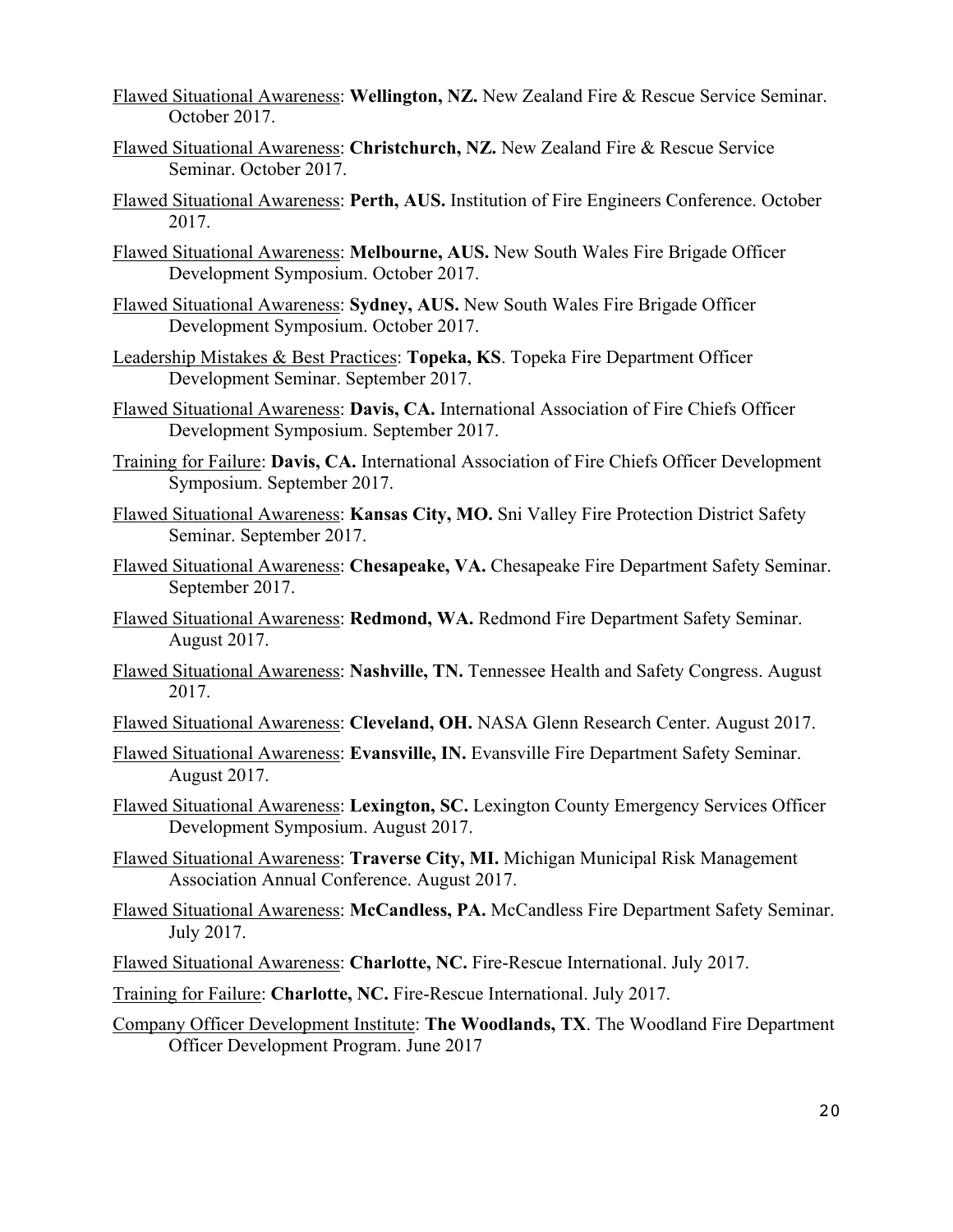- Flawed Situational Awareness: **Beaver Lake, AR.** Beaver Lake Fire Department Safety Seminar. May 2017.
- Flawed Situational Awareness: **West Des Moines, IA.** West Des Moines Fire Department Safety Seminar. May 2017.
- Flawed Situational Awareness: **Colorado Springs, CO.** Colorado Springs Fire Department Safety Seminar. May 2017.
- Flawed Situational Awareness: **Belmont, MA.** Belmont Fire Department Safety Seminar. May 2017.
- Flawed Situational Awareness: **Stoughton, MA.** Stoughton Fire Department Safety Seminar. May 2017.
- Situational Awareness for Crane Lifting and Handling Personnel: **Kittery, ME.** Portsmouth Naval Shipyard. May 2017.
- Flawed Situational Awareness: **Hartford, CT.** Hartford Fire Department Safety Seminar. May 2017.
- Flawed Situational Awareness: **Toronto, ON.** Ontario Fire Training Officer's Association Conference. May 2017.
- Creating Thinking First Responders (Keynote): **Toronto, ON.** Ontario Fire Chiefs Association Conference. May 2017.
- Flawed Situational Awareness: **Mamaroneck, NY.** Mamaroneck Fire Department Safety Seminar. May 2017.
- Flawed Situational Awareness: **Orangeburg, NY.** Orangeburg Fire Department Safety Seminar. May 2017.
- Flawed Situational Awareness: **New York, NY.** FDNY Incident Management Team Training. Program. May 2017.
- The Courage to Lead: **Michigan City, IN.** Michigan City Fire Department Officer Development Program. April, 2017.
- Flawed Situational Awareness: **Creston, BC.** Creston Fire Department Safety Seminar. April 2017.
- Flawed Situational Awareness: **Penticton, BC.** Penticton Fire Officers Symposium. April 2017.
- Flawed Situational Awareness: **Medford, OR.** Oregon Fire Instructors Association. April 2017.
- Flawed Situational Awareness: **Richland, WA.** Washington State Hazardous Materials Conference. March 2017.
- The Courage to Lead: **Lancaster, TX.** Lancaster Fire Department Officer Development Program. March, 2017.
- Flawed Situational Awareness: **Blue Springs, MO.** International Association of Fire Chiefs Officer Development Symposium. March 2017.
- Training for Failure: **Blue Springs, MO.** International Association of Fire Chiefs Officer Development Symposium. March 2017.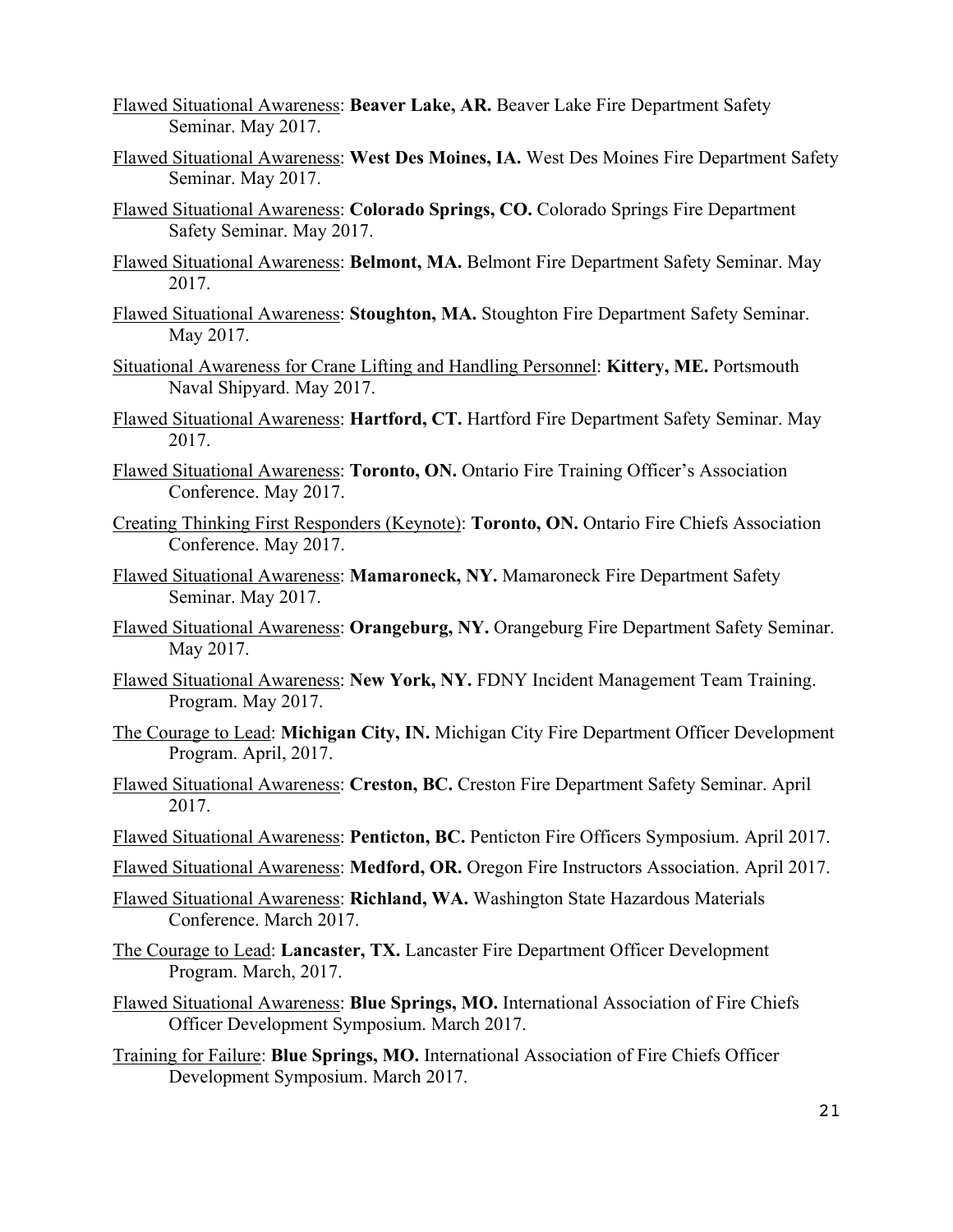- Flawed Situational Awareness: **Beaver, PA.** Public Safety Commission of Beaver County Safety Seminar. March 2017.
- Flawed Situational Awareness: **Tyson, MD.** Maryland Fire & Rescue Institute National Fire Service Staff & Command Program. March 2017.
- The Courage to Lead: **Lutsen, MN.** Advanced Minnesota Officer Development Program. March, 2017.
- The Courage to Lead: **Mountain Iron, MN.** Advanced Minnesota Officer Development Program. March, 2017.
- Flawed Situational Awareness: **Lynchburg, VA.** Lynchburg Fire Department Officer Development Program. March 2017.
- Flawed Situational Awareness: **Clovis, CA.** Clovis Fire Department Safety Seminar. February 2017.
- Flawed Situational Awareness: **Racine, WI.** Racine County Fire Chiefs Association. February 2017.
- Flawed Situational Awareness: **Morris, MN.** Morris Fire Department Safety Seminar. February 2017.
- Flawed Situational Awareness: **Topeka, KS.** Kansas Incident Management Team Conference. February 2017.
- Flawed Situational Awareness: **Corpus Christi, TX.** Texas Association of Fire Educators Conference. February 2017.
- Flawed Situational Awareness: **Racine, WI.** Racine County Fire Chiefs Association. February 2017.
- Flawed Situational Awareness: **Saint Paul, MN.** Saint Paul Fire Department Recruit Academy Program. February 2017.
- Mission, Vision and Core Values: **Ramsey, MN.** Ramsey Fire Department Scott Township Fire Department Leadership Development Program. January 2017.
- Flawed Situational Awareness: **Red Hill, PA.** Red Hill Fire Department Safety Seminar. January 2017.
- Flawed Situational Awareness: **Elkton, MD.** Singerly Fire Company Safety Seminar. January 2017.

- Flawed Situational Awareness: **McMurray, PA.** Peters Township Fire Department Safety Seminar. December 2016.
- Flawed Situational Awareness: **Poland, OH.** Western Reserve Fire Protection District Safety Seminar. December 2016.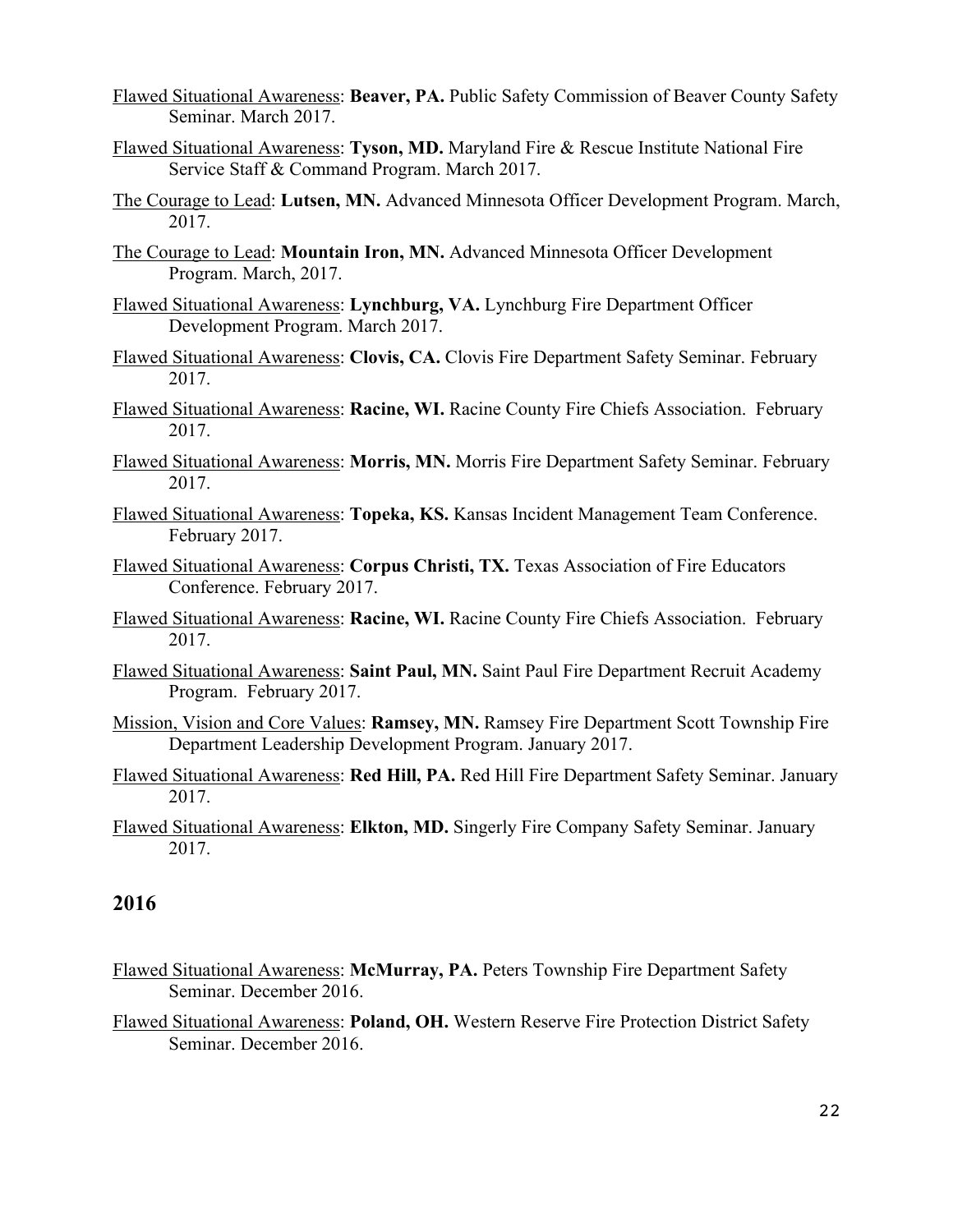- Flawed Situational Awareness: **Minerva, OH.** Minerva Fire Department Safety Seminar. December 2016.
- How Quickly a Responder Can Die: **Swissvale, PA.** Swissvale Fire Department Safety Seminar. December 2016.
- Flawed Situational Awareness: **Wintersville, OH.** Jefferson County LEPC Safety Symposium. December 2016.
- Flawed Situational Awareness: **Weirton, WV.** Oakland District Fire Department Safety Seminar. December 2016.
- Flawed Situational Awareness: **Madison, WI.** Madison Fire Department Safety Seminar. December 2016.
- Flawed Situational Awareness: **Oklahoma City, OK.** All Hazards Incident Management Team Association Conference. December 2016.
- Leaders Toolbox Best Practices for Leadership Success: **Evansville, IN.** Scott Township Fire Department Leadership Development Program. November 2016.
- Flawed Situational Awareness: **Durham, NC.** International Association of Fire Chiefs Officer Development Symposium. November 2016.
- Training for Failure: **Durham, NC.** International Association of Fire Chiefs Officer Development Symposium. November 2016.
- Climbing Down the Ladder of Success: **Clearwater Beach, FL.** International Association of Fire Chiefs VCOS Symposium. November 2016.
- Flawed Situational Awareness: **Davenport, IA**. Davenport Fire Department Officer Development Program. November 2016.
- Flawed Situational Awareness: **Centerville, OH**. Miami Valley Risk Management Association. October 2016.
- Flawed Situational Awareness: **Piqua, OH**. Miami Valley Risk Management Association. October 2016.
- Flawed Situational Awareness: **Bismarck, ND**. North Dakota Hazardous Materials Response Conference. October 2016.
- Flawed Situational Awareness: **Nashville, TN**. Firehouse Expo. October 2016.
- Flawed Situational Awareness: **Great Falls, MT**. Montana Association of Public Safety Communications Officials Conference. October 2016.
- Leader's Toolbox: **Great Falls, MT**. Montana Association of Public Safety Communications Officials Conference. October 2016.
- Flawed Situational Awareness: **Howard, SD**. Howard Fire Department Officer Development Program. October 2016.
- Flawed Situational Awareness: **Welcome, MN**. Southwest Regional Fire Symposium. September 2016.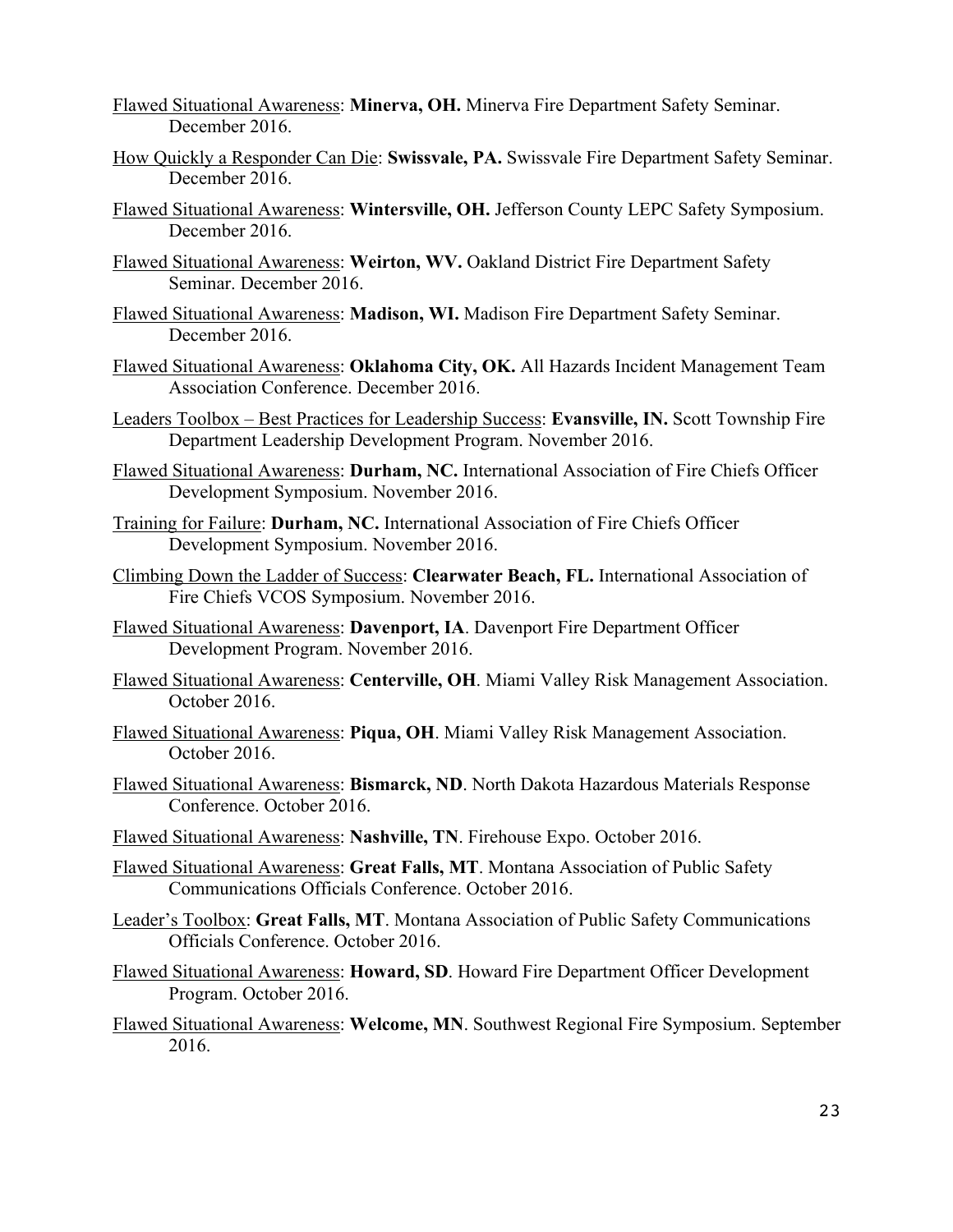- Flawed Situational Awareness: **Cincinnati, OH.** International Association of Fire Chiefs Officer Development Symposium. September 2016.
- Training for Failure: **Cincinnati, OH.** International Association of Fire Chiefs Officer Development Symposium. September 2016.
- Flawed Situational Awareness: **LaCrosse, WI**. Wisconsin Fire Chiefs Association Leadership Workshop. September 2016.
- Flawed Situational Awareness: **Upper Providence Township, PA**. Upper Providence Township Fire Department Officer Development Program. September 2016.
- Creating the Thinking First Responder Keynote Address: **Mesa, AZ**. Arizona State Firefighters Association Conference. September 2016.
- Flawed Situational Awareness: **Hartland-Deerfield Fire Department, MI**. Hartland-Deerfield Fire Department Leadership Development Seminar. September 2016.
- Flawed Situational Awareness: **San Antonio, TX**. International Association of Fire Chiefs, Fire-Rescue International Conference. August 2016
- What is Situational Awareness and Why Does it Matter: **San Antonio, TX**. International Association of Fire Chiefs, Fire-Rescue International Conference. August 2016
- Training for Failure: **San Antonio, TX**. International Association of Fire Chiefs, Fire-Rescue International Conference. August 2016
- Company Officer Development Institute: **Zionsville, IN**. Indiana Department of Homeland Security. August 2016.
- Flawed Situational Awareness: **Zionsville, IN**. Zionsville Fire Department Officer Development Program. August 2016.
- Flawed Situational Awareness: **Shawnee, OK**. Shawnee Fire Department Officer Development Program. July 2016
- Flawed Situational Awareness: **Overland Park, KS**. Overland Park Fire Department Officer Development Program. July 2016
- Flawed Situational Awareness: **Ames, IA**. Iowa State University's Fire Training Bureau Officer Development Program. July 2016
- Flawed Situational Awareness: **Houston, TX**. Cy-Fair Fire Department Officer Development Program. June 2016
- Flawed Situational Awareness: **Round Rock, TX**. Texas Intra-agency Fire Mutual Aid Association Conference. June 2016.
- Flawed Situational Awareness: **Ypsilanti, MI**. Eastern Michigan University's Executive Fire and Police Officer Development Program. June 2016
- Flawed Situational Awareness: **Detroit, MI**. Brighton Area Fire Protection District Officer Development Program. June 2016
- The Five Enemies of a Team Keynote: **Fountain, MT**. Montana Fire Chiefs Association Annual Conference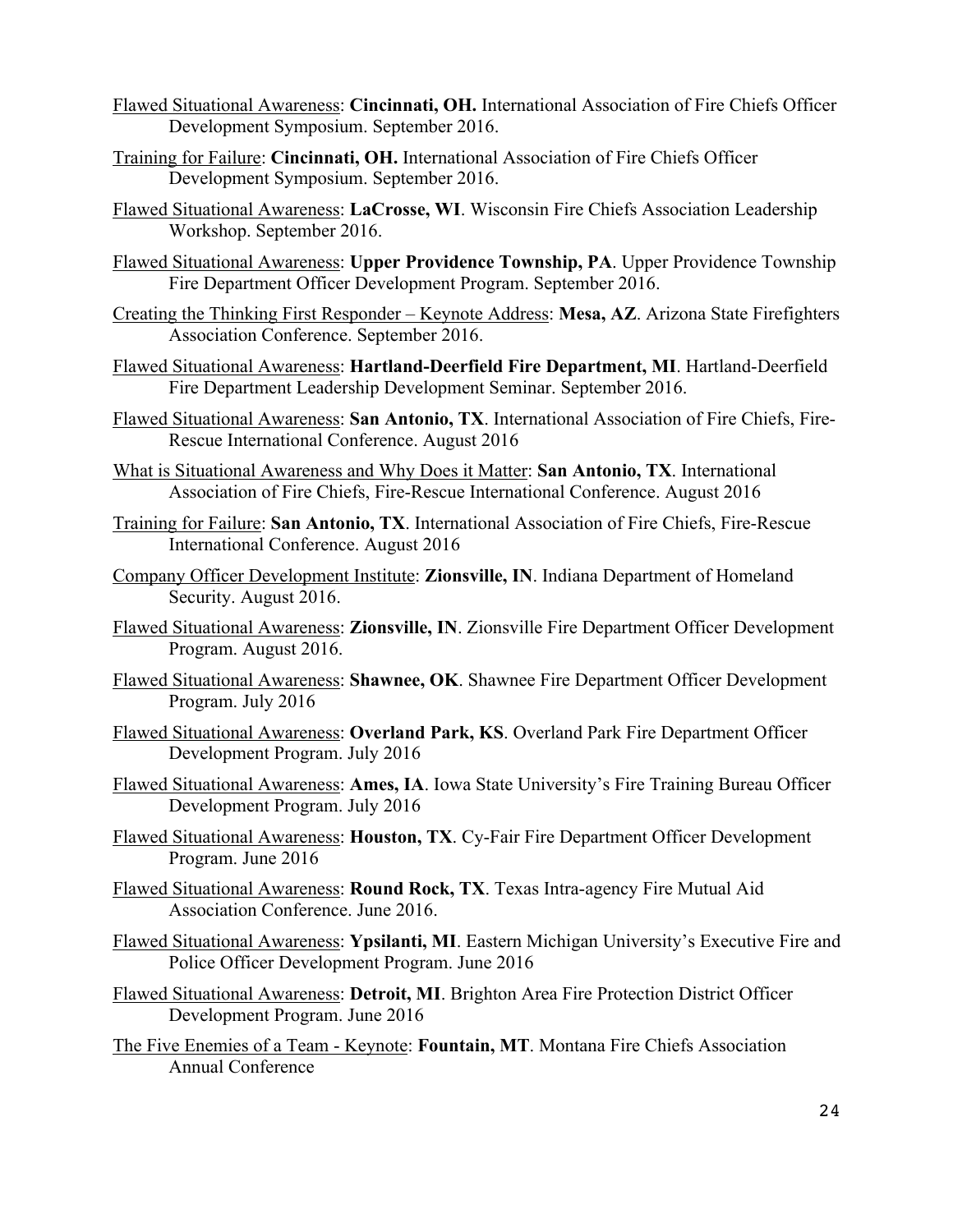- Recruitment & Retention of New Generation Workers: **Fountain, MT**. Montana Fire Chiefs Association Annual Conference
- Flawed Situational Awareness: **Spokane, WA**. Spokane Fire Department Officer Development Program. June 2016
- Flawed Situational Awareness: **Tucson, AZ**. Pima Interagency Training Committee National Fallen Firefighters Foundation Benefit Event. June 2016
- Creating the thinking first responder Keynote Address: **Calgary, AB**. Alberta Fire Chiefs Association Annual Conference. June 2016
- Flawed Situational Awareness: **Calgary, AB**. Alberta Fire Chiefs Association Annual Conference. June 2016
- What is Situational Awareness and Why Does it Matter?: **Calgary, AB**. Alberta Fire Chiefs Association Annual Conference. June 2016
- Flawed Situational Awareness: **Wilmington, NC**. New Hanover County Fire Department Officer Development Program. May 2016.
- Flawed Situational Awareness: **Decatur, AL**. Alabama Fire College Safety Symposium. May 2016.
- Flawed Situational Awareness: **Trussville, AL**. Alabama Fire College Safety Symposium. May 2016.
- Flawed Situational Awareness: **Gulf Shores, AL**. Alabama Fire College Safety Symposium. May 2016.
- Flawed Situational Awareness: **Bend, OR**. Bend Fire Department Officer Development Program. May 2016.
- Flawed Situational Awareness: **Roseburg, OR**. Douglas County Fire District #2 Safety Seminar. May 2016.
- Flawed Situational Awareness: **The Woodlands, TX**. Montgomery County Fire Chiefs Association Safety Symposium. April 2016.
- Generational Leadership Keynote Address: **Dewey Beach, DE**. Delaware Volunteer Firefighters Association Annual Conference. April 2016.
- Flawed Situational Awareness: **Breezy Point, MN**. Minnesota Office of Pipeline Safety Annual Conference. April 2016.
- Flawed Situational Awareness: **Broomfield, CO**. North Metro Fire Department Officer Development Symposium. April 2016.
- Flawed Situational Awareness: **Castle Rock, CO**. North Metro Fire Department Officer Development Symposium. April 2016.
- Flawed Situational Awareness: **Indianapolis, IN**. Fire Department Instructors Conference International. April 2016.
- Flawed Situational Awareness: **San Antonio, TX**. Texas A&M Forestry Service Agency Staff Retreat. April 2016.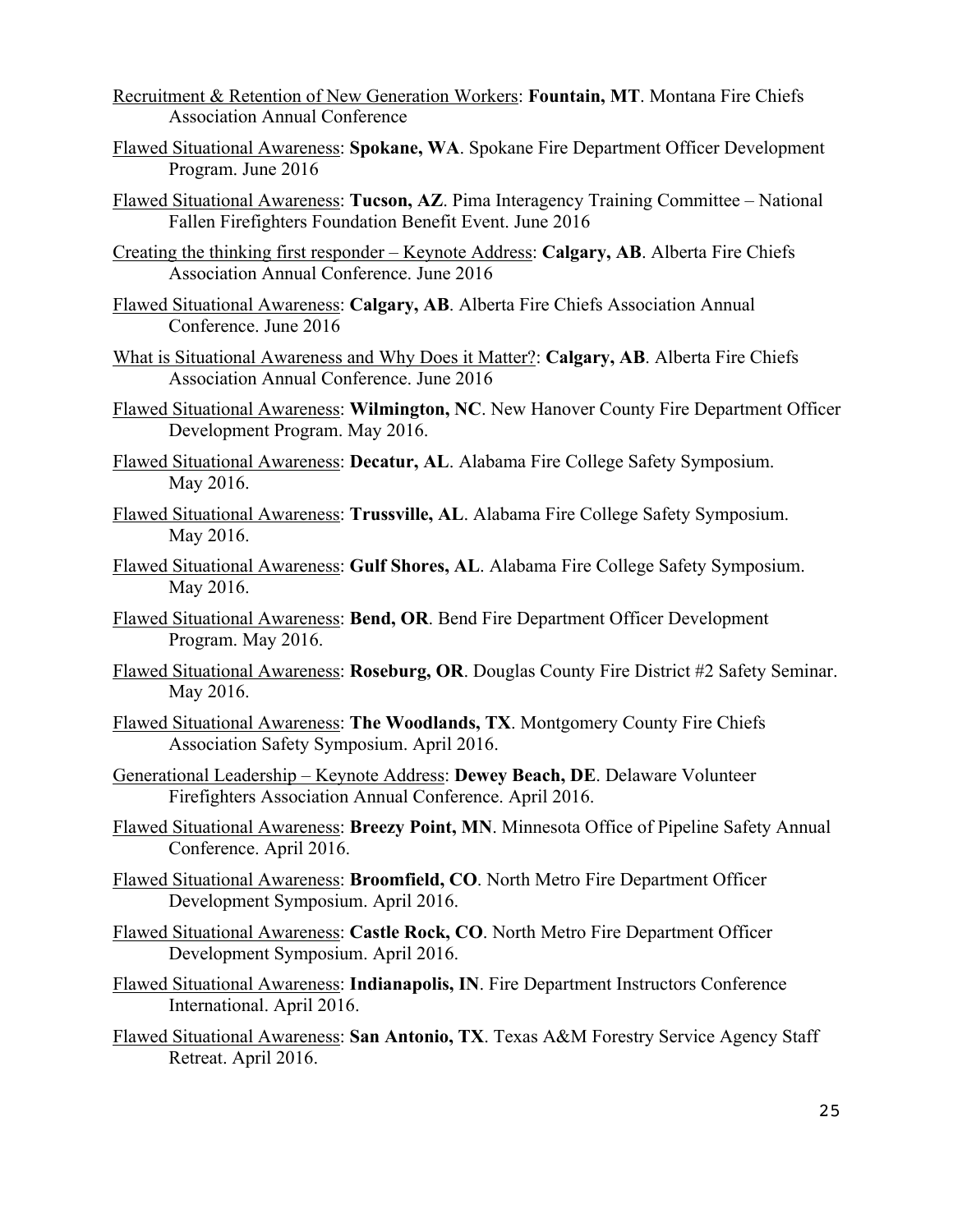- Company Officer Development Institute: **Fort Wayne, IN**. Indiana Department of Homeland Security. April 2016.
- Flawed Situational Awareness: **Lebanon, OR**. Lebanon Fire Department Safety Symposium. April 2016.
- Flawed Situational Awareness: **Pasadena, CA**. Los Angeles County Fire Department Officer Development Symposium. March 2016.
- Flawed Situational Awareness: **Columbia, MD**. Howard County Fire-Rescue Services Safety Symposium. March 2016.
- Flawed Situational Awareness: **Toms River, NJ**. Toms River Fire Department Safety Symposium. March 2016.
- Flawed Situational Awareness: **Towson, MD**. Maryland Fire & Rescue Institute National Fire Service Staff & Command Program. March 2016.
- Creating the thinking first responder Keynote Address: **Orlando, FL**. Center for Public Safety Excellence Conference. March 2016.
- Flawed Situational Awareness: **Alexandria, MN**. Minnesota State Fire School. March 2016.
- Company Officer Development Institute: **Columbus, IN**. Indiana Department of Homeland Security. March 2016.
- Flawed Situational Awareness for Haz-Mat Responders: **Anderson, IN**. Madison County Emergency Management Agency. March 2016.
- Flawed Situational Awareness: **Houston, TX**. Community Volunteer Fire Department Safety Program. March 2016.
- Flawed Situational Awareness: **Charlotte, NC**. University of North Carolina Charlotte. Executive Fire Leadership Program. February 2016.
- Flawed Situational Awareness: **East Towas, MI**. Iosco County Firefighters Association Winter Conference. February 2016.
- Creating the thinking first responder Keynote: **Columbia, SC**. South Carolina Firefighters Association Safety Conference. February 2016.
- The privilege to serve Keynote: **Buckley, WA**. Buckley Fire Department Annual Banquet. January 2016.
- Preparing for the Storm on the Horizon: **Juneau, AK**. Alaska Fire Chiefs Association Annual Conference. February 2016.
- Firefighter Safety Mistakes & Best Practices: **Juneau, AK**. Alaska Fire Chiefs Association Annual Conference. February 2016.
- Flawed Situational Awareness: **Juneau, AK**. Alaska Fire Chiefs Association Annual Conference. February 2016.
- Flawed Situational Awareness: **Enfield, CT**. Enfield Fire Chiefs Association Safety Symposium. February 2016.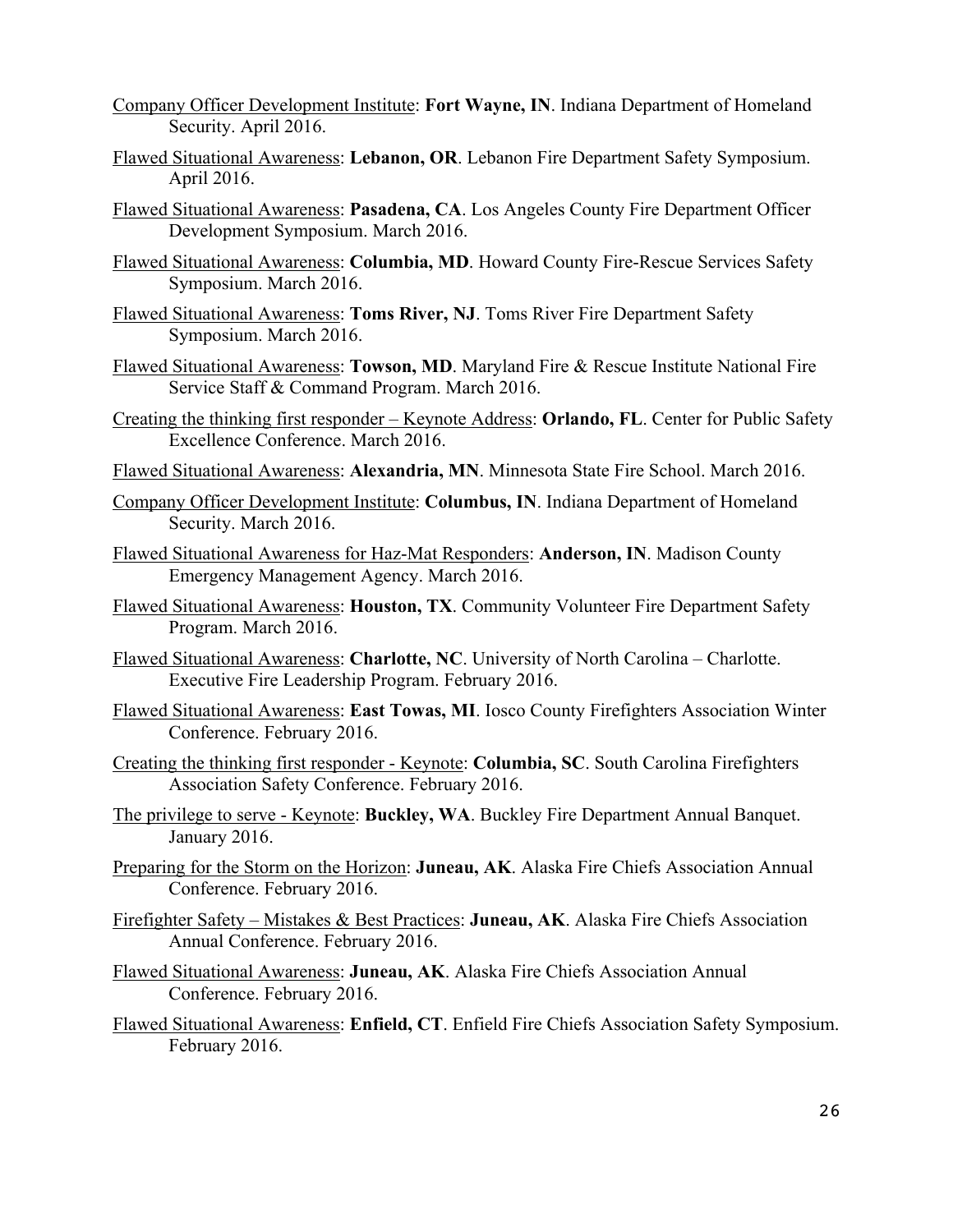- Flawed Situational Awareness: **Delmar, NY**. Elsmere Fire District Officer Development Program. February 2016.
- Flawed Situational Awareness: **Grand Rapids, MN**. Advanced Minnesota Officer Development Program. February 2016.
- Flawed Situational Awareness: **Eveleth, MN**. Advanced Minnesota Officer Development Program. February 2016.
- Flawed Situational Awareness: **Lutsen, MN**. Advanced Minnesota Officer Development Program. February 2016.
- Flawed Situational Awareness: **New Hope, MN**. West Metro Fire Department Officer Development Program. February 2016.
- Flawed Situational Awareness: **Windom, MN**. Windom Fire Department Officer Development Program. February 2016.
- Flawed Situational Awareness: **Walnut Grove, MN**. Windom Fire Department Officer Development Program. February 2016.
- The Leaders Toolbox: **New Hope, MN**. West Metro Fire Department Officer Development Program. February 2016.
- Flawed Situational Awareness: **Addison, TX**. Addison Fire Department Officer Development Program. February 2016.
- Flawed Situational Awareness: **Savage, MN**. Savage Fire Department Officer Development Program. January 2016.
- Flawed Situational Awareness: **St. George, UT**. Utah Winter Fire School. January 2016.
- Firefighter Safety Mistakes & Best Practices: **St. George, UT**. Utah Winter Fire School. January 2016.

- Flawed Situational Awareness: **McMurray, PA.** Peter's Township Fire Department. December 2015.
- Leader's Toolbox: **Munhall, PA.** Munhall Fire Department. December 2015.
- Flawed Situational Awareness: **Phoenix, AZ**. International Association of Fire Chiefs, Company Officer Leadership Symposium. December 2015.
- Training for Failure: **Phoenix, AZ**. International Association of Fire Chiefs, Company Officer Leadership Symposium. December 2015.
- Instructional Best Practices: **Evansville, IN**. Scott Township Fire Department. December 2015.
- Multi-Generational Leadership: **Evansville, IN**. Scott Township Fire Department. December 2015.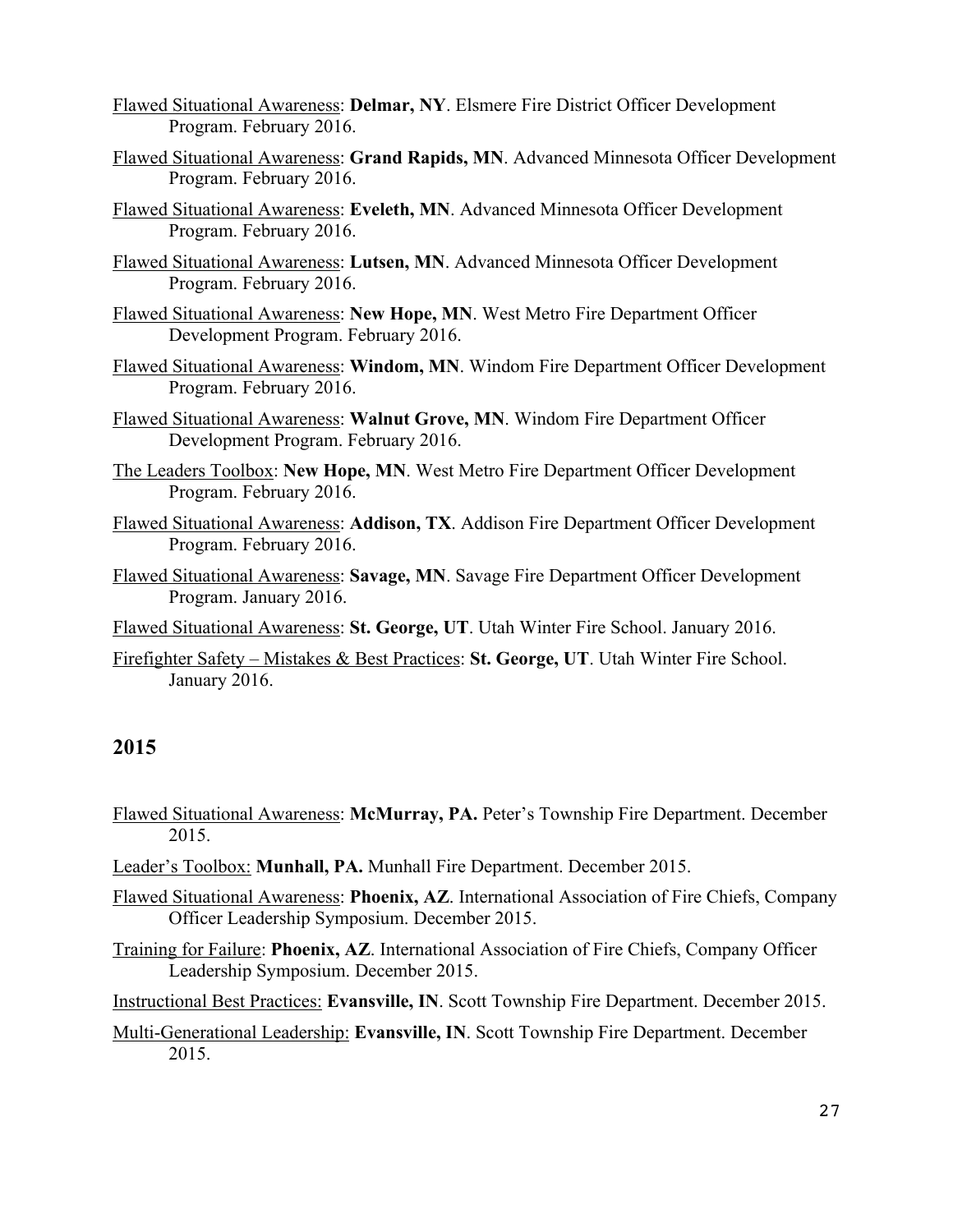- Flawed Situational Awareness: **Brooklyn Park, MN**. Minnesota Symposium on Terrorism and Emergency Preparedness. December 2015.
- Flawed Situational Awareness: **Dallas, TX**. International Association of Fire Chiefs, Company Officer Leadership Symposium. November 2015.
- Training for Failure: **Dallas, TX**. International Association of Fire Chiefs, Company Officer Leadership Symposium. November 2015.
- Multi-Generational Leadership: **Clearwater Beach, FL**. Symposium In the Sun. International Association of Fire Chiefs Volunteer & Combination Officer's Section. November 2015.
- How quickly a responder can die: **North Port, FL**. Managerial Association of Emergency Services. November 2015.
- Flawed Situational Awareness: **North Port, FL**. Managerial Association of Emergency Services. November 2015.
- How quickly a responder can die: **Bradenton, FL**. Managerial Association of Emergency Services. November 2015.
- Flawed Situational Awareness: **Bradenton, FL**. Managerial Association of Emergency Services. November 2015.
- Flawed Situational Awareness: **Concord, OH**. Lake County Fire Chiefs Association. November 2015.
- Mental Management of Emergencies: **Knoxville, TN**. Tennessee Department of Homeland Security. October 2015.
- Mental Management of Emergencies: **Norfolk, VA**. Hampton Roads Fire Chiefs Association Symposium. October 2015.
- Flawed Situational Awareness: **Valley Forge, PA**. Emergency Preparedness and Hazardous Materials Conference. October 2015.
- Flawed Situational Awareness: **Long Beach, CA**. Air Medical Transportation Association Conference. October 2015.
- Mental Management of Emergencies: **Pearland, TX**. Pearland Fire Department Officer Development Program. October 2015.
- Mental Management of Emergencies: **Concord, NH**. New Hampshire Fire Chiefs Association Conference. October 2015.
- Flawed Situational Awareness (keynote): **Reno, NV**. FireShowsWest. October 2015.
- Mental Management of Emergencies: **Houston, TX**. Champion's Fire Protection District Officer Development Program. October 2015.
- Mental Management of Emergencies: **Gravenhurst, ON**. Ontario Fire College. September 2015.
- Mental Management of Emergencies: **Delran, NJ**. Delran Fire Department Officer Development Program. September 2015.
- Flawed Situational Awareness (Keynote): **Victoria, BC**. Fire-Rescue Canada, hosted by the Canadian Association of Fire Chiefs. September 2015.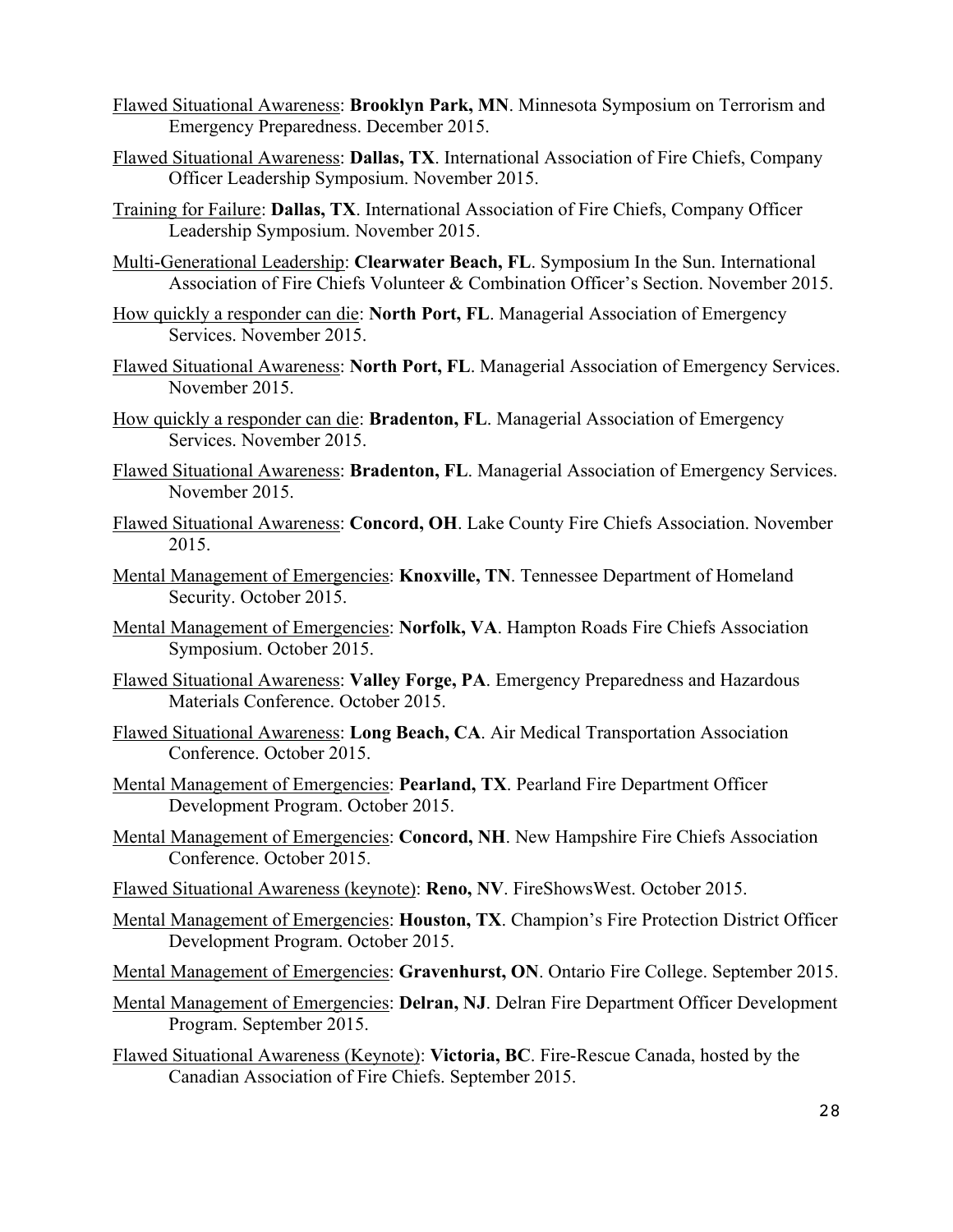- Mental Management of Emergencies: **Bloomfield Township, MI**. Bloomfield Township Fire Department Officer Development Program. September 2015.
- Mental Management of Emergencies: **Plainfield Township, MI**. Plainfield Township Fire Department Officer Development Program. September 2015.
- Creating the Thinking Firefighter: **Emmitsburg, MD**. National Fire Academy Executive Fire Officer Graduate Symposium. September 2015.
- What is Situational Awareness and Why is it Important?: **Atlanta, GA**. Fire-Rescue International. August 2015.
- Flawed Situational Awareness: **Atlanta, GA**. Fire-Rescue International. August 2015.
- Training for Failure: **Atlanta, GA**. Fire-Rescue International. August 2015.
- Company Officer Development Institute: **Crawfordsville, IN.** Indiana Department of Homeland Security. August 2015.
- Mental Management of Emergencies: **Wadesville, IN**. Wadesville Fire Department Officer Development Program. August 2015.
- Company Officer Development Institute: **Gary, IN.** Indiana Department of Homeland Security. August 2015.
- Mental Management of Emergencies: **Aberdeen, MD**. Aberdeen Proving Ground. July 2015.
- Mental Management of Emergencies: **West Point, NY**. United States Military Academy. July 2015.
- Mental Management of Emergencies: **Norristown, PA**. Norristown Fire Department Officer Development Program. July 2015.
- Mental Management of Emergencies: **Columbus, OH**. Ohio Fire Chiefs Association. July 2015.
- Mental Management of Emergencies: **Kalispell, MT**. Flathead County EMS. June 2015.
- Mental Management of Emergencies: **Spokane, WA**. Spokane Fire Department Officer Development Program. June 2015.
- Firefighter Safety: Mistakes & Best Practices: **Pierre, SD**. South Dakota Firefighters Association Conference. June 2015.
- Flawed Situational Awareness: **Pierre, SD**. South Dakota Firefighters Association Conference. June 2015.
- Mental Management of Emergencies: **Prince Albert, SK**. Prince Albert Fire Department Officer Development Program. June 2015.
- Firefighter Safety: Mistakes & Best Practices: **Ennis, MT**. Montana Joint Conference. June 2015.
- Firefighter Safety: Mistakes & Best Practices: **Champaign, IL**. University of Illinois Fire Service Institute. June 2015.
- Flawed Situational Awareness: **Champaign, IL**. University of Illinois Fire Service Institute. June 2015.
- Training For Failure: **Champaign, IL**. University of Illinois Fire Service Institute. June 2015.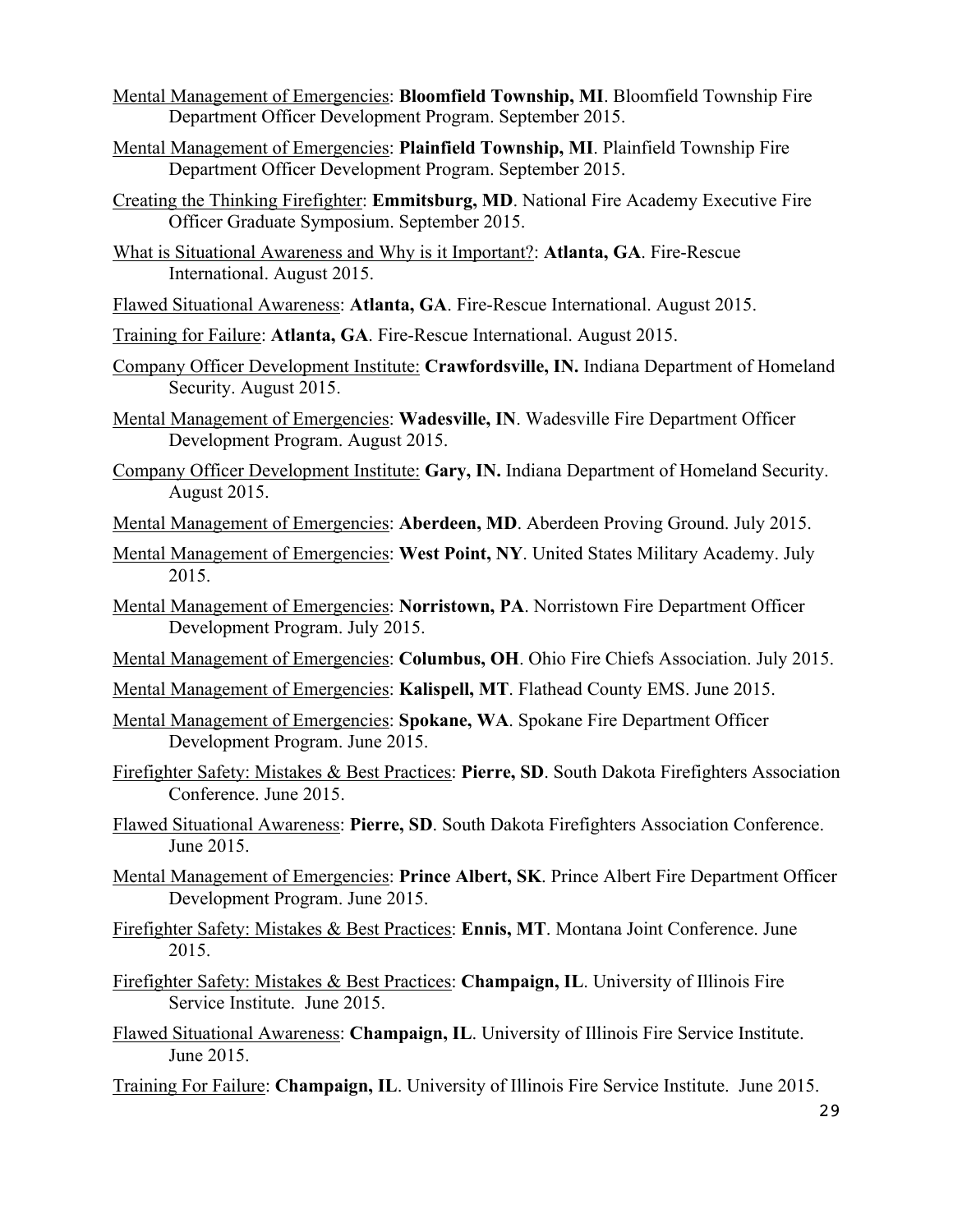- Mental Management of Emergencies: **Lodi, CA**. Lodi Fire Department Officer Development Program. Jun 2015.
- Mental Management of Emergencies: **Frisco, TX**. Frisco Fire Department Officer Development Program. May 2015.
- Flawed Situational Awareness: **Birmingham, AL**. Alabama Fire College. May 2015
- Flawed Situational Awareness: **Buckley, WA**. Buckley Fire Department Recruit Academy. May 2015.
- Mental Management of Emergencies: **Lakewood, WA**. Joint Base Lewis-McChord. May 2015.
- Company Officer Development Institute: **Greenfield, IN.** Indiana Department of Homeland Security. May 2015.
- Mental Management of Emergencies: **Peace River, SK**. Peace Regional Fire Conference. April 2015.
- Flawed Situational Lightning Round: **Indianapolis, IN.** Fire Department Instructors Conference. April 2015.
- Do you see what I hear: **North Conway, NH.** New Hampshire Emergency Dispatchers Association Conference. April 2015.
- Flawed Situational: The stealth killer of wildland firefighters: **Swift Current, SK.** Saskatchewan Association of Fire Chiefs Annual Conference. April 2015.
- Training for Failure: **Los Gatos, CA.** Santa Clara County Fire Department Officer Development Program. April 2015.
- Mental Management of Emergencies: **Los Gatos, CA.** Santa Clara County Fire Department Officer Development Program. April 2015.
- Mental Management of Emergencies: **Sunnyvale, CA.** Sunnyvale Department of Public Safety Supervisor Development Seminar. April 2015.
- Flawed Situational: The stealth killer of wildland firefighters: **McCall, ID.** United States Forest Service. April 2015.
- Mental Management of Emergencies: **Towson, MD.** Maryland Fire & Rescue Institute. National Fire Service Staff & Command Program. March 2015.
- Flawed Situational: The stealth killer of first responders: **Hershey, PA.** Hershey Fire Department Safety Seminar. March 2015.
- Mental Management of Emergencies: **Coatesville, PA.** Chester County Emergency Services Safety Symposium. March 2015.
- Understanding Motivation: **Orlando, FL**. Center for Public Safety Excellence Conference. March 2015.
- How quickly a firefighter can die: **Loveland, CO.** Loveland Fire Rescue Authority Safety Symposium. March 2015.
- Mental Management of Emergencies: **Loveland, CO.** Loveland Fire Rescue Authority Safety Symposium. March 2015.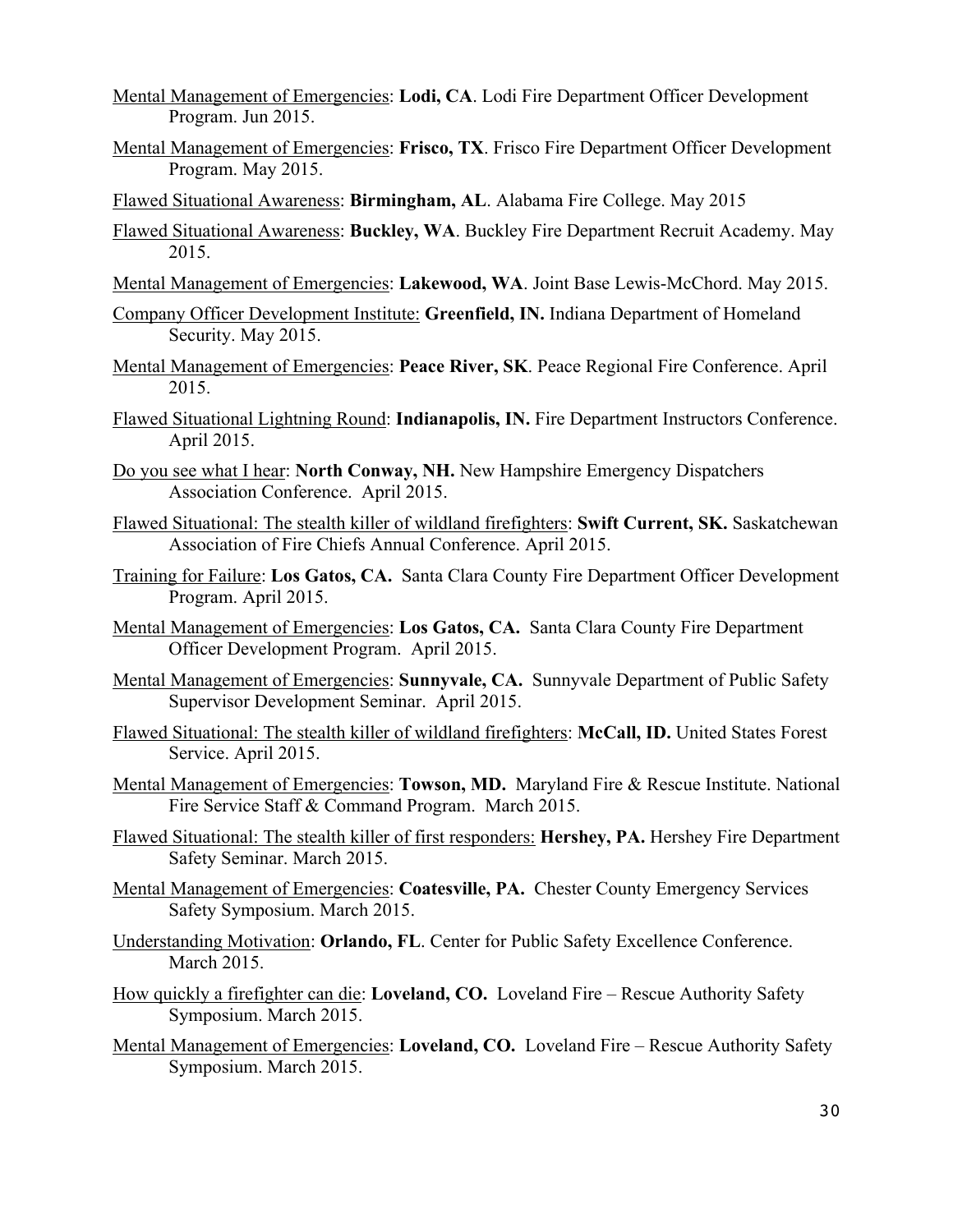- Mental Management of Emergencies: **Rice Lake, WI.** Wisconsin Indianhead Technical College Emergency Services Conference. March 2015.
- Flawed Situational: The stealth killer of wildland firefighters: **Coeur d'alene, ID.** Idaho Department of Lands Management Seminar. March 2015.
- Company Officer Development Institute: **Indianapolis, IN.** Indiana Department of Homeland Security. March 2015.
- Company Officer Development Institute: **Terre Haute, IN.** Indiana Department of Homeland Security. February 2015.
- Mental Management of Emergencies: **Midland, MI.** Michigan Association of Fire Chiefs Winter Conference. February 2015.
- The Leader's Toolbox: Building tomorrow's leaders… today!: **Bozeman, MT.** Gallatin County Emergency Management Agency Winter Conference. February 2015.
- Recruitment and retention best practices: **Hayward, WI.** Wisconsin Indianhead Technical College Winter Seminar. January 2015.
- A new training paradigm: **San Diego, CA.** Firehouse World Expo. January 2015.
- Preparing for the Storm on the Horizon: **San Diego, CA.** Firehouse World Expo. January 2015.
- Flawed Situational Awareness: The stealth killer of electric line workers: **Saint Cloud, MN**. Minnesota Rural Electric Association Winder Seminar. January 2015.
- Mental Management of Emergencies: **Castle Rock, CO**. Castle Rock Fire Department Safety Seminar. January 2015.
- Flawed Situational Awareness: The stealth killer of first responders: **Arvada, CO**. Arvada Fire Authority Safety Seminar. January 2015.
- Flawed Situational Awareness: The stealth killer of first responders: **Maple Grove, MN**. Maple Grove Fire Department Safety Symposium. January 2015.

- Flawed Situational Awareness: The stealth killer of first responders: **Beaver, PA**. Brighton Township Fire Department Safety Symposium. December 2014.
- Flawed Situational Awareness: The stealth killer of first responders: **Chicago, IL**. Cook County Department of Homeland Security and Emergency Management. December 2014.
- Mental Management of Emergencies: **Matthews, NC**. Matthews Fire Department Officer Development Program. December 2014.
- Mental Management of Emergencies: **Carrboro, NC**. Carrboro Fire Department Safety Symposium. December 2014.
- Mental Management of Emergencies: **Raleigh, NC**. Raleigh Fire Department Officer Development Program. December 2014.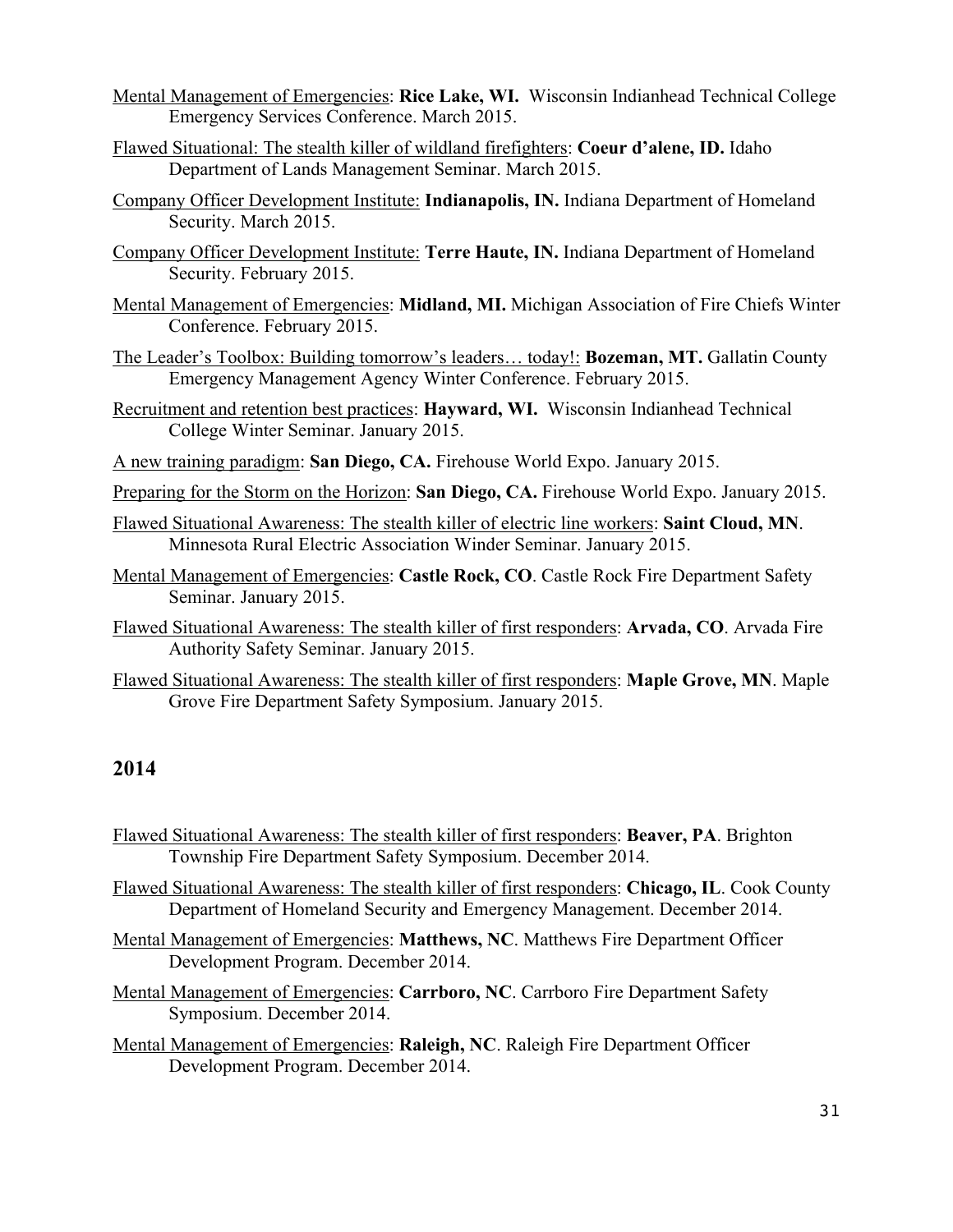- Flawed Situational Awareness: The stealth killer of firefighters: **Evansville, IN**. Scott Township Fire Department Safety Symposium. December 2014.
- Mental Management of Emergencies: **Evansville, IN**. Scott Township Fire Department Safety Symposium. December 2014.
- Company Officer Development Institute: **Evansville, IN**. Indiana Department of Homeland Security. December 2014.
- Situational Awareness for Industry: **Erwin, TN**. Nuclear Fuel Services. November 2014.
- Mental Management of Emergencies: **Venice, FL**. Venice Fire Department Safety Symposium. November 2014.
- Flawed Situational Awareness: The stealth killer of firefighters: **Clearwater Beach, FL**. International Association of Fire Chiefs – VCOS Symposium. November 2014.
- Flawed Situational Awareness: The stealth killer of first responders: **Chicago, IL**. Cook County Department of Homeland Security and Emergency Management. November 2014.
- Flawed Situational Awareness: The stealth killer of first responders: **Athens, OH**. Richland Area Fire Department Safety Symposium. October 2014.
- Firefighter Safety: Mistakes and Best Practices: **Monaca, PA**. Beaver County Department of Public Safety. October 2014.
- Flawed Situational Awareness: The stealth killer of first responders: **Lethbridge, AB**. Southern Alberta Fire/Rescue Conference. October 2014.
- Firefighter Safety: Mistakes and Best Practices: **Lethbridge, AB**. Southern Alberta Fire/Rescue Conference. October 2014.
- Flawed Situational Awareness: The stealth killer of first responders: **Blountville, NC**. East Tennessee Fire & Rescue Conference. October 2014.
- Mental Management of Emergencies: **Blountville, NC**. East Tennessee Fire & Rescue Conference. October 2014.
- Flawed Situational Awareness: **Asheville, NC**. Asheville Fire Department. October 2014.
- Firefighter Safety: Mistakes and Best Practices: **Sandstone, MN**. League of Minnesota Cities. September 2014.
- Firefighter Safety: Mistakes and Best Practices: **Bemidji, MN**. League of Minnesota Cities. September 2014.
- Firefighter Safety: Mistakes and Best Practices: **Crookston, MN**. League of Minnesota Cities. September 2014.
- Firefighter Safety: Mistakes and Best Practices: **Saint Cloud, MN**. League of Minnesota Cities. September 2014.
- Firefighter Safety: Mistakes and Best Practices: **Morris, MN**. League of Minnesota Cities. September 2014.
- Firefighter Safety: Mistakes and Best Practices: **Slayton, MN**. League of Minnesota Cities. September 2014.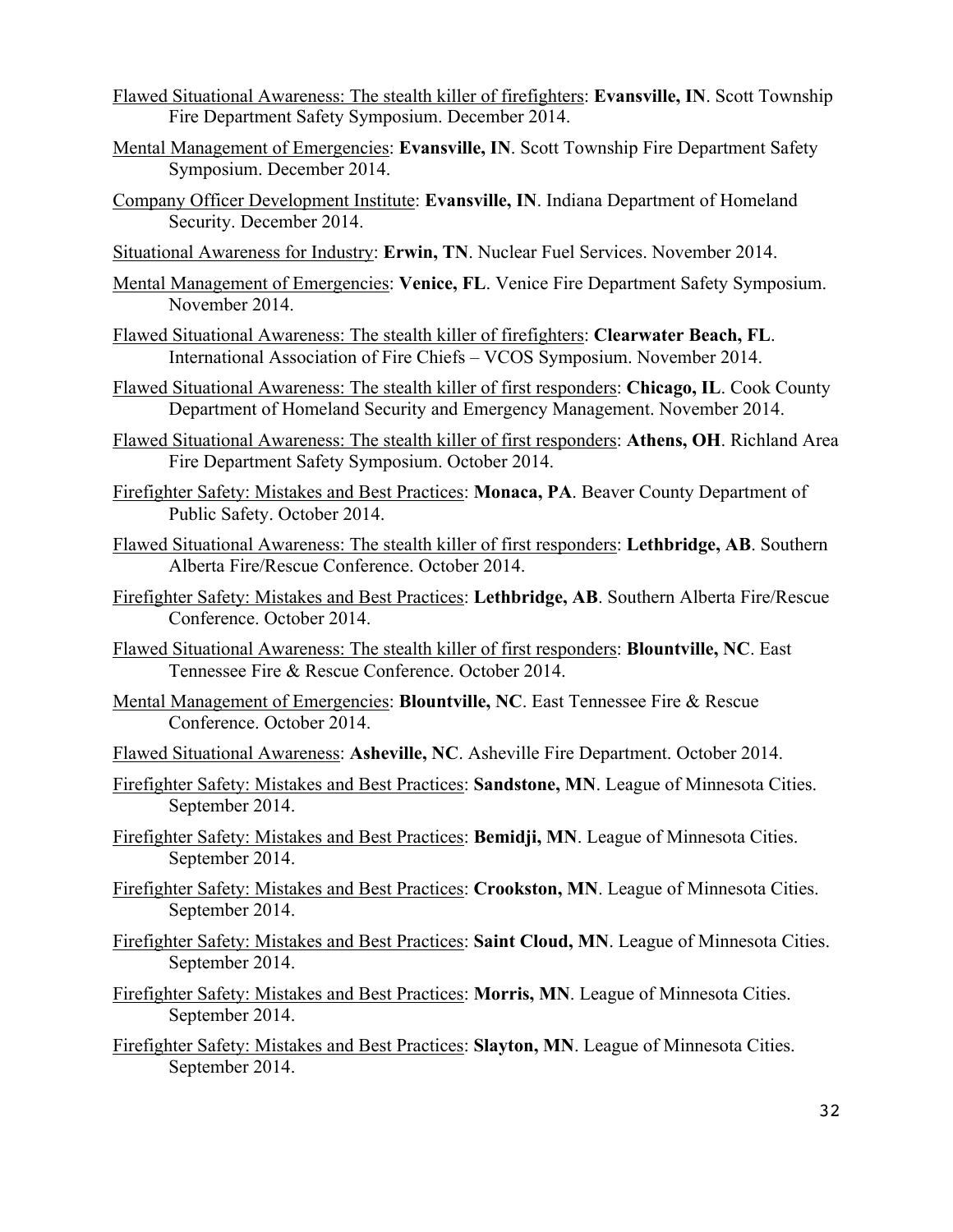- Training for Failure: **Danbury, WI**. Wisconsin Indianhead Technical College Instructor's Conference. September 2014.
- Firefighter Safety: Mistakes & Best Practices: **Danbury, WI**. Wisconsin Indianhead Technical College Instructor's Conference. September 2014.
- Flawed Situational Awareness: The stealth killer of firefighters: **Spokane, WA**. Stevens County Fire Protection District #1. September 2014.
- Mental Management of Emergencies: **Spokane, WA**. Fairchild Air Force Base. September 2014.
- Paradigm Shifting: **Albany, NY**. The Firemen's Association for the State of New York (FASNY) Annual Conference. August 2014.
- Situational Awareness for Industry: **Morganton, NC**. SGL Carbon Group. August 2014.
- Flawed Situational Awareness: The Stealth Killer of Firefighters: **Dallas, TX**. International Association of Fire Chiefs, Fire-Rescue International. August 2014.
- Flawed Situational Awareness: **Fort Wayne, IN**. Fort Wayne Fire Department. July 2014.
- Company Officer Leadership Institute: **Fort Wayne, IN**. Indiana Department of Homeland Security. July 2014.
- Flawed Situational Awareness: The stealth killer of firefighters: **Baton Rouge, LA**. Louisiana State Firefighters Association Conference. July 2014.
- Flawed Situational Awareness: **Seattle, WA**. Mount Rainier National Park Rangers. June 2014.
- Mental Management of Emergencies: **Seattle, WA**. King County Fire Chiefs Association Safety Symposium. June 2014.
- Flawed Situational Awareness: The stealth killer of first responders: **Myrtle Beach, SC**. National Volunteer Fire Council Summit. June 2014
- Situational Awareness for Industry: **Erwin, TN**. Nuclear Fuel Services. June 2014
- Mental Management of Emergencies: **Helena, MT**. Montana Department of Natural Resources & Conservation Training Event. May 2014.
- Company Officer Development Institute: **Fort Wayne, IN**. Fort Wayne Fire Department Officer Development Program. May 2014.
- Situational Awareness for Industry: **Mount Vernon, IN**. Babcock & Wilcox Nuclear Operations Group. May 2014.
- Mental Management of Emergencies: **Plano, TX**. Plano Fire Department Officer Development Program. May 2014.
- Courage to Lead: **Knoxville, TN.** Tennessee Department of Homeland Security District 2 Leadership Seminar. May 2014.
- Learning from Tragedy: **Maryville, TN**. Maryville Fire Department Safety Seminar. May 2014.

Firefighter Safety: Mistakes & Best Practices: **Gatlinburg, TN**. Tennessee Fire Chiefs Association Conference. May 2014.

Situational Awareness for Industry: **Morganton, NC**. SGL Carbon Group, LLC. April 2014.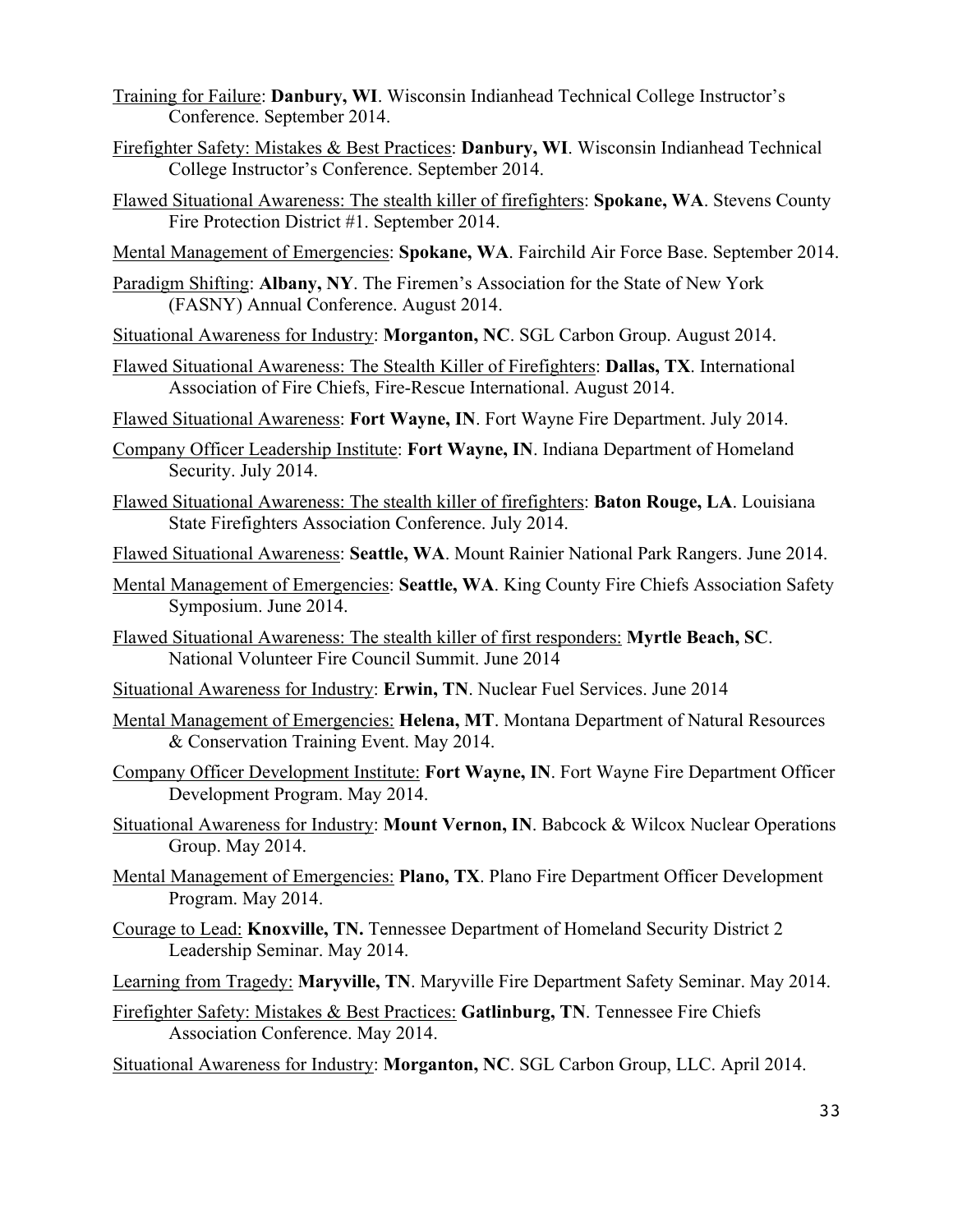- Recruitment and Retention: Best Practices: **New Richmond, WI.** Wisconsin Indianhead Technical College Leadership Seminar. April 2014.
- Mental Management of Emergencies: **Chicago, IL**. . Cook County Homeland Security & Emergency Management. February 2014.
- Recruitment and Retention: Best Practices: **Anoka, MN.** Anoka-Champlin Fire Department Leadership Development program. April 2014.
- Mental Management of Emergencies: **Colorado Springs, CO**. Colorado Springs Fire Department Safety Seminar. March 2014.
- Mental Management of Emergencies: **Madison, WI**. Madison Fire Department Safety Seminar. April 2014.
- Flawed Situational Awareness: The Stealth Killer of First Responders: **Indianapolis, IN**. Fire Department Instructor's Conference. April 2014.
- Firefighter Safety: Mistakes & Best Practices: **Wabash, IN**. Wabash Fire Department Safety Seminar. April 2014.
- Mental Management of Emergencies: **Burlington, Ontario, Canada**. Burlington Fire Department Officer Development Program. April 2014.
- Fly Like and Eagle When Surrounded by Turkeys: **Wellsburg, WV.** Upper Ohio Valley Fire & Rescue School. March 2014.
- Mental Management of Emergencies: **Wellsburg, WV**. Upper Ohio Valley Fire & Rescue School. March 2014.
- Company Officer Development Institute: **Evansville, IN**. Evansville Fire Department Officer Development Program. March 2014.
- Mental Management of Emergencies: **Saint Paul, MN**. Saint Paul Fire Department Safety Seminar. March 2014.
- Mission, Vision Core Values Facilitation: Fridley, MN. Fridley Fire Department. March 2014.
- Mental Management of Emergencies: **Towson, MD**. Maryland Fire & Rescue Institute National Fire Service Staff & Command Program. March 2014.
- Training for Failure: Why First Responder Training Must Change: **Las Vegas, NV**. Center for Public Safety Excellence Conference. March 2014.
- Mental Management of Emergencies: **Carlisle, PA**. Perry County Fire Chiefs Association Safety Seminar. March 2014.
- Mental Management of Emergencies: **Seattle, WA**. Pierce County Department of Emergency Management. Safety Symposium. March 2014.
- Mental Management of Emergencies: **Sacramento, CA**. Sacramento Metro Fire Department Officer Development Program. March 2014.
- Flawed Situational Awareness: **New Richmond, WI**. Wisconsin Indianhead Technical College Officer Development Program. February 2014.
- Training for Failure: **New Richmond, WI**. Wisconsin Indianhead Technical College Officer Development Program. February 2014.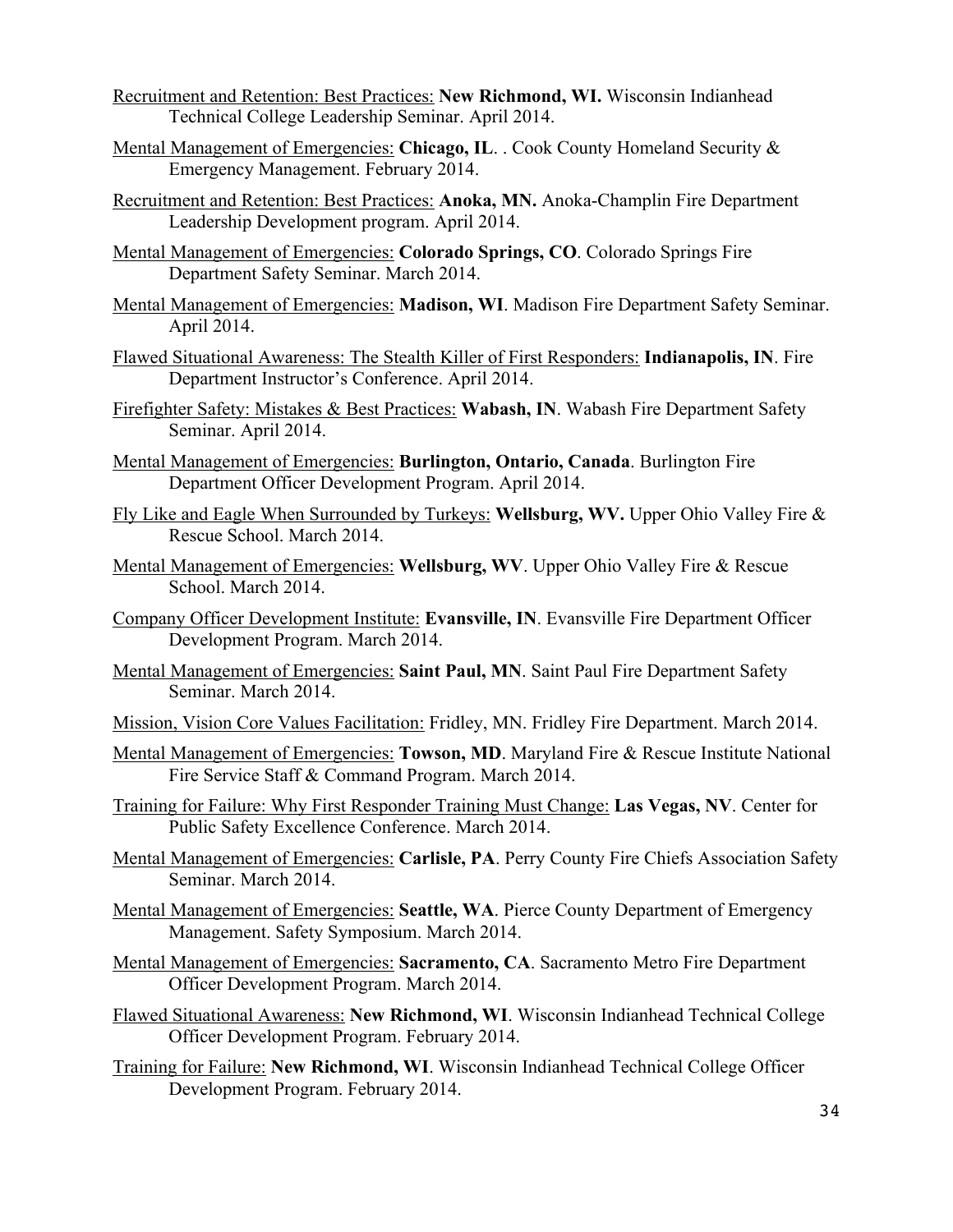- Mental Management of Emergencies: **Ramsey, MN**. Ramsey Fire Department Officer Development Program. February 2014.
- Mental Management of Emergencies: **Crystal Lake, IL**. Crystal Lake Fire Department Officer Development Program. February 2014.
- Mental Management of Emergencies: **Ferndale, WA**. "In the Event of" Safety Symposium. February 2014.
- Mental Management of Emergencies: **Los Angeles, CA**. Los Angeles Fire Department Officer Development Program. February 2014
- Situational Awareness: **San Diego, CA**. Firehouse World Expo. February 2014.
- Mental Management of Emergencies: **Chicago, IL**. Cook County Homeland Security & Emergency Management. February 2014.
- Company Officer Development Institute: **West Lafayette, IN**. Indiana Department of Homeland Security Officer Development Program. February 2014.
- Mental Management of Emergencies: **Coppell, TX**. Coppell Fire Department Officer Development Program. January 2014.
- Flawed Situational Awareness: **Coppell, TX**. Coppell Fire Department Officer Development Program. January 2014.
- Mental Management of Emergencies: **Plano, TX**. Plano Fire Department Officer Development Program. January 2014.
- Flawed Situational Awareness: **Bozeman, MT**. Montana Department of Natural Resources & Conservation Training Event. January 2014.
- Mental Management of Emergencies: **Bozeman, MT**. Montana Department of Natural Resources & Conservation Training Event. January 2014.
- Firefighter Safety: Mistakes and best practices: **Lutsen, MN**. Hibbing Community College North Shore Safety Tour. January 2014.
- Firefighter Safety: Mistakes and best practices: **Two Harbors, MN**. Hibbing Community College North Shore Safety Tour. January 2014.
- Firefighter Safety: Mistakes and best practices: **Virginia, MN**. Hibbing Community College North Shore Safety Tour. January 2014.
- Firefighter Safety: Mistakes and best practices: **International Falls, MN**. Hibbing Community College North Shore Safety Tour. January 2014.
- Flawed Situational Awareness: **Pierre, SD**. South Dakota Fire Instructors Association Conference. January 2014.
- Training for Failure: Why we must change the way we train first responders: **Pierre, SD**. South Dakota Fire Instructors Association Conference. January 2014.

Firefighter Safety: Mistakes and best practices: **Pierre, SD**. South Dakota Fire Instructors Association Conference. January 2014.

Mental Management of Emergencies: **Campbell, CA**. Santa Clara County Fire Department Officer Development Program. January 2014.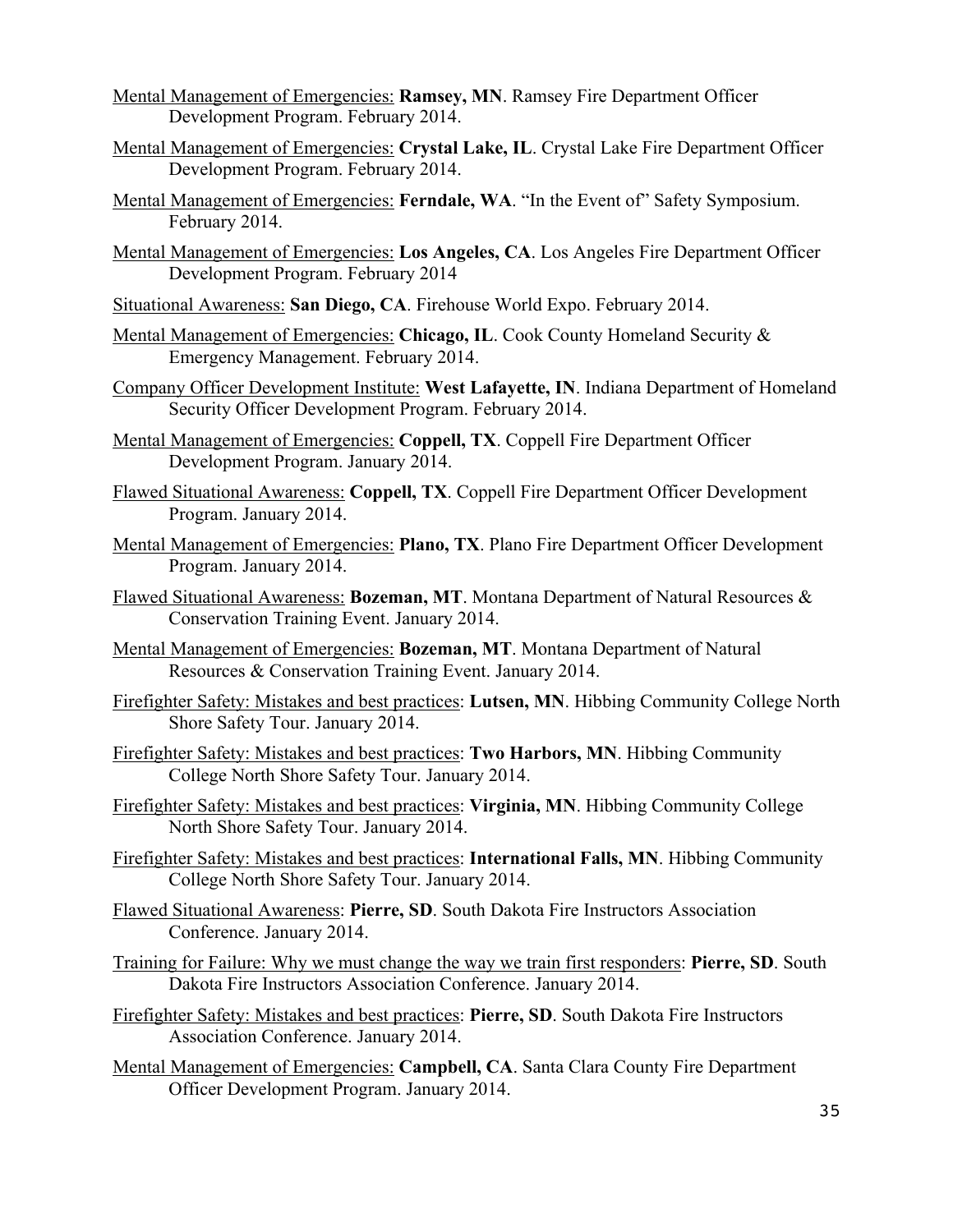Emergency Services Leadership: **St. Paul, MN**. Hamline University Graduate School of Business Public Safety Certificate Program. January 2014.

#### **2013**

- Understanding Motivation: The secret sauce revealed: **Swissvale, PA**. Swissvale Fire Department Officer Development Program. December 2013
- Firefighter Safety: Mistakes & best practices: **Poland, OH**. Western Reserve Fire Protection District Officer Development Program. December 2013.
- Mental Management of Emergencies: **Fort McCoy, WI**. Fort McCoy Fire Department Firefighter Safety Symposium. December 2013.
- Mental Management of Emergencies: **London, ON**. London Fire Department Officer Development program. December 2013.
- Flawed Situational Awareness: **London, ON**. London Fire Department Officer Development Program. December 2013.
- Chief Officer Leadership Institute: **Fort Wayne, IN**. Indiana Department of Homeland Security Officer Development program. December 2013.
- The Leader's Toolbox: **Evansville, IN**. Scott Township Fire Department Officer Development program. November 2013.
- Situational Awareness for Industry: **Erwin, TN**. Nuclear Fuel Services. November 2013.
- The Leader's Toolbox: **Weirton, WV**. Weirton Fire Department Officer Development program. November 2013.
- Mental Management of Emergencies: **Crown Point, IN**. Crown Point Fire Department Officer Development program. November 2013.
- Chief Officer Leadership Institute: **Crown Point, IN**. Indiana Department of Homeland Security Officer Development program. November 2013.
- Paradigm shift. **Clearwater Beach, FL**. International Association of Fire Chiefs Volunteer & Combination Officers Section Symposium in the Sun. November 2013.
- The Brain Science of Selling & Customer Service. **Clearwater Beach, FL**. Pierce Manufacturing, Inc. Owners and General Manager's Meeting. November 2013.
- Mental Management of Emergencies: **Williamsport, MD**. Williamsport Volunteer Fire Department Officer Development program. November 2013.
- The Leader's Toolbox: **South Bend, IN**. Southwest Central Fire Territory Officer Development program. November 2013.

Chief Officer Leadership Institute: **South Bend, IN**. Indiana Department of Homeland Security Officer Development program. October 2013.

Mental Management of Emergencies: **Clinton, PA**. Samson Community College Fire Officer Development program. October 2013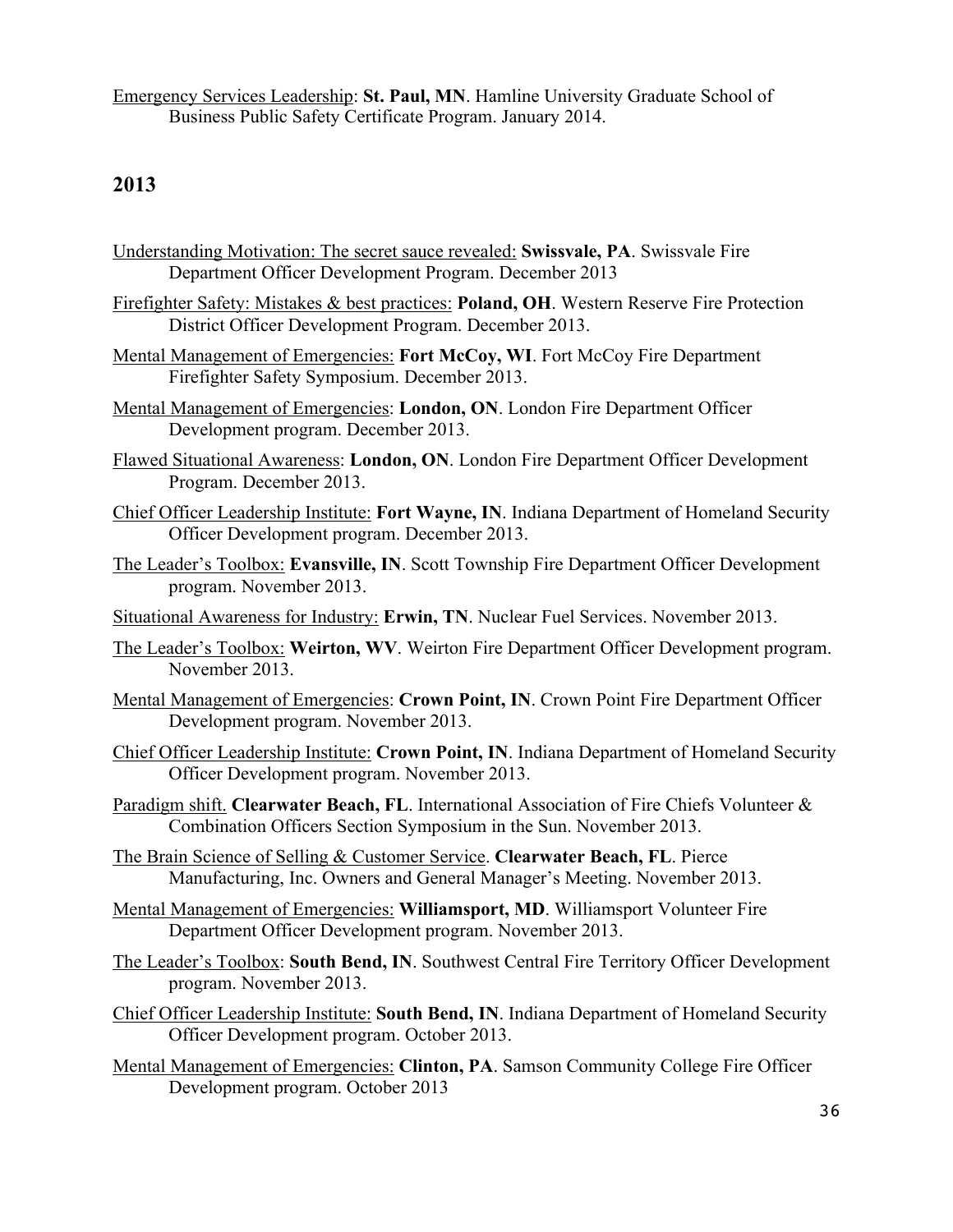Situational Awareness for Industry: **Morganton, NC**. SGL Carbon Group, LLC. October 2013.

- Mental Management of Emergencies: **Swissvale, PA**. Swissvale Fire Department Officer Development program. October 2013.
- Mental Management of Emergencies: **Colorado Springs, CO**. United States Air Force Academy. October 2013.
- Training for Failure: **Arvada, CO**. Arvada Fire Department Officer Development program. September 2013.
- Mental Management of Emergencies: **Arvada, CO**. Arvada Fire Department Officer Development program. October 2013.
- Mental Management of Emergencies: **Florissant, MO**. Florissant Valley Fire Protection District Officer Development Program. September 2013.
- Training for Failure (keynote): **Breezy Point, MN**. Association of Minnesota Emergency Managers Conference. September 2013.
- Mental Management of Emergencies: **Breezy Point, MN**. Association of Minnesota Emergency Managers Conference. September 2013.
- Mental Management of Emergencies: **Sydney, NSW, Australia**. New South Wales Fire Brigade Officer Development program. September 2013.
- Mental Management of Emergencies: **Hobart, Tas, Australia**. Tasmania Fire Service Officer Development Program. September 2013.
- Mental Management of Emergencies: **Perth, WA, Australia**. Australia Department of Fire & Emergency Services Officer Development program. September 2013.
- Mental Management of Emergencies: **Melbourne, Vic, Australia**. Country Fire Authority Officer Development Program. September 2013.
- Mental Management of Emergencies: **Melbourne, Vic, Australia**. Metropolitan Fire Brigade Officer Development program. September 2013.
- Situational Awareness (keynote): **Melbourne, Vic, Australia**. AFAC Bushland Conference. September 2013
- Mental Management of Emergencies: **Brisbane, QL, Australia**. Mental Management of Emergencies. Brisbane Queensland Fire Rescue Service Officer Development program. August 2013.
- Firefighter Safety. Mistakes & Best Practices: **Chicago, IL**. Fire-Rescue International. August 2013.
- Flawed Situational Awareness. The stealth killer of first responders: **Chicago, IL**. Fire-Rescue International. August 2013
- Company Officer Development Institute: **Fort Wayne, IN**. Indiana Department of Homeland Security Officer Development program. August 2013.
- Firefighter Safety. Mistakes & Best Practices: **Wyndmoor, PA**. Wyndmoor Fire Department Officer Development program, July 2013.
- Mental Management of Emergencies: **Baltimore, MD**. Firehouse Expo.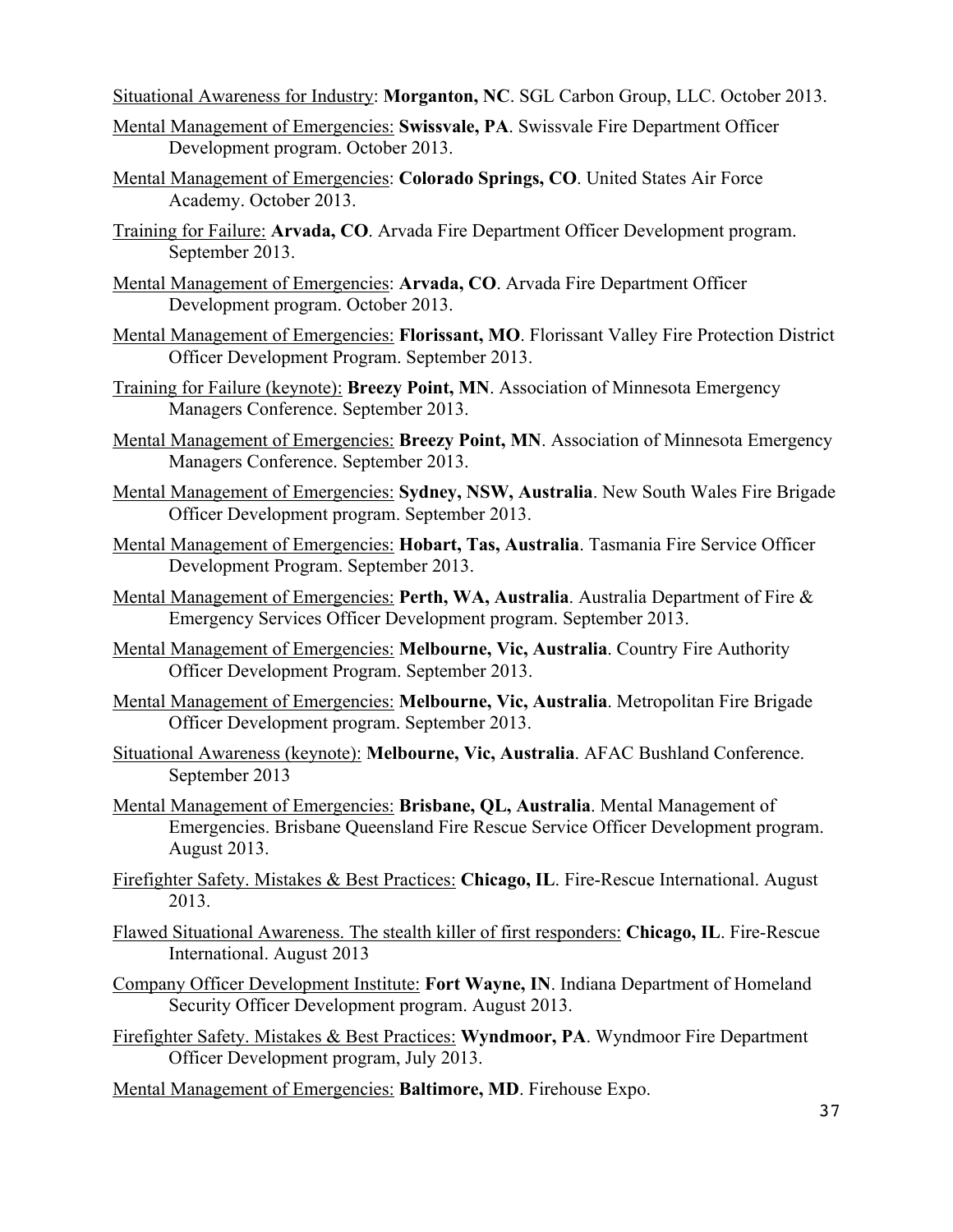- Firefighter Safety. Mistakes & Best Practices: **Coatesville, PA**. Chester County Department of Public Safety Officer Development program. July 2013.
- Firefighter Safety. Mistakes & Best Practices: **Hershey, PA**. Hershey Fire Department Officer Development program. July 2013.
- Firefighter Safety. Mistakes & Best Practices: **Bemidji, MN**. Minnesota State Fire Department Association Conference. June 2013.
- Mental Management of Emergencies: **Bemidji, MN**. Minnesota State Fire Department Association Conference. June 2013.
- Firefighter Safety. Mistakes & Best Practices: **Wolfville, NS, Canada**. Fire Department Instructor's Conference – Atlantic. June 2013.
- Mental Management of Emergencies: **Knoxville, TN**. Tennessee Department of Homeland Security. June 2013.
- Firefighter Safety. Mistakes & Best Practices: **Karns, TN**. Karns Fire Department Officer Development Program. June 2013.
- Situational Awareness: **Grand Rapids, MN**. Minnesota Wildland Firefighting Conference. June 2013.
- Leader's Toolbox: **Ramsey, MN**. Ramsey Fire Department Officer Development Program. June 2013.
- Training For Failure: **Penticton, BC, Canada**. Keynote address for the Fire Chiefs Association of British Columbia. May 2013
- Brain Science Meets Fire Service. What have we learned?: **Penticton, BC, Canada**. Fire Chiefs Association of British Columbia. May 2013
- Mental Management of Emergencies: **Greenville, SC**. Greenville County Fire Chiefs Association. May 2013.
- Mission, Vision & Core Values: **Lino Lakes, MN**. Centennial Fire Protection District Officer Development Program. May 2013.
- Company Officer Development Institute: **White River Township, IN**. Indiana Department of Homeland Security. May 2013.
- Company Officer Development Institute: **South Bend, IN**. Indiana Department of Homeland Security. May 2013.
- Mental Management of Emergencies: **Topeka, KS**. Kansas State Firefighters Association Conference. April 2013.
- Training for Failure: Why Some First Responder Training Must Change: **Indianapolis, IN**. Fire Department Instructor's Conference. April 2013.
- Mental Management of Emergencies: **Columbus, IN**. Columbus Fire Department Officer Development Program. April 2013.
- Mental Management of Emergencies: **Lafayette, IN**. Indiana Fire Training District 4 Officer Development Program. April 2013.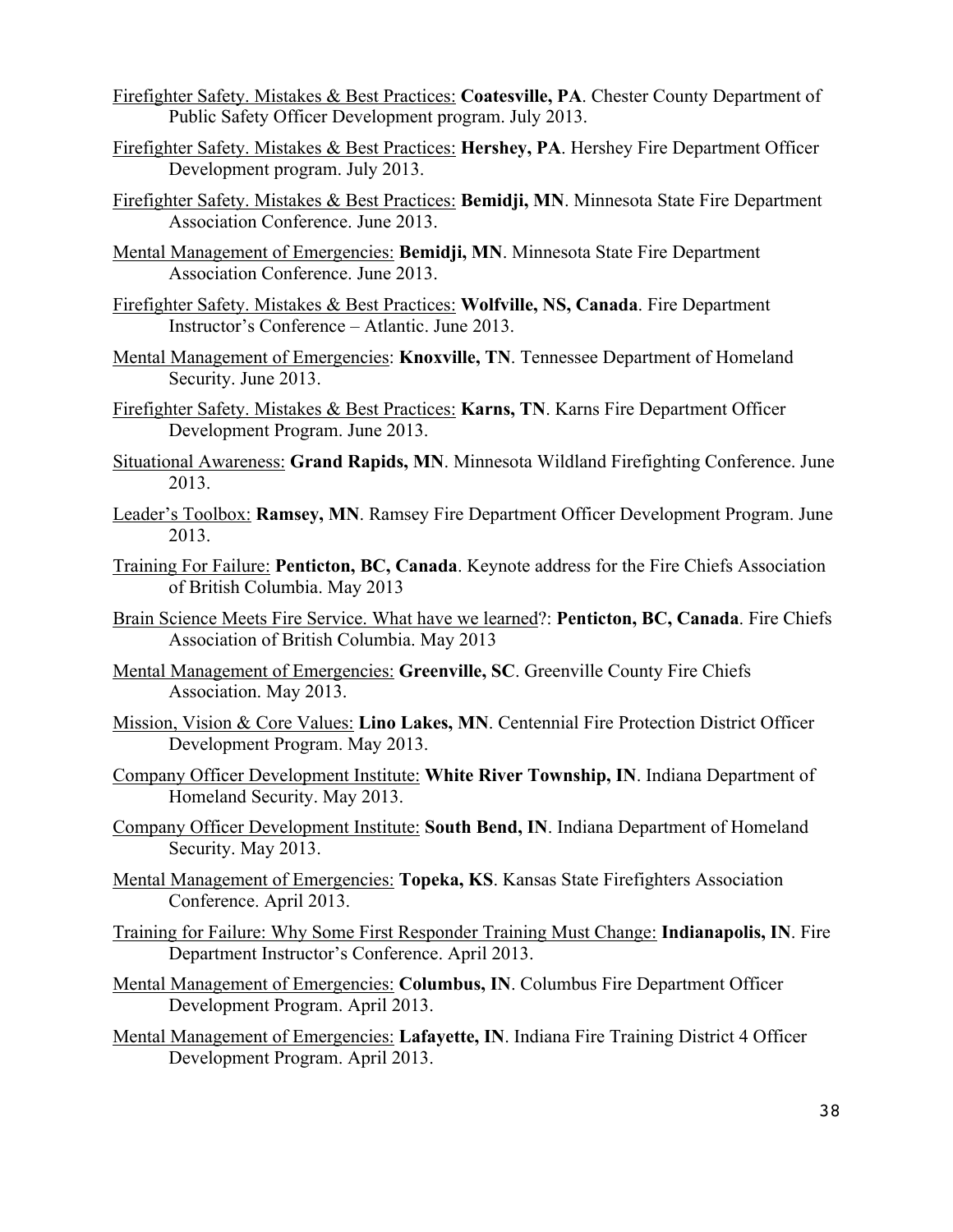- Mental Management of Emergencies: **White River Township, IN**. White River Township Officer Development Program. April 2013.
- Company Officer Development Institute: **New Albany, IN**. Indiana Department of Homeland Security. April 2013.
- Mental Management of Emergencies: **Beckley, WV**. West Virginia EMS Conference. March 2013.
- Mental Management of Emergencies: **Greensboro, NC**. Guilford County Department of Emergency Services Officer Development Program. March 2013.
- Mental Management of Emergencies: **Ames, IA**. Iowa Fire Chiefs Association Executive Development Program. March 2013.
- Leader's Toolbox: **Harrison County, IN**. Harrison County Fire Chiefs Association Officer Development Program. April 2013.
- Company Officer Development Institute: **Evansville, IN**. Indiana Department of Homeland Security. April 2013.
- Mental Management of Emergencies: **Fort Wayne, IN**. Fort Wayne Fire Department Officer Development Program. March 2013.
- Firefighter Safety. Mistakes & Best Practices: **Wellsburg, WV**. Upper Ohio Valley Fire & Rescue School. March, 2013.
- Leader's Toolbox: **Wellsburg, WV**. Upper Ohio Valley Fire & Rescue School. March, 2013.
- Firefighter Safety. Mistakes & Best Practices: **Las Vegas, NV**. Center For Public Safety Excellence Conference. February 2013.
- Mental Management of Emergencies: **Comox, BC, Canada**. Comox Valley Fire Chiefs Association Officer Development Program. February 2013.
- Mental Management of Emergencies: **Abottsford, BC, Canada**. Abottsford Fire Department Officer Development Program. February 2013.
- Mental Management of Emergencies: **Nanaimo, BC, Canada**. Nanaimo Fire & Rescue Officer Development Program. February 2013.
- Leader's Toolbox: **Buckley, WA**. Buckley Fire Department Officer Candidate BOLT Program. February, 2013
- Mental Management of Emergencies: **Spokane, WA**. Stevens County Fire Protection District #1 Officer Development Seminar. February 2013.
- When Brain Science Meets Public Safety. What Have We Learned? **Spokane, WA**. Spokane Fire Department Officer Development Symposium. February 2013.
- The Courage To Lead: **Spokane, WA**. Spokane Fire Department Officer Development Symposium. February 2013
- Mental Management of Emergencies: **San Diego, CA**. Firehouse World Expo. February 2013.
- When Brain Science Meets Public Safety. What Have We Learned? **Charlotte, NC**. University of North Carolina, Charlotte Executive Fire Officer Program. February 2013.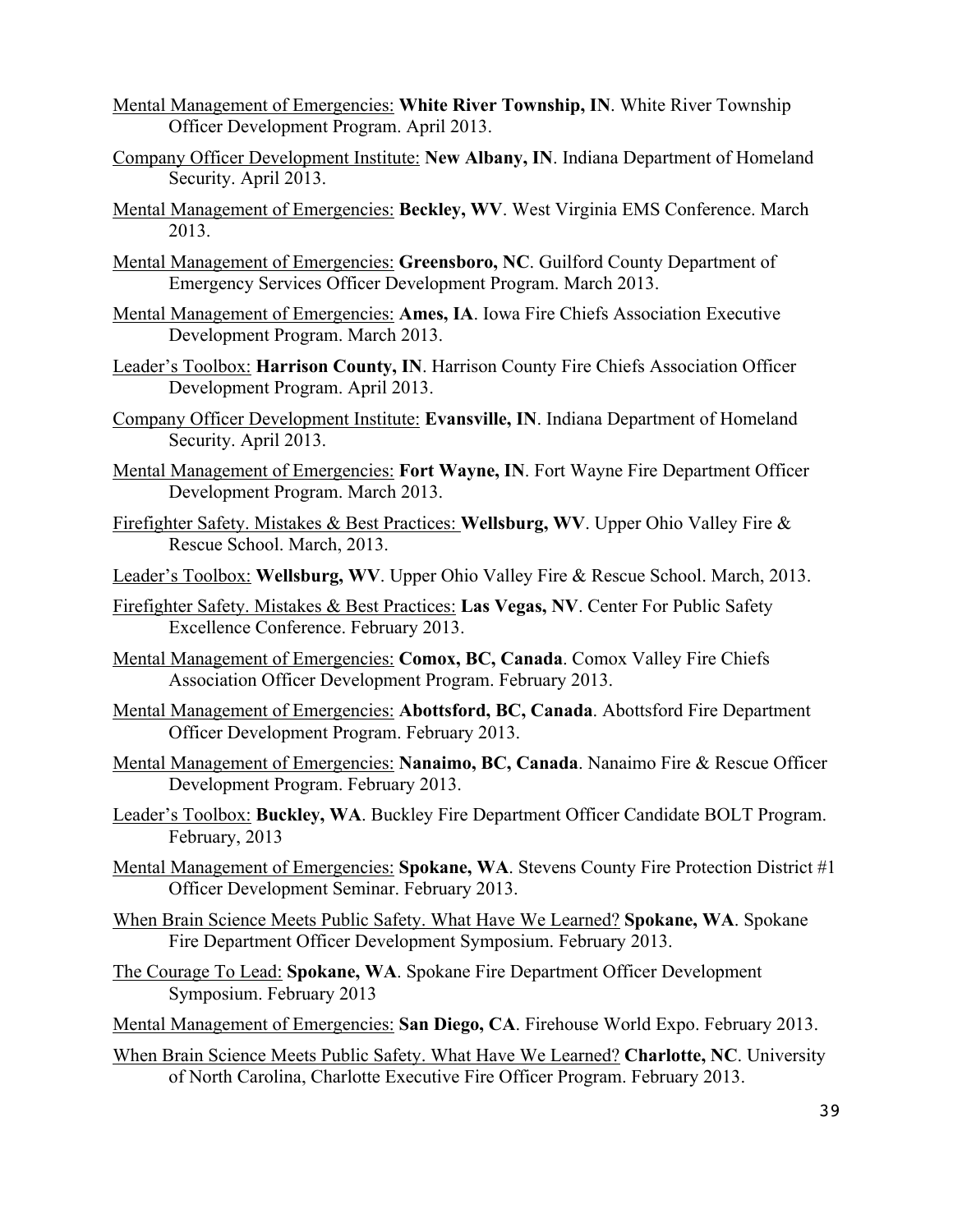- Firefighter Safety. Mistakes & Best Practices: **Matthews, NC**. Matthews Fire Department Officer Development Symposium. February 2013.
- Fire Officer Academy: **St. Paul, MN**. St. Paul Fire Department Officer Development Academy. February 2013
- Mental Management of Emergencies: **Camarillo, CA**. Ventura County Fire Department Officer Development Symposium. February 2013.
- ThirtyMile Fire Staff Ride: **Camarillo, CA**. Ventura County Fire Department Wildland Fire Symposium. February 2013.
- Mental Management of Emergencies: **Lawrence, KS**. Kansas Fire & Rescue Institute Safety Symposium. February 2013.
- Mental Management of Emergencies: **Columbia, SC**. South Carolina Firefighters Association Conference. January 2013.
- Training for Failure: Changing the way to train first responders: **Columbia, SC**. South Carolina Firefighters Association Conference. January, 2013.
- The Leaders' Toolbox. Best practices for leadership success: **Grand Rapids, MN**. Grand Rapids Fire Department Leadership Development Program. January 2013
- Company Officer Development Institute: **Gary, IN**. Indiana Department of Homeland Security. January. 2013.

- Beyond Helmets and Hoses: **Poland, OH**. International Association of Fire Chiefs.
- Brain Science Meets Public Safety: What have we learned: **Lino Lakes, MN**. Centennial Fire Protection District. December 2012.
- Chief Officer Leadership Institute: **Fort Wayne, IN**. Indiana Department of Homeland Security. December 2012.
- Training for Failure: **Keystone, CO**. Colorado Fire Chiefs Association Leadership Challenge. December 2012.
- Preparing for the Storm on the Horizon: **Keystone, CO**. Colorado Fire Chiefs Association Leadership Challenge. December 2012.
- Leader's Toolbox: **Glendale, OH**. Glendale Fire Department Officer Development Program. November 2012.
- Teamwork for Disasters: **Knoxville, TN**. Tennessee Department of Homeland Security. November 2012.
- Firefighter Safety: Good, Bad & the Ugly: **Clearwater Beach, FL**. IAFC Volunteer & Combination Officer Section Symposium in the Sun. November 2012.
- Flawed Situational Awareness: The Stealth Killer of First Responders: **Norfolk, VA**. Virginia EMS Conference. November 2012.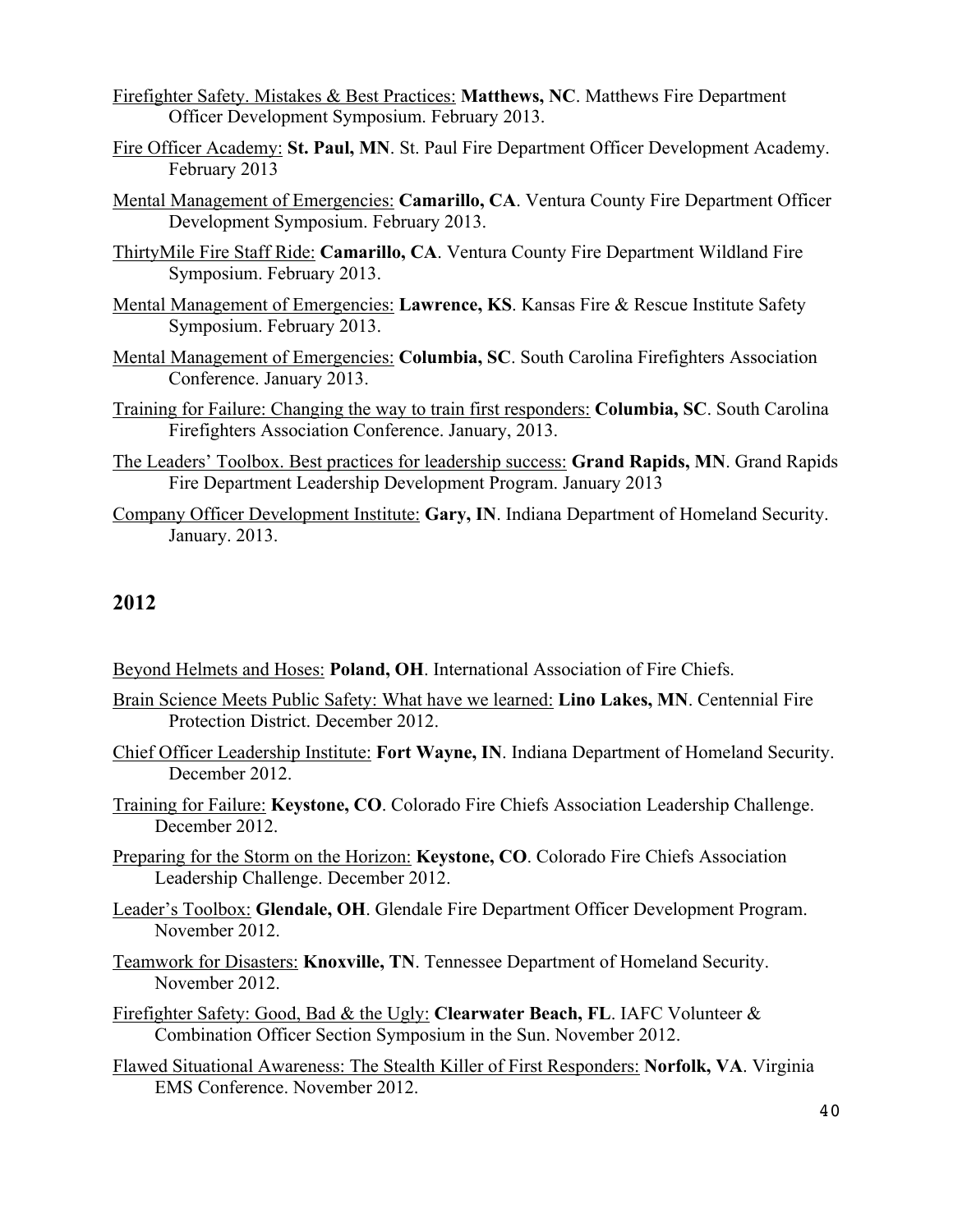Mental Management of Emergencies: **Norfolk, VA**. Virginia EMS Conference. November 2012.

- Brain Science Meets Emergency Services: **Norfolk, VA**. Virginia EMS Conference. November 2012.
- Leader's Toolbox: **Beckley, WV**. West Virginia EMS Conference. November 2012
- Company Officer Development Institute: **Saint Paul, MN**. Saint Paul Fire Department Officer Development Program. October 2012.
- Mental Management of Emergencies: **Philadelphia, PA**. Eastern Montgomery County Emergency Manager's Conference. October, 2012
- Training for Failure: **Brainerd, MN**. League of Minnesota Cities Risk Management Seminar. October 2012.
- Training for Failure: **Perham, MN**. League of Minnesota Cities Risk Management Seminar. October 2012.
- Mental Management of Emergencies: **Chapel Hill, NC**. Orange County Fire Chiefs Association Safety Symposium. October 2012.
- Chief Officer Leadership Institute: **South Bend, IN**. Indiana Department of Homeland Security. October 2012.
- Training for Failure: **Rochester, MN**. League of Minnesota Cities Risk Management Seminar. September 2012.
- Training for Failure: **Mankato, MN**. League of Minnesota Cities Risk Management Seminar. September 2012.
- Firefighter Safety: Mistakes & Best Practices: **Courtland, OH**. Northeast Ohio Fire Chiefs Association. September 2012.
- Mental Management of Emergencies: **Middleburg Heights, OH**. Northeast Ohio Fire Chiefs Association. September 2012.
- Out of the Ashes a Phoenix Does Rise: **St. John, Newfoundland, CA**. Canadian Association of Fire Chiefs Conference. September 2012.
- Training for Failure: **Grand Rapids, MN**. League of Minnesota Cities Risk Management Seminar. September 2012.
- Preparing for the Storm on the Horizon: **Madison, WI**. Wisconsin Professional Firefighters Association. September 2012
- Training for Failure: **Brooklyn Park, MN**. League of Minnesota Cities Risk Management Seminar. September 2012.
- Mental Management of Emergencies: **Breezy Point, MN**. Minnesota Association of Emergency Managers Conference. September 2012.
- Mental Management of Emergencies: **Poland, OH**. Western Reserve Fire Protection District Officer Develop Program. September 2012.
- Firefighter Safety: Mistakes & Best Practices: **Poland, OH**. Western Reserve Fire Protection District Officer Development Program. September 2012.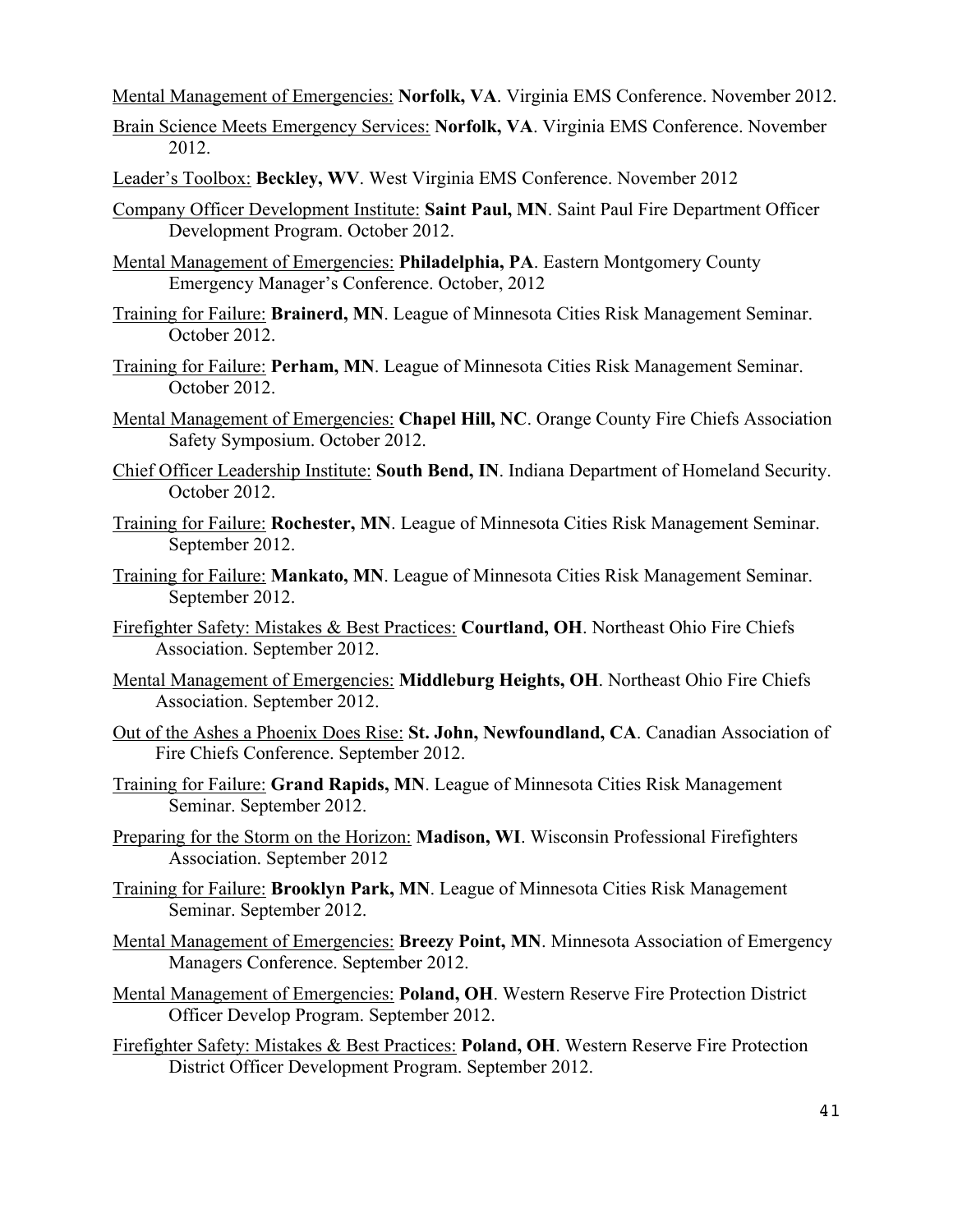- Mental Management of Emergencies: **Weirton, WV**. Weirton Fire Department Officer Development Program. September, 2012.
- Fifty Ways to Kill a First Responder: **Weirton, WV**. Weirton Fire Department Officer Development Program. September 2012.
- Mental Management of Emergencies: **Dayton, OH**. Wright Patterson Air Force Base. September 2012.
- Company Officer Development Institute: **Columbus, IN**. Indiana Department of Homeland Security. August, 2012.
- Mental Management of Emergencies: **Liverpool, NY**. Firemen's Association of the State of New York Annual Conference. August, 2012.
- Learning from Tragedy. Conducting Facilitated Debriefings: **Denver, CO**. Fire-Rescue International. International Association of Fire Chiefs. July, 2012
- Firefighter Safety. Mistakes and Best Practices: **Denver, CO**. Fire-Rescue International. International Association of Fire Chiefs. July, 2012
- Climbing Down the Ladder of Success. Preparing for Retirement: **Denver, CO**. Fire-Rescue International. International Association of Fire Chiefs. July, 2012
- Mental Management of Emergencies: **Wheat Ridge, CO**. Officer Development Program. July, 2012.
- Fifty Ways to Kill a First Responder: **Wheat Ridge, CO**. Officer Development Program. July, 2012.
- Leader's Toolbox: **Wheat Ridge, CO**. Officer Development Program. July, 2012.
- Firefighter Safety. Mistakes and Best Practices: **Baltimore, MD**. Firehouse Expo. July, 2012.
- Company Officer Safety Seminar: **Lino Lakes, MN.** Centennial Fire Protection District Officer Development Program. June, 2012.
- Firefighter Safety. Mistakes and Best Practices: Morehead, NC. Carteret Community College Fire Officer Development Program. June, 2012.
- Firefighter Safety. Mistakes and Best Practices: **Eureka, CA**. Humboldt Regional Fire Officer Development Seminar. June, 2012.
- Mental Management of Emergencies: **Eureka, CA**. Humboldt Bay Fire Department Officer Development Program. June, 2012.
- Mental Management of Emergencies: **Las Vegas, NV.** National Fire Protection Association Annual Conference. June, 2012.
- Mental Management of Emergencies: **Houston, TX.** State Firemen's and Fire Marshal's Association of Texas Annual Conference. June, 2012.
- The Recipe from Hell's Kitchen: **Houston, TX**. Keynote Address delivered to the State Firemen's and Fire Marshal's Association of Texas Annual Conference. June 2012.
- Firefighter Safety. Mistakes and Best Practices: **Houston, TX**. Ponderosa Fire Department Officer Development Program. June, 2012.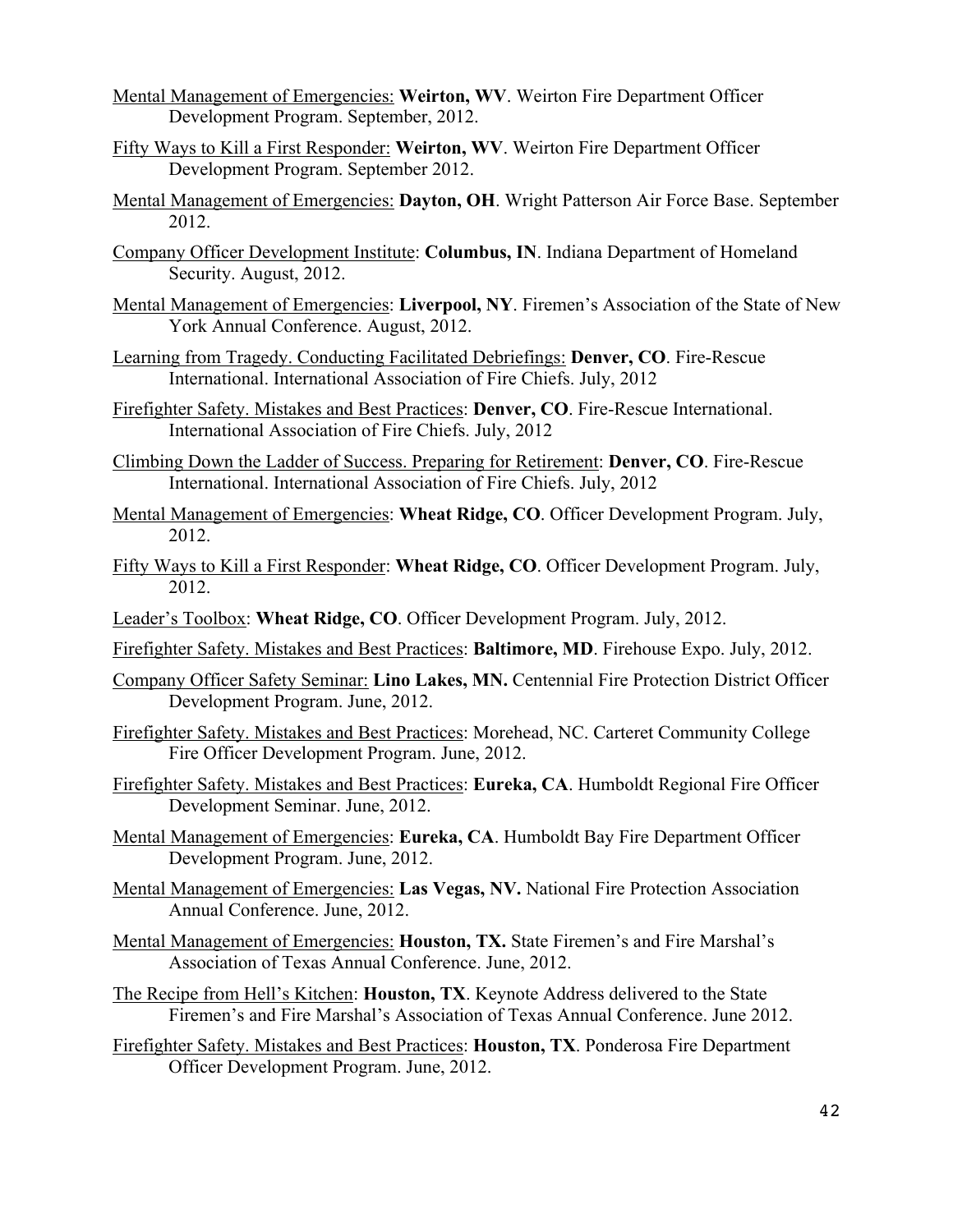- The Leader's Toolbox: **Vancouver, BC.** British Columbia Fire Chiefs Association Annual Conference. June, 2012.
- The Global War on Error: Vancouver, BC. British Columbia Fire Chiefs Association Annual Conference. June, 2012
- Firefighter Safety: Mistakes & Best Practices: **Vancouver, BC, Canada.** British Columbia Fire Training Officers Association Conference. June, 2012.
- Training for Failure (Keynote Address): **Vancouver, BC, Canada.** British Columbia Fire Training Officers Association Conference. June, 2012.
- Mental Management of Emergencies: **Vancouver, BC, Canada.** British Columbia Fire Training Officers Association Conference. June, 2012.
- Firefighter Safety: Mistakes and Best Practices: **Grand Rapids, MN.** League of Minnesota Cities Loss Prevention Program. May, 2012.
- Mental Management of Emergencies: **Richmond, VA.** Chesterfield County Fire Department Officer Development Program. May, 2012.
- Fifty Ways to Kill a First Responder: **Richmond, VA.** Chesterfield County Fire Department Officer Development Program. May, 2012.
- Mental Management of Emergencies: **Greensboro, NC**. Greensboro Fire Department Company Officer Development Program. May, 2012
- Lessons Learned from Facilitate Debriefings: **Asheville, NC**. North Carolina Fire Instructor's Conference. May, 2012.
- Mental Management of Emergencies: **Conway, NC**. Horry County Fire Department Officer Development Program. May 2012.
- Company Officer Development Institute: **Fort Wayne, IN**. Indiana Department of Homeland Security. April, 2012.
- Firefighter Safety: Mistakes and Best Practices: **Weston, WV.** West Virginia State Fire Academy. Officer Development Program. April, 2012.
- Mental Management of Emergencies: **Weston, WV.** West Virginia State Fire Academy. Officer Development Program. April, 2012.
- Mental Management of Emergencies: **High Point, NC**. Guilford County Emergency Services Professional Development Seminar. April, 2012.
- Firefighter Safety. Mistakes and Best Practices: **Asheville, NC**. Regional Firefighter Cadet Training Program. April, 2012.
- Mental Management of Emergencies: **Maryville, TN.** Maryville Fire Department Officer Development Program. April, 2012.
- Mental Management of Emergencies: **Vale, OR** Vale District, Bureau of Land Management Officer Development Program. April, 2012.
- Situational Awareness Barriers: **Vale, OR** Vale District, Bureau of Land Management Officer Development Program. April, 2012.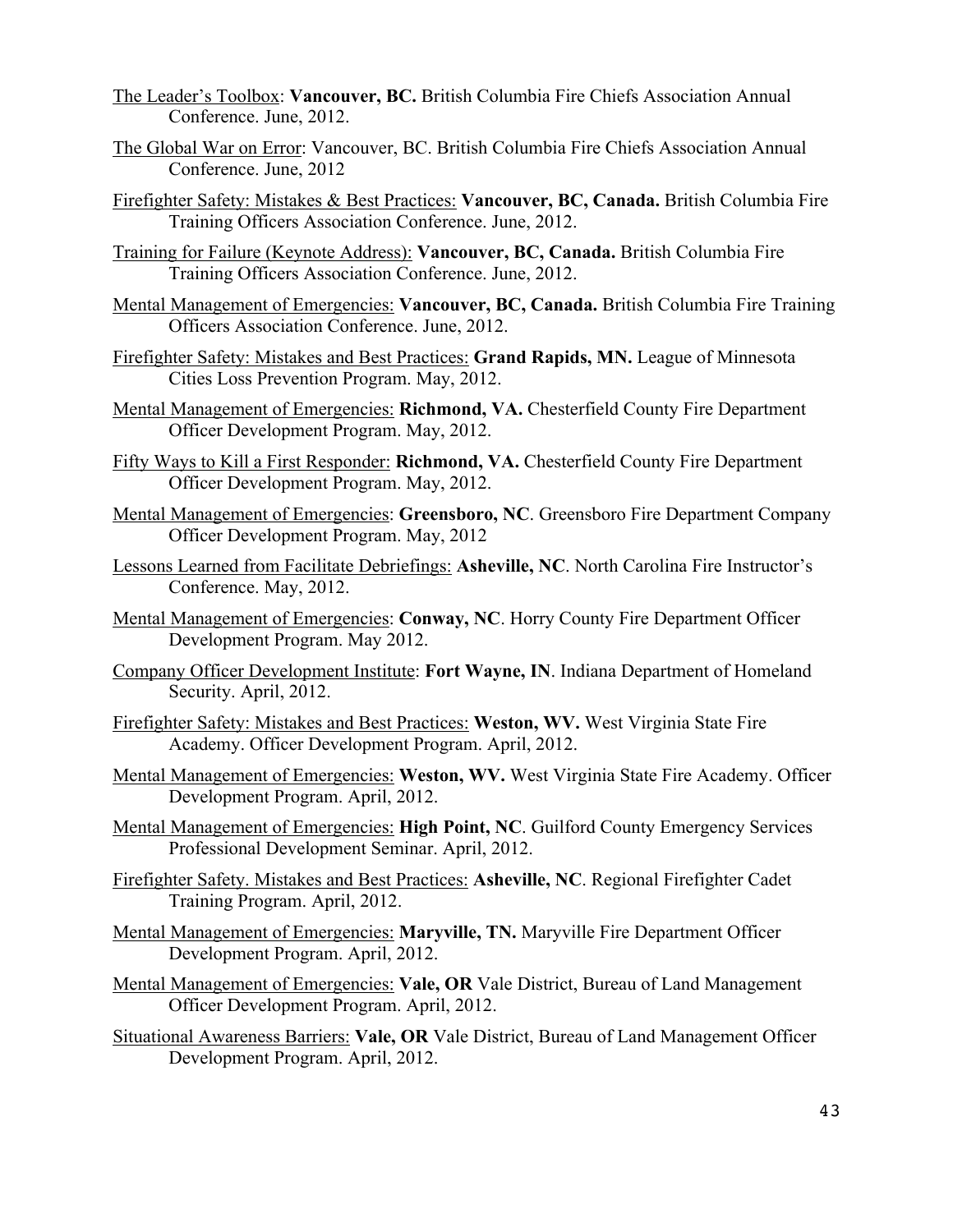- Mental Management of Emergencies: **Indianapolis, IN.** Fire Department Instructor's Conference. April, 2012.
- Mental Management of Emergencies: **Lafayette, IN**. Wea Township Fire Department Officer Development Seminar. April, 2012
- Setting Organizational Strategic Direction: **Ocean City, MD**. EMS Care 2012. Maryland Institute of Emergency Medical Services System. April, 2012.
- Understanding Motivation: **Ocean City, MD**. EMS Care 2012. Maryland Institute of Emergency Medical Services System. April, 2012.
- Recruitment & Retention of the Generation Y Worker: **St. Paul, MN**. Hamline University Graduate School of Business. Public Safety Officer Certificate Program. April, 2012.
- How to Give an Effective Presentation **St. Paul, MN**. Hamline University Graduate School of Business. Public Safety Officer Certificate Program. April, 2012.
- Leader's Toolbox: **St. Paul, MN**. Hamline University Graduate School of Business. Public Safety Officer Certificate Program. April, 2012.
- Understanding Motivation: **Woodbury, MN**. Woodbury Fire Department Company Officer Coaching Series. April, 2012.
- Mental Management of Emergencies: **Camarillo, CA**. Ventura County Fire Department Officer Development Program. April, 2012.
- Fifty Ways to Kill a First Responder: **Camarillo, CA**. Ventura County Fire Department Officer Development Program. April, 2012.
- Mental Management of Emergencies: **Lafayette, IN**. Indiana Department of Homeland Security. Officer Development Program. March, 2012.
- Fifty Ways to Kill a First Responder: **Lafayette, IN**. Indiana Department of Homeland Security. Officer Development Program. March, 2012.
- Firefighter Safety. Mistakes and Best Practices: **Lino Lakes, MN**. Centennial Fire Protection District Officer Development Program. March 2012.
- Preventing Predictable Tragedies: **Wellsburg, WV**. Upper Ohio Valley Fire & Rescue School. March, 2012.
- Mental Management of Emergencies: **Ocean City, MD**. Maryland Fire & Rescue Institute National Fire Service Staff & Command Program. March, 2012.

Mental Management of Emergencies: **Rice Lake, WI**. Emergency Services Conference. Wisconsin Indianhead Technical College. March, 2012.

- Recruitment and Retention of the Generation Y Worker: **Rice Lake, WI**. Emergency Services Conference. Wisconsin Indianhead Technical College. March, 2012.
- Understanding motivation: **Long Lake, MN**. Officer Development Coaching Series. March 2012.
- Firefighter Safety: Mistakes and Best Practices: **North Las Vegas, NV**. Center for Public Safety Excellence Conference. March, 2012.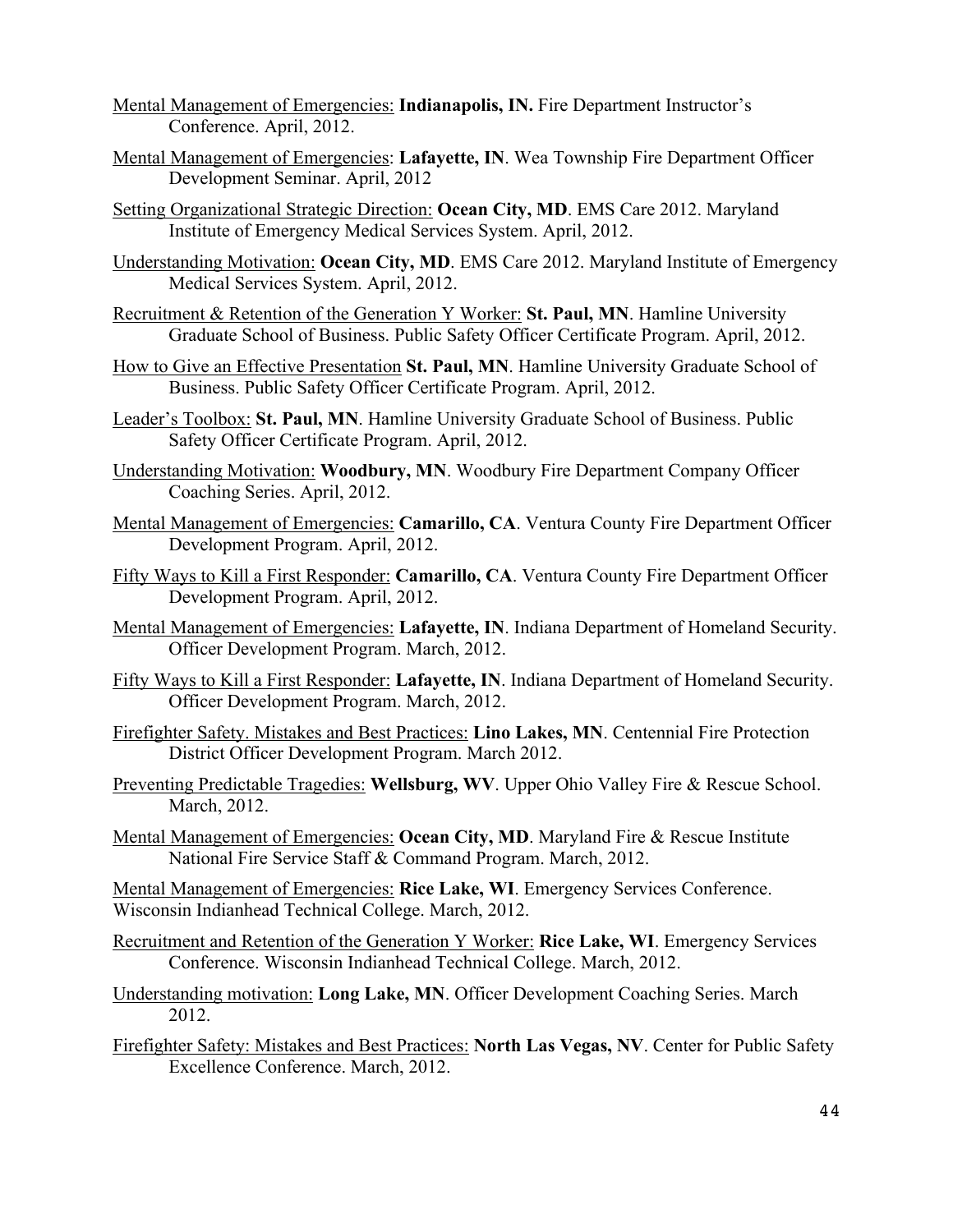- Mental Management of Emergencies: **Evansville, IN**. Evansville Airport Fire Department Officer Development Program. February 2012.
- Company Officer Development Institute: **Evansville, IN**. Indiana Department of Homeland Security. February, 2012.
- Officer Roundtable: **Loudonville, NY**. Shaker Road/Loudonville Fire Department Officer Development Program. February, 2011.
- Mental Management of Emergencies: **Loudonville, NY**. Shaker Road/Loudonville Fire Department Officer Development Program. February, 2011.
- Firefighter Safety: Mistakes and Best Practices: **San Diego, CA**. Firehouse World Expo. February, 2012.
- Preparing for the Tough Questions on the Horizon: **San Diego, CA**. Firehouse World Expo. February, 2012.
- Situational Awareness and Situational Readiness: **San Diego, CA**. Firehouse World Expo. February, 2012.
- Firefighter Safety: Mistakes and Best Practices: **Jordan, MN**. United Firefighter Association Safety Symposium. February 2012.
- Understanding Fireground Decision Making: **Hong Kong**. FireAsia 2012. February 2012.
- Company Officer Development Institute: **South Bend, IN**. Indiana Department of Homeland Security. January 2012.
- Leader's Toolbox: Best Practices for Leadership Success: **St. George, UT**. Utah Winter Fire School. January, 2012.
- Firefighter Safety: Mistakes and Best Practices: **St. George, UT**. Utah Winter Fire School. January, 2012.

- Mental Management of Emergencies: **Mouth Lebanon, PA**. Mount Lebanon Fire Department Officer Development Program. December, 2011.
- Leader's Toolbox: **Plymouth, MN**. Plymouth Fire Department Officer Development Program. December 2011.
- Company Officer Development Institute: **New Albany, IN**. Indiana Department of Homeland Security. December, 2011.
- Firefighter Safety: Common Mistakes and Best Practices: **Oacoma, SD**. South Dakota Fire Chiefs Association Conference. December 2011.
- Mental Management of Emergencies: **Canton Township, OH**. Canton Township Fire Department Officer Development Program. November, 2011.
- Firefighter Safety: Common Mistakes and Best Practices: **Linwood, MN**. Linwood Fire Department Officer Development Program. November 2011.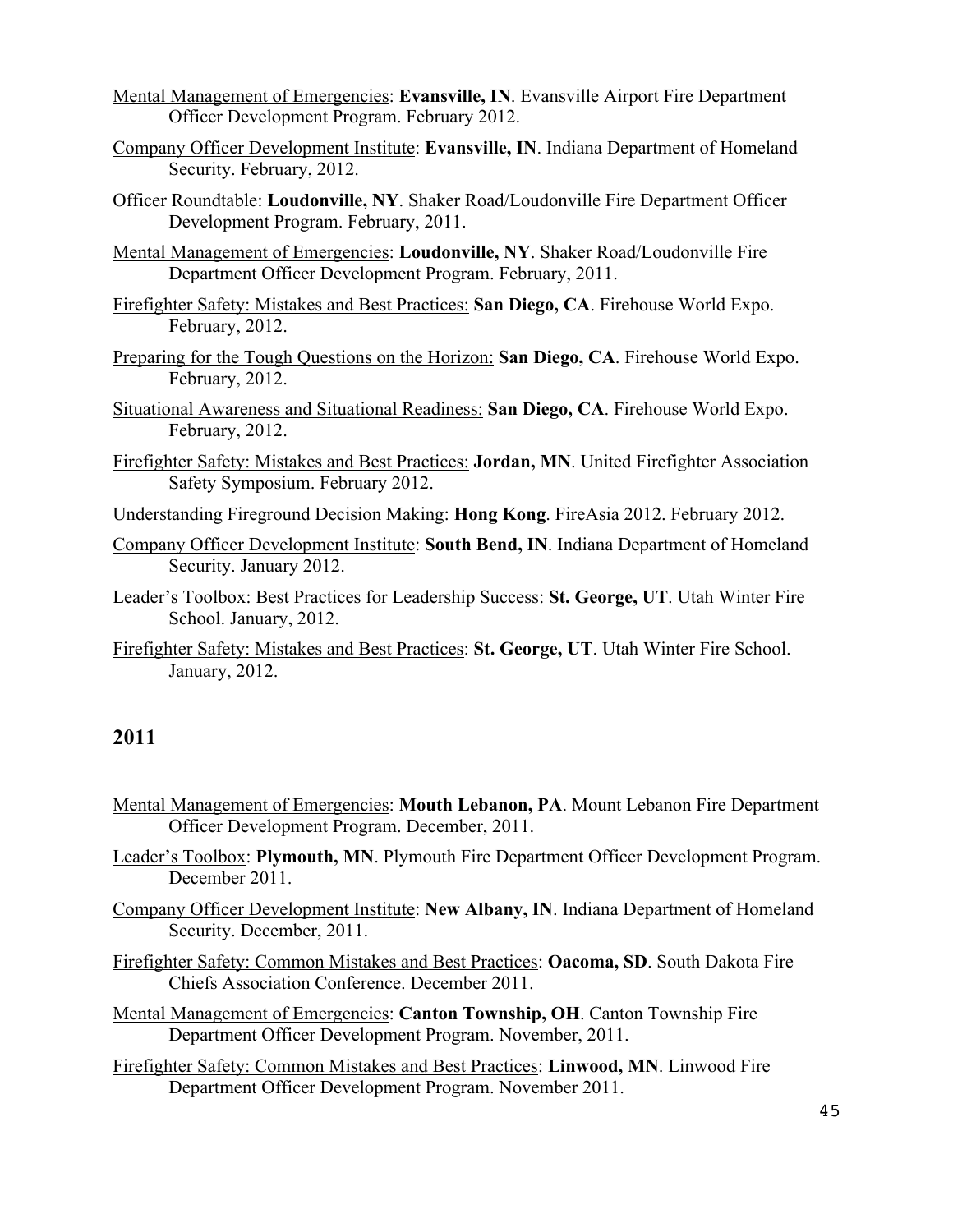- Make This Your Finest Hour: **Clearwater Beach, FL**. Keynote address at the Volunteer & Combination Officer's Section Symposium in the Sun. International Association of Fire Chiefs. November 2011.
- Mental Management of Emergencies: **Stowe, VT**. Stowe Fire Department Officer Development Program. November, 2011.
- Fifty Ways to Kill a First Responder: **Lexington, SC**. Lexington County Fire Department Officer Development Program. October, 2011.
- Mental Management of Emergencies: **Lexington, SC**. Lexington County Fire Department Officer Development Program. October, 2011.
- Firefighter Safety: Common Mistakes and Best Practices: **Jordan, MN**. League of Minnesota Cities Loss Prevention Workshop. Scott County Public Safety Regional Training Center. October, 2011.
- Firefighter Safety: Common Mistakes and Best Practices: **Rochester, MN**. Mayo Civic Center. League of Minnesota Cities Loss Prevention Workshop. October, 2011.
- Firefighter Safety: Common Mistakes and Best Practices: **Mankato, MN**. Verizon Wireless Center. League of Minnesota Cities Loss Prevention Workshop. October, 2011.
- Firefighter Safety: Common Mistakes and Best Practices: **Brainerd, MN**. Brainerd Fire Department. League of Minnesota Cities Loss Prevention Workshop. October, 2011.
- Mental Management of Emergencies: **Fairfax County, VA**. Fairfax County Professional Fire Officers Association. October, 2011.
- Officer Development Roundtable: **Buckley, WA**. Buckley Fire Department Officer Development Program. September, 2011.
- Leader's Toolbox: **Buckley, WA**. Buckley Fire Department Leadership Development Series. September, 2011.
- Mental Management of Emergencies: **Tacoma, WA**. Fire Nuggets Professional Firefighter Training Series. September, 2011
- Mental Management of Emergencies: **Las Vegas, NV**. EMS World Conference. September, 2011.
- All Aboard! Developing Strategic Direction: **Las Vegas, NV**. EMS World Conference. September, 2011.
- Leader's Toolbox: **Salt Lake City, UT**. Salt Lake Valley Fire Training Officer's Alliance. August, 2011
- Six Pillars of a Successful First Responder System: **Stettler, Alberta, CA**. Rural Alberta First Responders Conference. August, 2011.
- First Responder Safety: Mistakes and Best Practices: **Atlanta, GA**. Defense Logistics Agency. August, 2011.
- Preparing to survive in the "New Normal" Economy: **Atlanta, GA**. National Society of Executive Fire Officers Association Conference. August, 2011.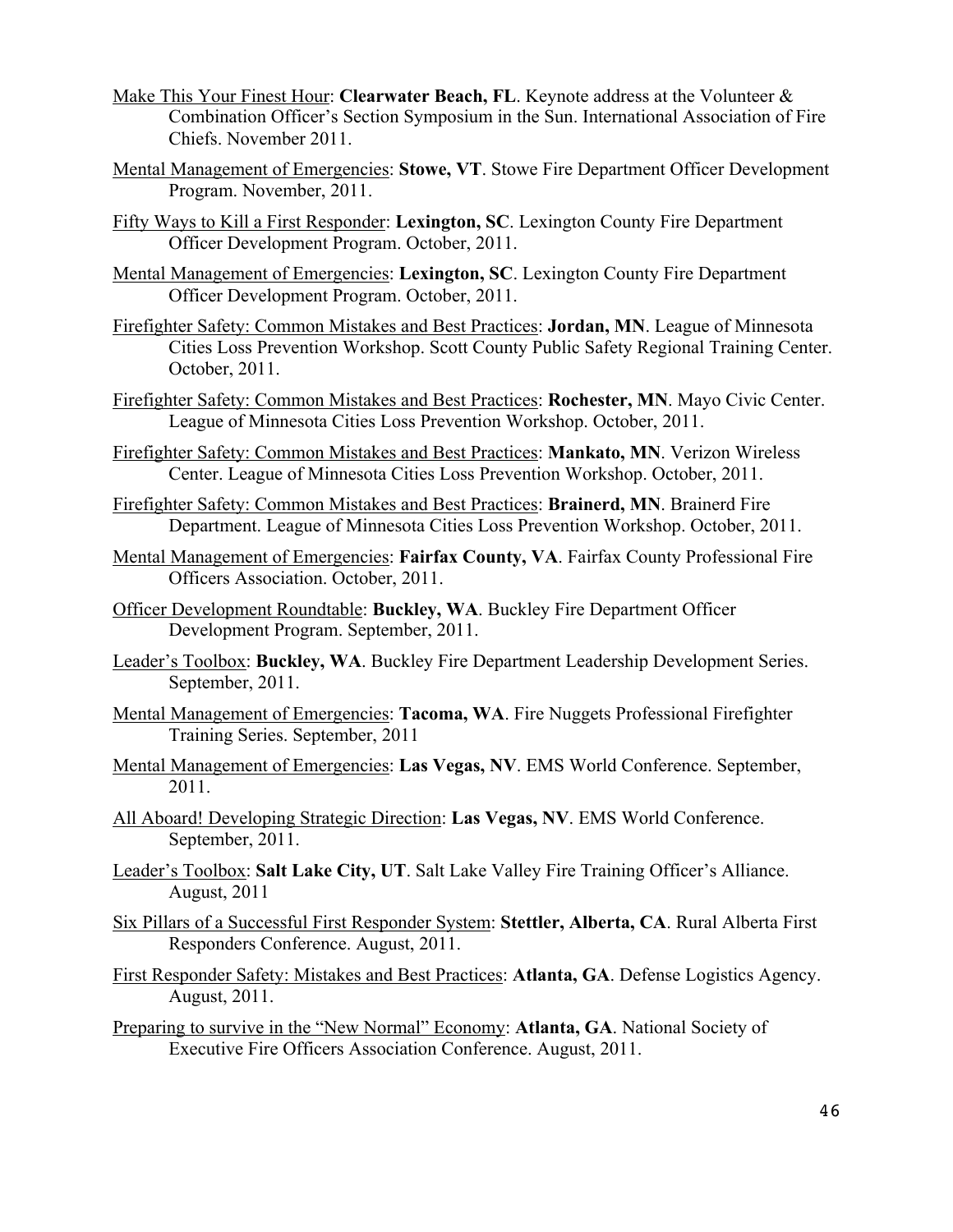- First Responder Safety: Mistakes and Best Practices: **Atlanta, GA**. United States Department of Defense Fire & Emergency Services Conference. August, 2011
- Executive Leadership: **Emmitsburg, MD**. Executive Fire Officer Program, National Fire Academy. August, 2011.
- Company Officer Development Institute: **Fishers, IN**. Indiana Department of Homeland Security. August, 2011.
- Fireground safety: Mistakes and best practices (keynote): Tennessee Fire Chiefs Association Annual Conference: Nashville, TN. July 2011
- When brain science meets the fire service: What have we learned (keynote): New England Association of Fire Chiefs Annual Conference. **Springfield, MA**. June 2011.
- Mental management of emergencies: Naval Air Station Corpus Christi. Department of Emergency Services. **Corpus Christi, TX**. June 2011.
- Fireground safety: Mistakes & best practices: Fire Chiefs Association of British Columbia Annual Conference: **Abbottsford, BC, Canada**. June 2011.
- Fireground situational awareness (keynote): Fire Chiefs Association of British Columbia Annual Conference. **Abbottsford, BC, Canada**. June 2011.
- Leadership 3: **Lino Lakes, MN.** National Fire Academy program, June 2011.
- Company Officer Development Institute: **Fort Wayne, IN**. Indiana Department of Homeland Security. May, 2011.
- Leadership 2: **Lino Lakes, MN**. National Fire Academy program. May, 2011
- Preventing the responder-induced disaster (keynote address). **Rapid City, SD**. South Dakota Department of Homeland Security Annual Conference. May 2011
- The mental management of emergencies: **Rapid City, SD**. South Dakota Department of Homeland Security Annual Conference. May, 2011.
- The good, the bad and the ugly (keynote address): **Asheville, NC**. North Carolina Fire & Rescue Instructor's Conference. May, 2011.
- The mental management of emergencies: **Asheville, NC**. Asheville Fire Department Officer Development Symposium. May, 2011.
- The mental management of emergencies: **Blaine, MN**. Regional Officer Development Program. April, 2011.
- The mental management of emergencies: **Carmel, IN**. Carmel Fire Department Officer Development Program. April, 2011.
- Company Officer Development Institute: **Evansville, IN**. Indiana Department of Homeland Security. April, 2011.
- Leadership 1: **Lino Lakes, MN**. National Fire Academy program. April, 2011.
- The leader's toolbox: **Leduc, Alberta, Canada**. Regional Officer Development Seminar. April, 2011.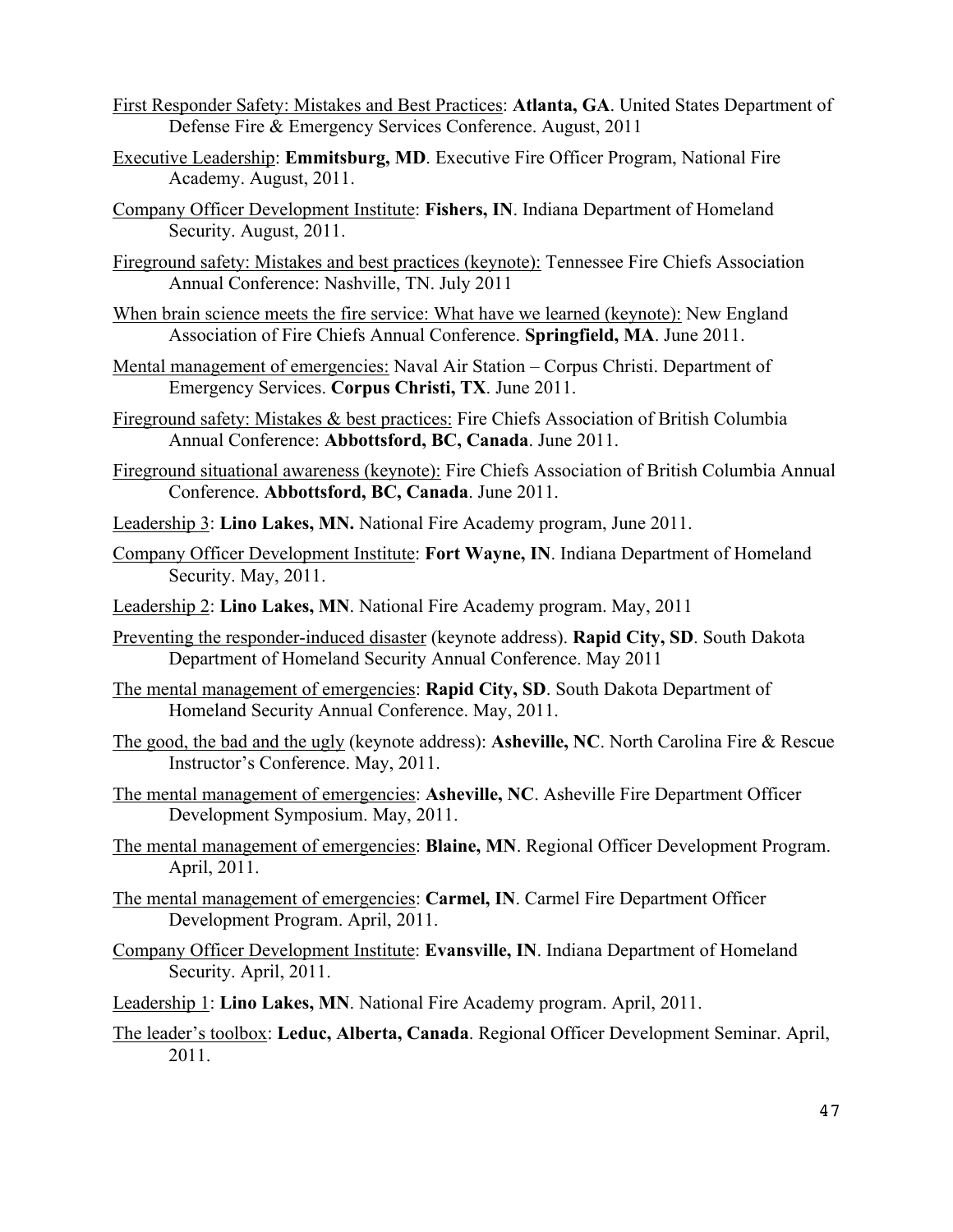- The mental management of emergencies: **Fitchburg, WI**. Dane County Fire Training Officer's Association Symposium. April 2011
- The mental management of emergencies: **Redmond, OR**. Pacific Northwest Region Bureau of Land Management Leadership Conference. March 2011.
- Fireground safety: **St. Croix Falls, WI**. Wisconsin Indianhead Technical College. Firefighter Safety Seminar. March 2011.
- The mental management of emergencies: **Indianapolis, IN**. Fire Department Instructor's Conference. March 2011.
- The mental management of emergencies: **Ocean City, MD**. University of Maryland Fire & Rescue Institute. National Fire Service Staff & Command Program. March, 2011.
- The mental management of emergencies: **Columbia, SC**. South Carolina Fire Academy Southeastern Fire School. March, 2011.
- The mental management of emergencies: **Orlando, FL**. Center for Public Safety Excellence Annual Accreditation Conference, March, 2011.
- The mental management of emergencies: **Lancaster, PA**. Lancaster County Fire Chiefs Association Professional Development Program. March, 2011.
- The mental management of emergencies: **San Diego, CA**. Firehouse World Conference. February, 2011.
- Fireground situational awareness and decision making: **Pleasanton, CA**. FireNuggets Professional Development Series. February, 2011
- Emergency scene decision making and situational awareness: **Columbia, MO**. Missouri Winter Fire School. February, 2011
- The mental management of emergencies: **Tuscaloosa, AL**. Alabama Fire Chiefs Association Winter Conference. February, 2011
- Fifty ways to kill a first responder: **Poland, OH**. Mahoning County Fire Chiefs Association Leadership Development Program. January, 2011.
- The mental management of emergencies: **Lakewood, WA**. Lakewood Fire Department Leadership Development Program. January, 2011
- Emergency scene decision making and situational awareness: **Hillsboro, OR**. Hillsboro Fire Department Leadership Development Program. January, 2011.
- Emergency scene decision making and situational awareness: **Bismarck, ND**. North Dakota Firefighters Association Leadership Conference/Summit. January, 2011.
- Fireground mistakes and best practices: **St. George, UT**. Utah Fire Chiefs Association. Leadership Development Program. January, 2011.
- The mental management of emergencies: **St. George, UT**. Utah Winter Fire School. January, 2011.
- Fifty ways to kill a first responder: **St. George, UT**. Utah Winter Fire School. January, 2011.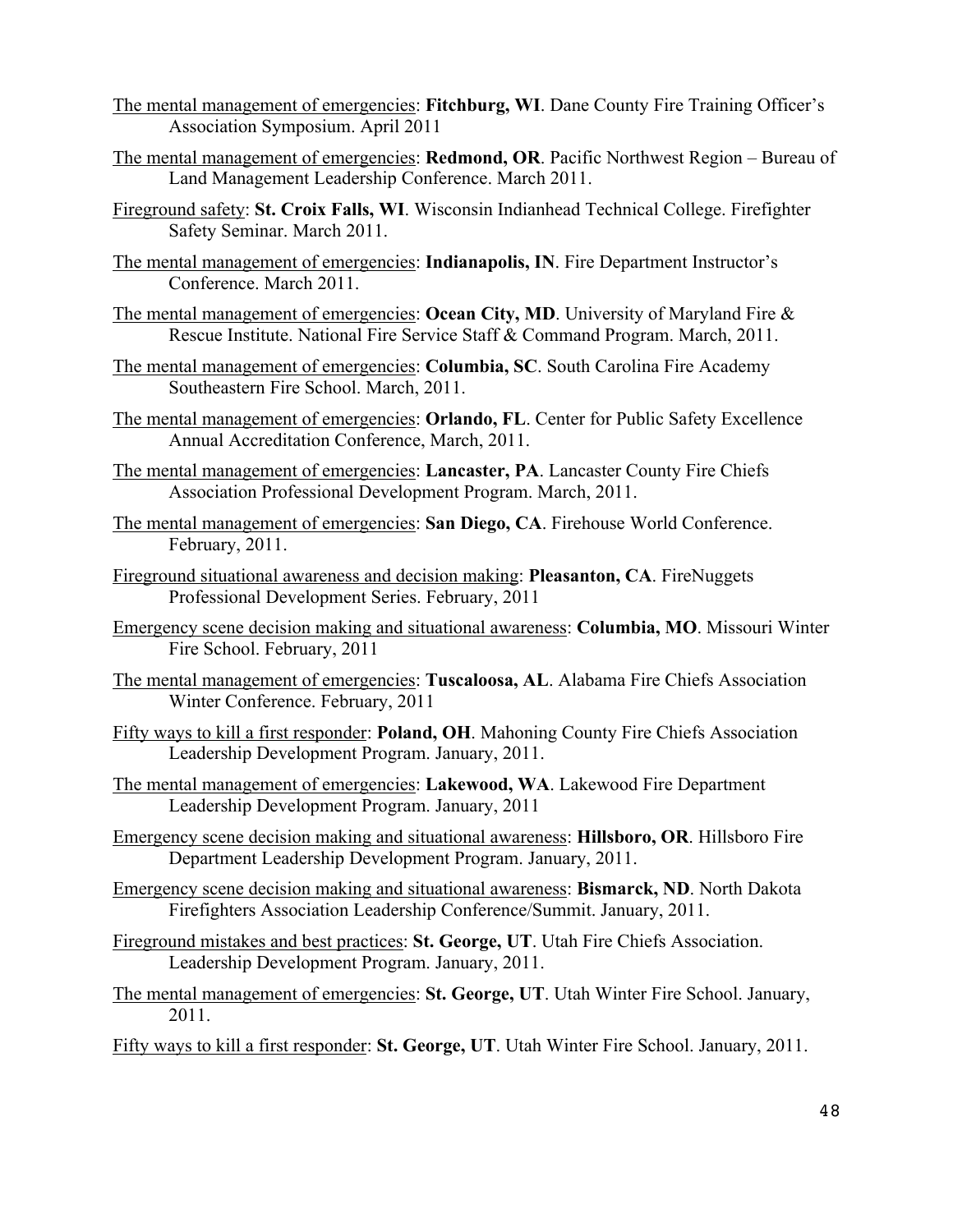- Emergency scene decision making and situational awareness: **Mount Lebanon, PA**. Mouth Lebanon Fire Department Regional Officer Development Program. December, 2010.
- Emergency scene decision making and situational awareness: **Lenexa, KS**. Lenexa Fire Department Officer Development Program. December, 2010.
- Situational awareness checklist application: **Eden Prairie, MN**. Eden Prairie Fire Department Officer Development Program. December 2010.
- Emergency scene decision making: **Savage, MN**. Savage Fire Department Officer Development Program. November 2010.
- Emergency scene decision making and situational awareness: **Fresno, CA**. California Fire Chiefs Association Training Officer's Symposium. November, 2010.
- Emergency scene decision making and situational awareness: **Montgomery County, PA**. Montgomery County Fire Department Officer Development Seminar. November, 2010.
- Emergency scene decision making and situational awareness: **Abingdon, MD**. Abingdon Fire Department Officer Development Program. November, 2010.
- Emergency scene decision making and situational awareness: **Camden County, NJ**. Camden County Fire Chiefs Association Leadership Seminar. November, 2010.
- Emergency scene decision making and situational awareness: **Kenton County, KY**. Kenton County Fire Chiefs Association Leadership Seminar. November, 2010.
- Emergency scene decision making and situational awareness: **Buckley, WA**. Buckley Fire Department Officer Development Seminar. October, 2010
- Emergency scene decision making and situational awareness: **Laduc, AB, Canada**. FireWise Consulting Officer Development Seminar. October, 2010.
- Emergency scene decision making and situational awareness: **Vancouver, BC, Canada**. FireWise Consulting Officer Development Seminar. October, 2010.
- Company Officer Development Institute: **Fishers, IN**. Indiana Department of Homeland Security. Fishers Fire Department. September, 2010.
- Emergency scene decision making and situational awareness: **Savannah, GA**. Southside Fire Department Officer Development Program. September, 2010.
- Emergency scene decision making and situational awareness: **Pacific, MO**. Tri-County Training Consortium Officer Development Program. September, 2010.
- Beyond Helmets & Hoses Leadership Program: **Dowagiac, MI**. A program offered by the International Association of Fire Chiefs. September, 2010
- Emergency scene decision making and situational awareness: **Chicago, IL**. Keynote for the Company Officer Leadership Symposium. Fire-Rescue International. August, 2010.
- Fire service lessons learned from aviation: **Chicago, IL**. Fire-Rescue International, August 2010.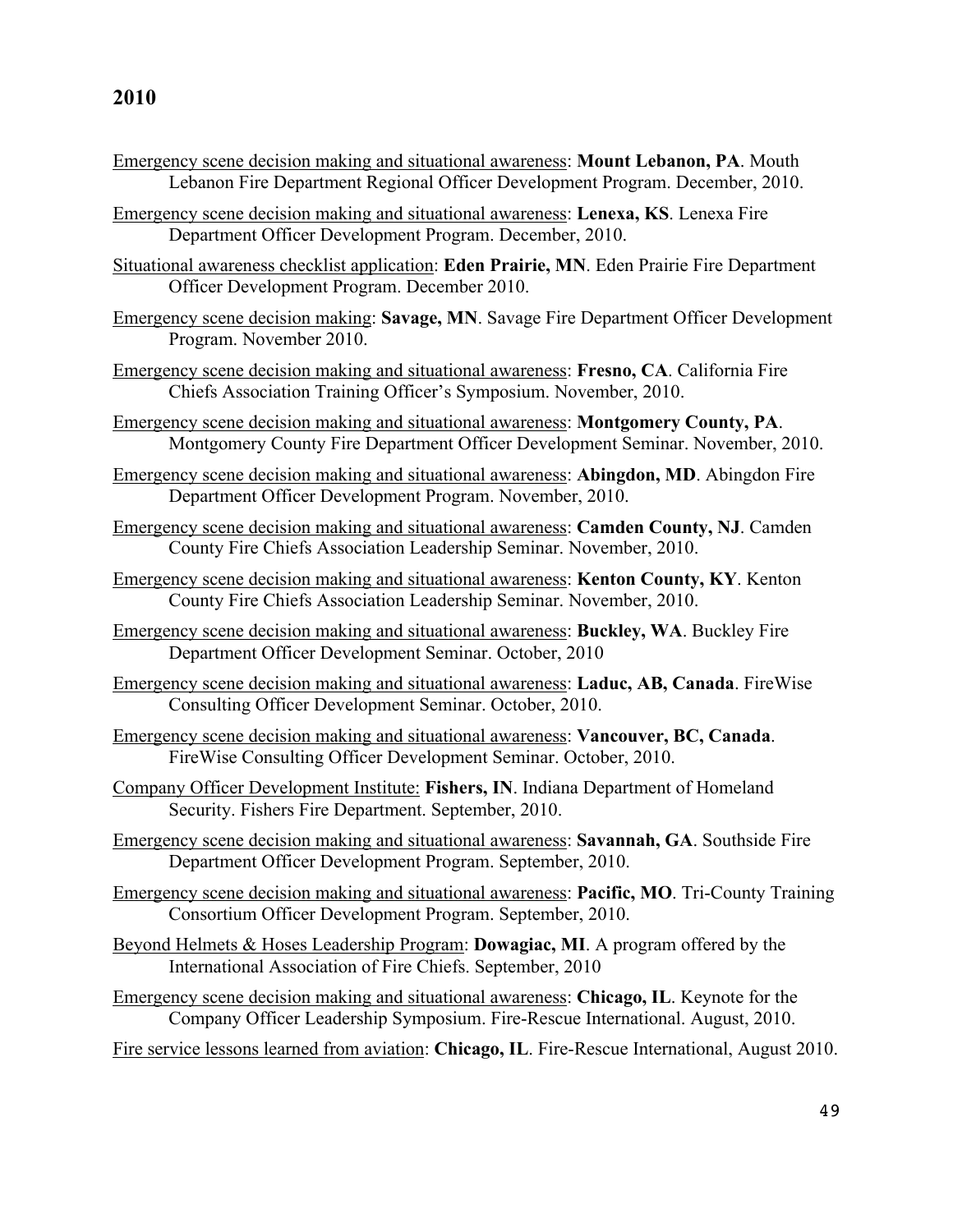- Emergency scene decision making and situational awareness: **Chicago, IL**. Keynote for the United States Department of Defense Joint Navy and Marine Corps program presentation. August 2010.
- Emergency scene decision making and situational awareness: **Air Force Academy, CO.** Office Development Program. United States Air Force Academy Fire & Emergency Services Department. August, 2010.
- Emergency scene decision making and situational awareness: **Denver, CO.** FireNuggets Professional Development Series. August 2010.
- Company Officer Development Institute: **Fort Wayne, IN**. Indiana Department of Homeland Security. Fort Wayne Fire Department. June, 2010.
- Emergency Scene mistakes and best practices: **New Brighton, MN**. New Brighton Department of Public Safety, Officer Development Program. June 2010.
- Emergency scene decision making and situational awareness: **Baltimore, MD**. Firehouse Expo. July, 2010.
- Company Officer Development Institute: **Evansville, IN**. Indiana Department of Homeland Security. Evansville Fire Department. June, 2010.
- The mental management of emergencies: **Evansville, IN**. German Township Fire Department Officer Development Program. June 2010.
- Emergency scene decision making and situational awareness: **Louisville, KY**. Southeast Association of Fire Chiefs Annual Conference. June, 2010.
- Emergency scene decision making and situational awareness: **Rifle, CO**. Colorado Fire Chiefs Association Leadership Seminar. June, 2010
- Emergency scene decision making and situational awareness: **Sarnia, Ontario**. Sarnia Fire Department Officer Development Seminar. June, 2010
- Emergency scene decision making and situational awareness: **Richmond, VA**. Virginia Fire Officer's Academy. University of Richmond, June, 2010.
- Emergency scene decision making and situational awareness: **Salisbury, NC**. Salisbury Fire Department Officer Development Symposium. June, 2010.
- The Leader's Toolbox: **Fort McCoy, WI**. Fort McCoy, U.S. Army Installation Fire & Emergency Services Department, May 2010.
- Emergency scene decision making and situational awareness: **Richmond, VA**. Hannover County Fire & EMS Officer Development Program. June, 2010
- Emergency scene decision making and situational awareness: **Fort McCoy, WI**. Fort McCoy, U.S. Army Installation Fire & Emergency Services Department, May 2010.
- Tactical Decision Making Research Project: **Volk Air National Guard Base, WI**. Midwest Tactical Officer's Association Conference, May, 2010.
- Emergency scene decision making and situational awareness: **Glenville, WV**. Gilmer County Fire Department Officer Development Program. May, 2010.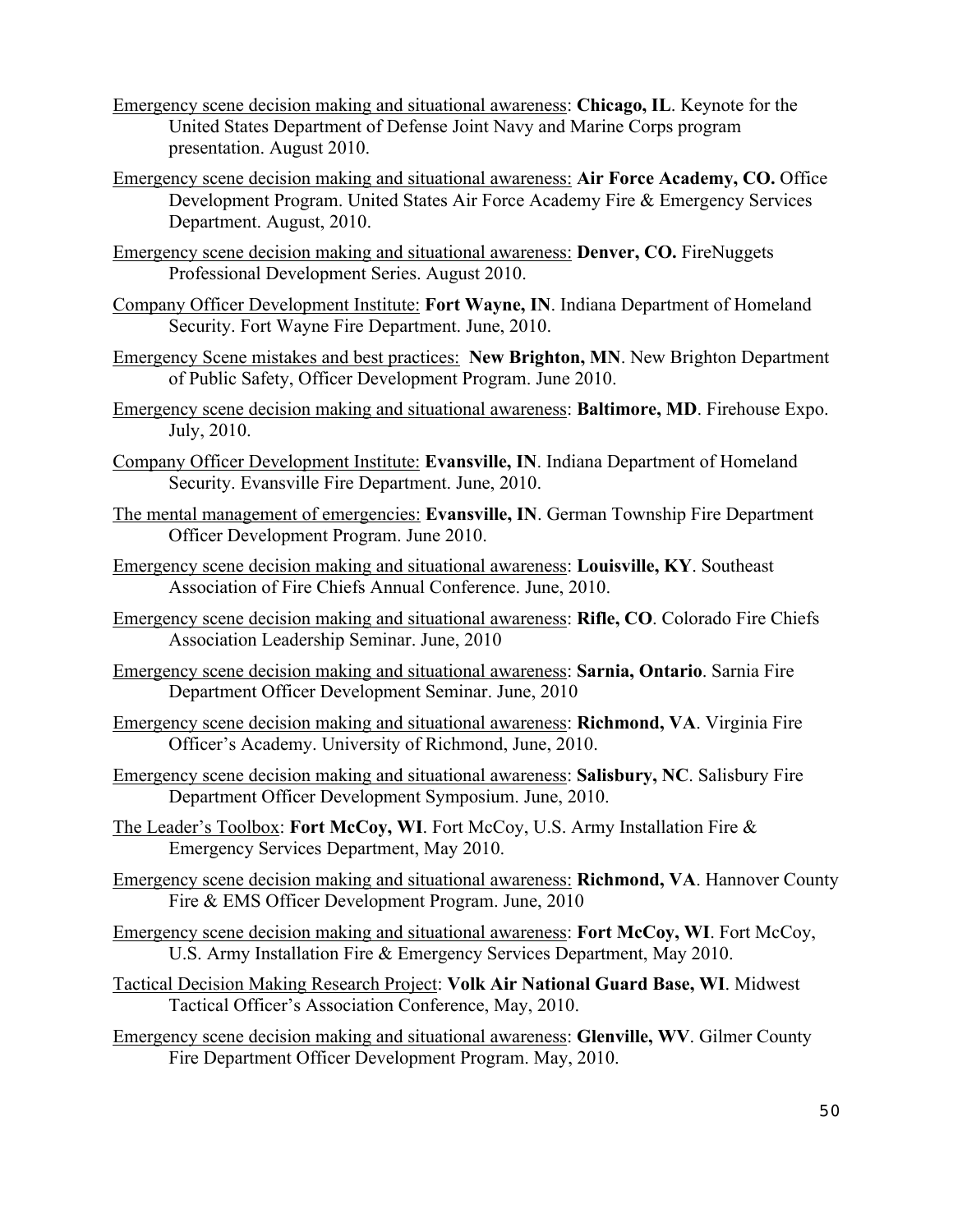- Executive Leadership: **Emmitsburg, MD**. National Fire Academy Executive Fire Officer Program. May, 2010
- Emergency scene decision making and situational awareness: **Indianapolis, IN**. Fire Department Instructor's Conference. April, 2010.
- The Leader's Toolbox: **Rice Lake, WI**. Wisconsin Indianhead Community College Officer Development Program. April, 2010.
- Emergency scene decision making and situational awareness: **Bend, OR**. Oregon Fire Chiefs Association Conference. April, 2010.
- Emergency scene decision making and situational awareness: **Ponderosa, TX**. Ponderosa Fire Department Officer Development Program. April, 2010.
- Emergency scene decision making: **St. Paul, MN**. Officer Development Program. April, 2010.

Emergency scene decision making: **St. Cloud, MN**. Officer Development Program. April, 2010.

Emergency scene decision making: **Willmar, MN**. Officer Development Program. April, 2010.

- Emergency scene decision making: **Springfield, MN**. Officer Development Program. April, 2010
- Emergency scene decision making: **Eden Prairie, MN**. Officer Development Program. April, 2010.
- Emergency scene decision making: **Mahnomen, MN**. Officer Development Program. April, 2010.
- Emergency scene decision making: **Alexandria, MN**. Officer Development Program. April, 2010.
- Emergency scene decision making: **Willmar, MN**. Officer Development Program. April, 2010.
- Emergency scene decision making: **St. Cloud, MN**. Officer Development Program. April, 2010.
- Emergency scene decision making: **St. Paul, MN**. Officer Development Program. April, 2010.
- Emergency scene decision making and situational awareness: **Tampa, FL**. National Fire Service Staff and Command School. March, 2010.
- Understanding motivation: **Saint Paul, MN**. Hamline University Graduate Certificate in Public Safety Leadership. March, 2010.
- Emergency scene decision making and situational awareness: **New Richmond, WI**. Wisconsin Indianhead Community College Officer Development Program. March, 2010.
- Emergency scene decision making and situational awareness: **Casper, WY.** Wyoming Fire Chiefs Association Spring Symposium. March, 2010.
- Emergency Services Leadership: **Wellsburg, WV**. Upper Ohio Valley Fire & Rescue School. March, 2010.

Emergency scene decision making and situational awareness: **Wellsburg, WV**: Upper Ohio Valley Fire & Rescue School. March, 2010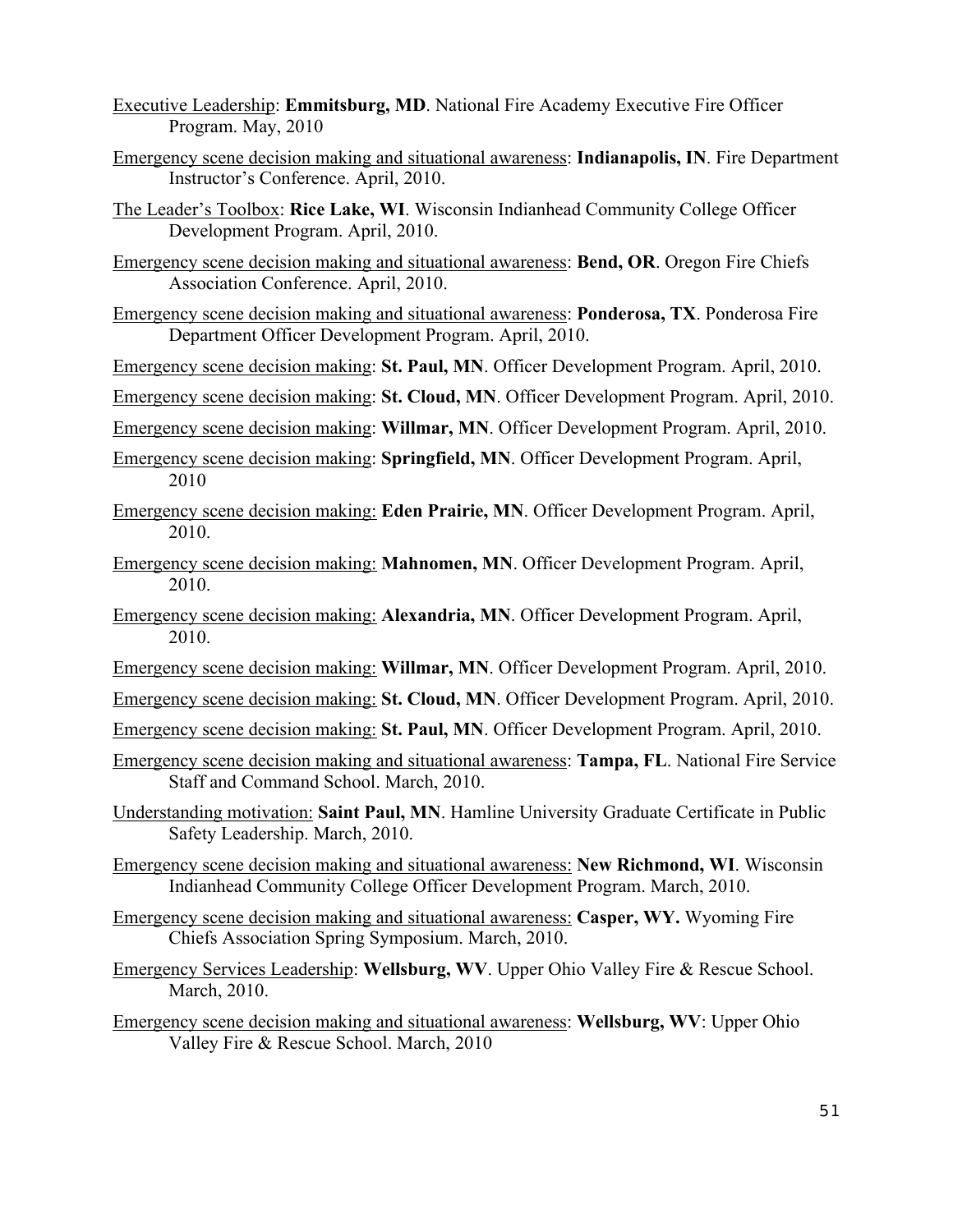- Emergency scene decision making and situational awareness: **Brodhead, WI**: Brohhead Fire Department Officer Development Program. March, 2010
- Becoming fully involved (keynote address): **Cable, WI**. Wisconsin Indianhead Community College Winter Conference. March, 2010.
- Emergency scene decision making and situational awareness: **Cable, WI**: Wisconsin Indianhead Community College Winter Conference. March, 2010
- Emergency scene decision making and situational awareness: **Orlando, FL**: Commission on Public Safety Excellence Conference. March, 2010
- Emergency scene decision making and situational awareness: **San Diego, CA**: Firehouse World Conference and Expo. March, 2010.
- Understanding motivation: **San Diego, CA**: Firehouse World Conference & Expo. March, 2010.
- Emergency scene decision making and situational awareness: **Pittsburgh, PA**: South Hills Area Council of Governments Leadership Symposium. February 2010.
- Emergency scene decision making and situational awareness. **Charleston, WV**: Emergency Services Conference at Pipestem. February, 2010.
- Emergency services leadership: **Charleston, WV**: Emergency Services Conference at Pipestem. February 2010.
- Emergency scene decision making and situational awareness: **Baton Rouge, LA**: Industrial Fire World Conference & Exposition. February 2010.
- Emergency scene decision making and situational awareness: **Wenatchee, WA**: Washington State Fire Training Officer's Association Conference, February, 2010.
- Fireground decision making: **Saint Paul, MN**. Hamline University Graduate Certificate in Public Safety Leadership. February, 2010
- Fire officer 1: **Shoreview, MN**. Lake Johanna Fire Department. Program delivered under contract with Hennepin Technical College. January, 2010.
- The mental management of command. **Inver Grove Heights, MN**. *Officer development program*, January, 2010.
- Conducting realistic incident simulations: **Milwaukee, WI**: Wisconsin EMS Expo, January 2010.
- Conducting post incident evaluations: **Milwaukee, WI**: Wisconsin EMS Expo, January 2010.
- Does someone have to die before things change: Lessons from aviation for the fire service. **Milwaukee, WI**: Wisconsin EMS Expo, January 2010.
- Emergency scene decision making and situational awareness: **Milwaukee, WI**: Wisconsin EMS Expo, January 2010.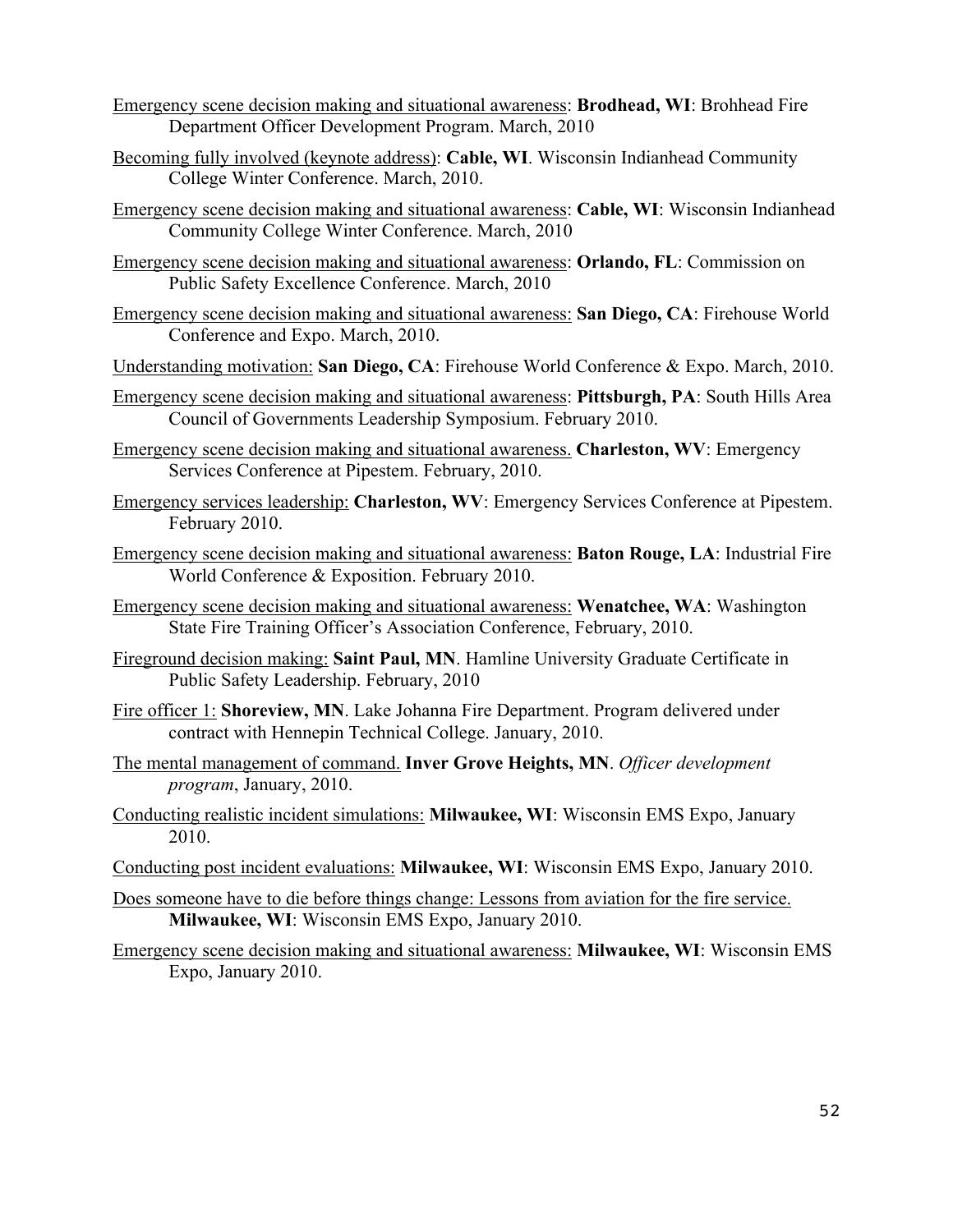- The Mental Management of Command. Western Reserve Fire Protection District. **Poland, OH**. *Officer development symposium*, December 2009.
- Emergency scene decision making and situational awareness: **Gravenhurst, ON**: Ontario Fire Academy Executive Leadership Program. December, 2009.
- Emergency scene decision making and situational awareness: **Worthington, KY**: Worthington Fire Department Officer Development Program, December 2009.
- Decision Making and Situational awareness: **Spokane, WA**: Spokane Fire Department Officer Development Symposium. November 2009.
- Decision Making and Situational awareness: **Fresno, CA**: California Fire Chiefs Association Training Officer's Association Annual Conference. November 2009.
- Emergency scene decision making and situational awareness: **Reno, NV**: Sierra Fire Protection District Officer Development Program. November 2009.
- Public Safety Leadership: **St. Paul, MN**: Hamline University Advanced Public Safety Certificate Program. November 2009.
- Decision making under stress: **Marshall, MN**: Minnesota State Fire Chiefs Association Annual Safety Symposium. November 2009.
- Emergency scene decision making and situational awareness: **Wilmar, MN**: Ridgewater Community College Officer Symposium. November 2009.
- Emergency scene decision making and situational awareness: **Clearwater Beach, FL**: International Association of Fire Chiefs Symposium. November 2009.
- Understanding Motivation: **Canaan Valley, WV**: West Virginia Instructor Development Conference. October 2009.
- Sailing Four Ships to Success Keynote Address: **Canaan Valley, WV**: West Virginia Instructor Development Conference. October 2009.
- Emergency scene decision making and situational awareness: **Houston, TX**: Ponderosa Fire Department Officer Development Symposium. October 2009.
- Dealing with a disaster… during a disaster: **St. Paul, MN**: Minnesota Multi-Housing Association Annual Conference. October 2009.
- Emergency scene decision making and situational awareness: **College Park, MD**: University of Maryland Fire & Rescue Institute Executive Development Series. October 2009.
- Dealing with difficult people & Understanding motivation: **Landover Hills, MD**: Maryland Institute of Emergency Medical Services System. October 2009.
- Emergency scene decision making and situational awareness: **Redmond, WA**: Pacific Northwest Incident Management Symposium. October 2009.
- Emergency scene decision making and situational awareness: **Hagerstown, MD**: Washington County Volunteer Firefighter's Association Officer Development. October 2009.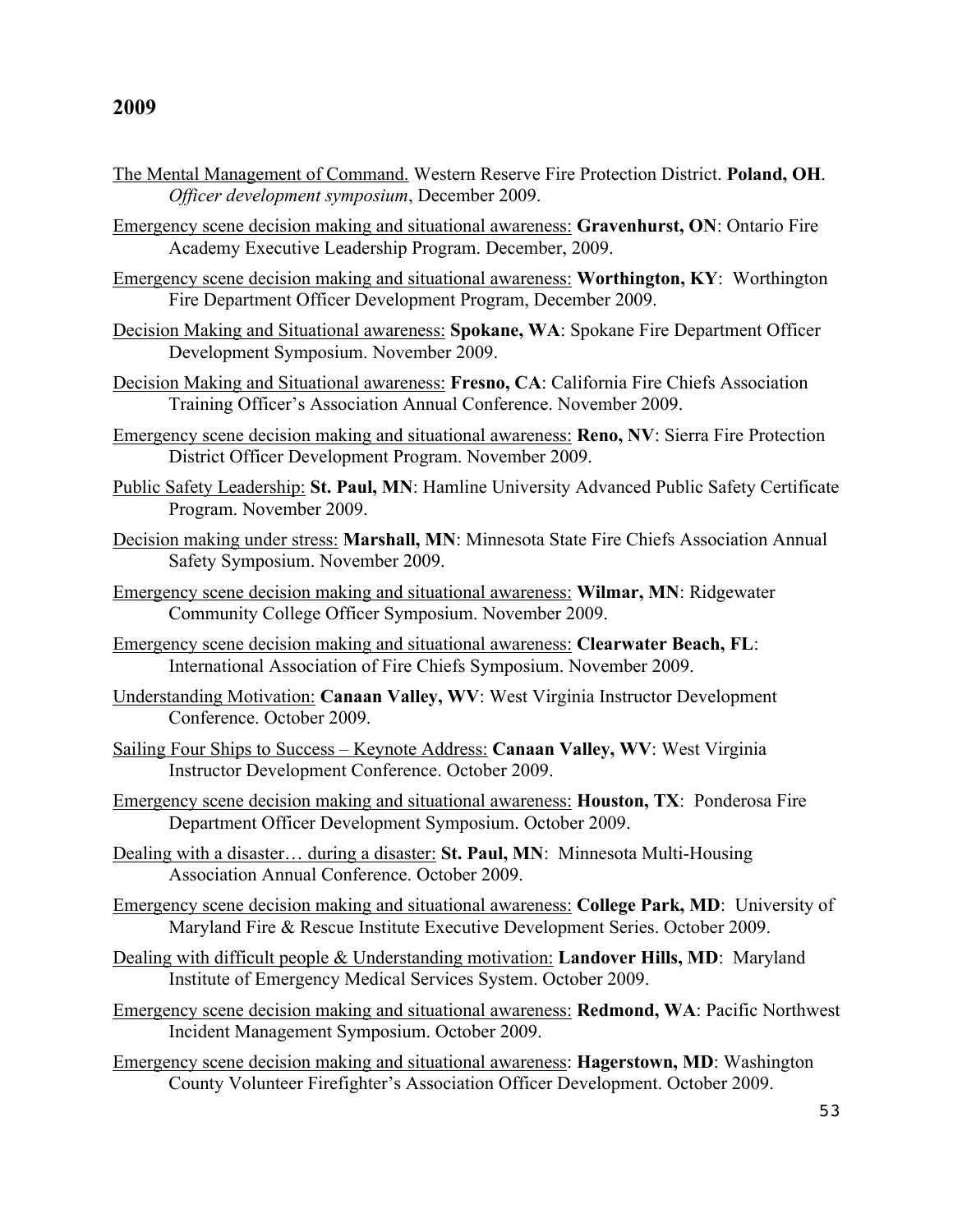- Emergency scene decision making and situational awareness: **Gravenhurst, ON**: Ontario Fire Academy Executive Leadership Program. September, 2009.
- Emergency scene decision making. **Woodbury, MN**: *Woodbury Department of Public Safety Officer Development Program*, September 2009.
- Emergency scene decision making and situational awareness: **Pataskala, OH**: West Licking Joint Fire Protection District Officer Development Symposium. September, 2009.
- Emergency Services Leadership: **Salisbury, NC**: Salisbury Fire Department Officer Development Symposium. September 2009.
- Emergency scene decision making and situational awareness: **Dallas, TX**: Fire-Rescue International. August 2009.
- Sailing Four Ships to Success: **Vienna, WV**: Keynote address at the West Virginia State Firemen's Association Convention. Seminar. August 2009.
- Real world incident management for departments with limited staffing: **Carrollton, OH**: Carroll County Fire Chiefs Association. August 2009
- Emergency scene decision making and situational awareness: **Wheeling, WV**: RESA VI Leadership Development Seminar. August 2009.
- Emergency scene decision making and situational awareness: **Harwick, PA**: Springdale Township Fire Department Command Symposium. August 2009.
- Emergency scene decision making and situational awareness: **New Orleans, LA**: Louisiana Firefighter's Association Annual Conference. August 2009.
- Understanding motivation: **Baltimore, MD**: Firehouse Expo. July 2009.
- Does someone have to die? Lessons from aviation for the fire service: **Baltimore, MD**: Firehouse Expo.
- Emergency scene decision making and situational awareness: **Stillwater, OK**: International Fire Service Journal on Leadership & Management Research Symposium. July 2009.
- Emergency scene decision making and situational awareness: **Chicago, IL**: National Fire Protection Association World Safety Conference. June 2009.
- Emergency scene decision making and situational awareness: **Durango, CO**: Upper Pine Fire Protection District Officer Development Program. May 2009.
- Emergency scene decision making and situational awareness: **Charleston, WV**: West Virginia Public Safety Expo. May 2009.
- Emergency scene decision making and situational awareness: **Windsor Locks, CT**: Connecticut Fire Academy Officer's Development Series. May 2009.
- Emergency scene decision making and situational awareness: **Indianapolis, IN**: Fire Department Instructor's Conference. April 2009.
- Emergency scene decision making and situational awareness: **Ocean City, MD**: University of Maryland Fire & Rescue Institute's National Fire Service Staff & Command Program. March 2009.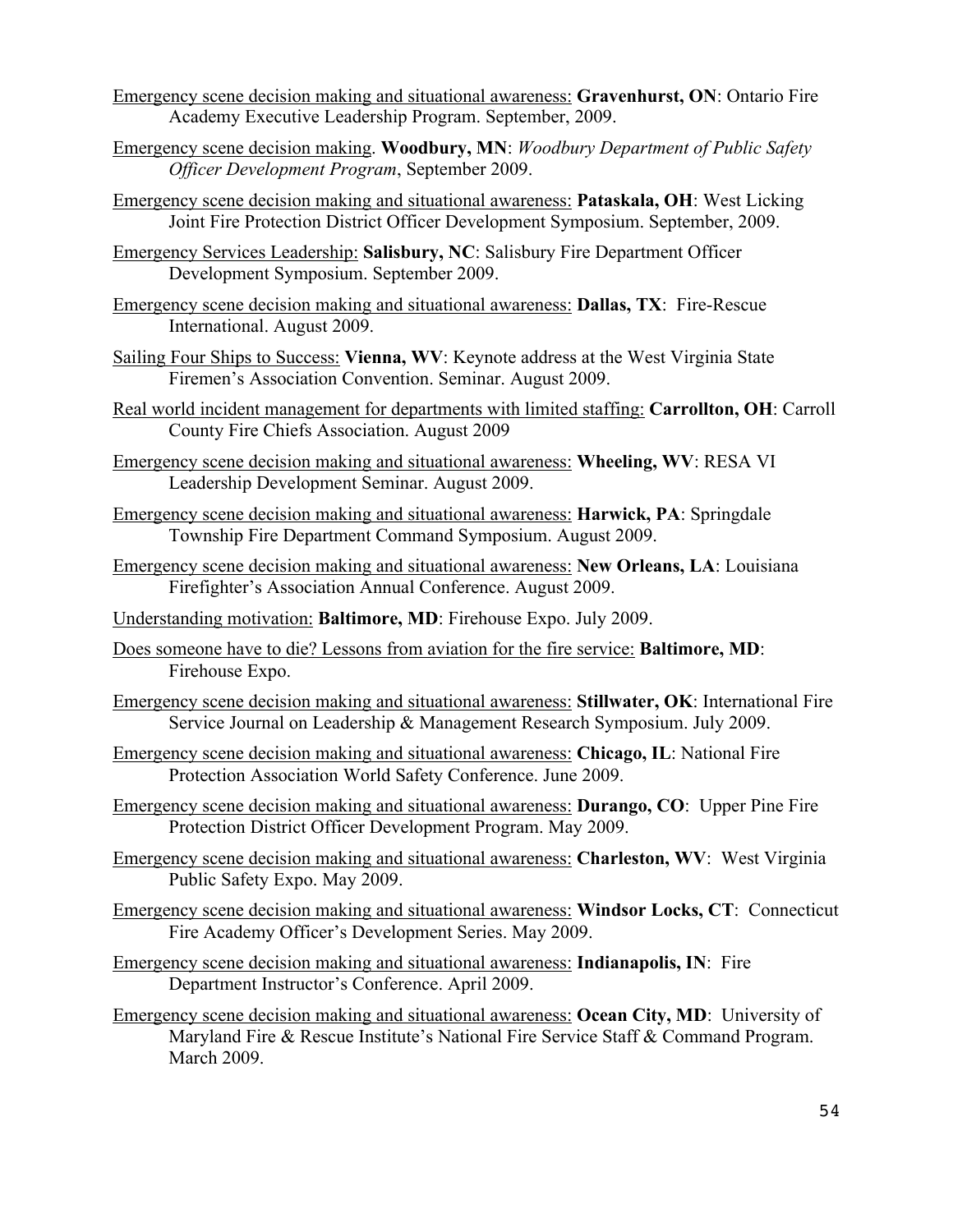- Emergency scene decision making and situational awareness: **Wellsburg, WV**: Upper Ohio Valley Fire & Rescue School. March 2009.
- Emergency scene decision making and situational awareness: **St. Simon's Island, GA**: Georgia Fire Chiefs Association Winter Conference. March 2009.
- Emergency scene decision making and situational awareness: **Faribault, MN**: Faribault Fire Department Officer Development Program. February 2009.
- Incident Command for Smaller Departments: **Lino Lakes, MN**: Centennial Fire Department Officer Development Program. February 2009
- Emergency scene decision making and situational awareness: **Kent, WA**: Kent Fire Department Officer Development Program. January 2009.
- Emergency scene decision making and situational awareness: **Blaine, MN**: Gasaway Consulting Group Presentations. January 2009.

- Emergency scene decision making and situational awareness: **Mandan, ND**: Mandan Fire Department Leadership Symposium, December, 2008.
- Emergency scene decision making and situational awareness: **Orlando, FL**: Symposium in the Sun, November, 2008.
- Emergency scene decision making and situational awareness: **London, UK**: Fire College of Great Brittan Research Symposium 2008. November, 2008.
- Emergency Services Leadership: **Medina, OH**: 2008 Medina Fire Officer's Seminar. October, 2008.
- Emergency Scene decision and situational awareness: **Pittsburgh, PA**: National Occupational Injury Research Symposium, hosted by the National Institute of Occupational Safety and Health (NIOSH). October, 2008.

Emergency services leadership: **Las Vegas, NV**: Firehouse Central. October, 2008.

- Emergency services leadership: **Juneau, AK**: Alaska Fire Chiefs Association Annual Conference. September, 2008.
- Understanding employee motivation: **Juneau, AK**: Alaska Fire Chiefs Association Annual Conference. September, 2008.
- Leadership for volunteer and combination fire departments. **Glassport, PA**: September, 2008.
- Recruitment and retention of volunteers: attracting and keeping the best!: **Glassport, PA**: September, 2008.
- Emergency scene decision making and situational awareness: **Glassport, PA**: September, 2008.
- Customer service beyond customer expectations: Make the customer say wow!: **Glassport, PA**: September, 2008.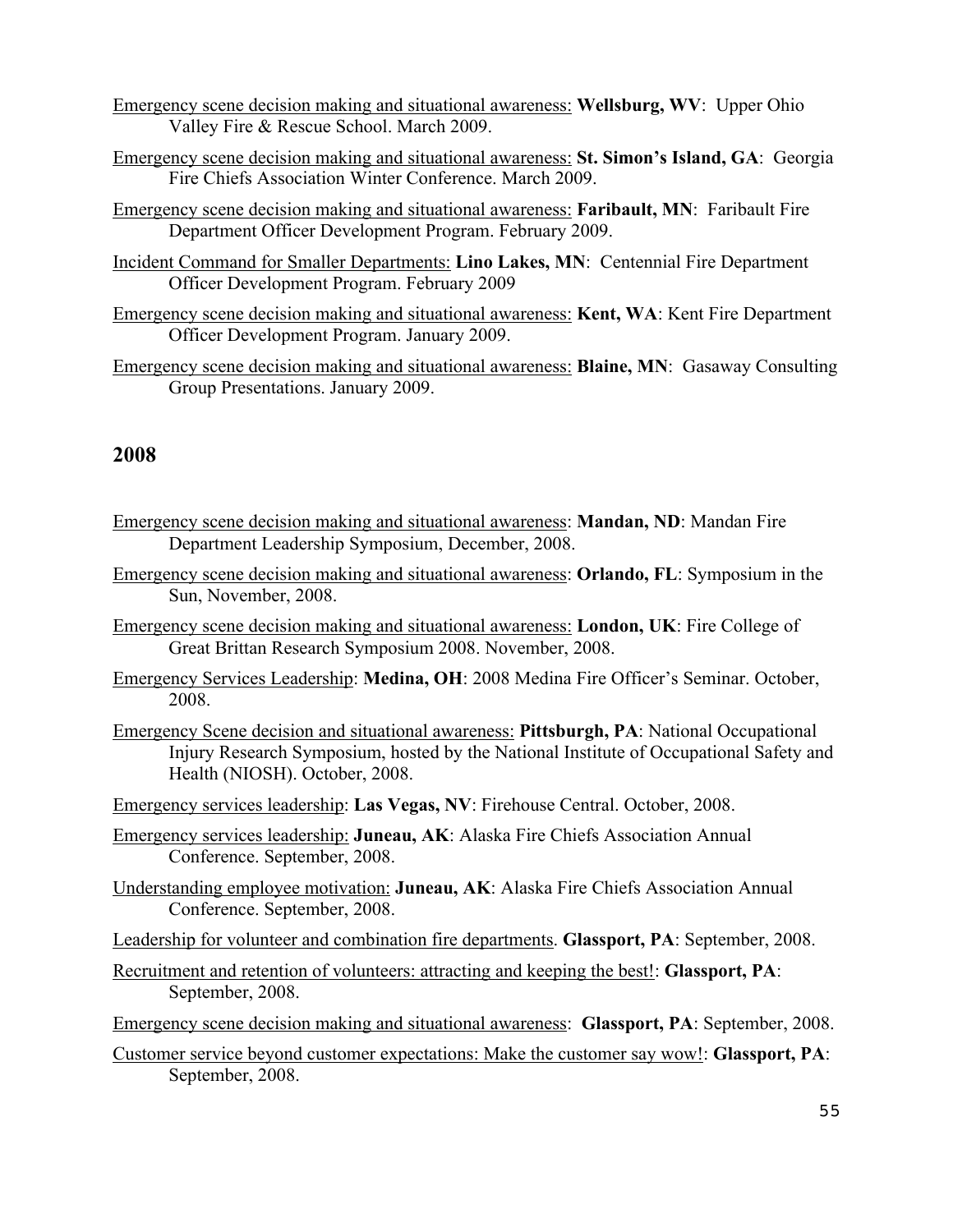- Emergency scene decision making and situational awareness: **Denver, CO**: Fire-Rescue International, Health & Safety Pre-Conference. August, 2008.
- Emergency scene decision making and situational awareness: **Baltimore, MD**: Firehouse Expo. July, 2008.

Leadership. **Prior Lake, MN**, a leadership program presented for the International Association of Fire Chiefs. July, 2008.

Emergency scene decision making and situational awareness: **Peoria, IL**: Illinois Fire Chiefs Association Symposium. May, 2008.

Understanding Motivation: **Peoria, IL**: Illinois Fire Chiefs Association Symposium, May, 2008.

- Emergency scene decision making and situational awareness: **Indianapolis, IN**: Fire Department Instructor's Conference. April, 2008.
- Emergency scene decision making and situational awareness: **Louisville, KY**: Maryland Fire-Rescue Institute National Fire Service Staff & Command Program. March, 2008.
- Leadership for volunteer and combination fire departments. **Wellsburg, WV**: Upper Ohio Valley Fire & Rescue School. March, 2008.
- Recruitment and retention of volunteers: attracting and keeping the best!: **Wellsburg, WV**: Upper Ohio Valley Fire & Rescue School. March, 2008.
- Emergency scene decision making under stress: **Wellsburg, WV**: Upper Ohio Valley Fire & Rescue School. March, 2008.
- Customer service beyond customer expectations: Make the customer say wow!: **Wellsburg, WV**: Upper Ohio Valley Fire & Rescue School. March, 2008.
- Leadership. **White Bear Lake, MN**, a leadership program presented for the International Association of Fire Chiefs, February, 2008.
- Customer service. **Plymouth, MN**: Plymouth Police Department Supervisor's Seminar, February, 2008.

- Fire service leadership. **Maple Grove, MN**: Chief Officer Training Curriculum, National Fire Academy, December, 2007.
- Human resource management. **Maple Grove, MN:** Chief Officer Training Curriculum, National Fire Academy, November, 2007.
- Emergency scene decision making. **Ontario Fire College, Gravenhurst, Ontario, CA**: Ontario Fire Instructor's Association. September 2007.
- Decision-making under stress. **Indianapolis, IN**: Fire Department Instructor's Conference, April, 2007.
- Understanding organizational culture. **Ocean City, MD**: Maryland Fire-Rescue Institute National Fire Service Staff & Command Program, March, 2007.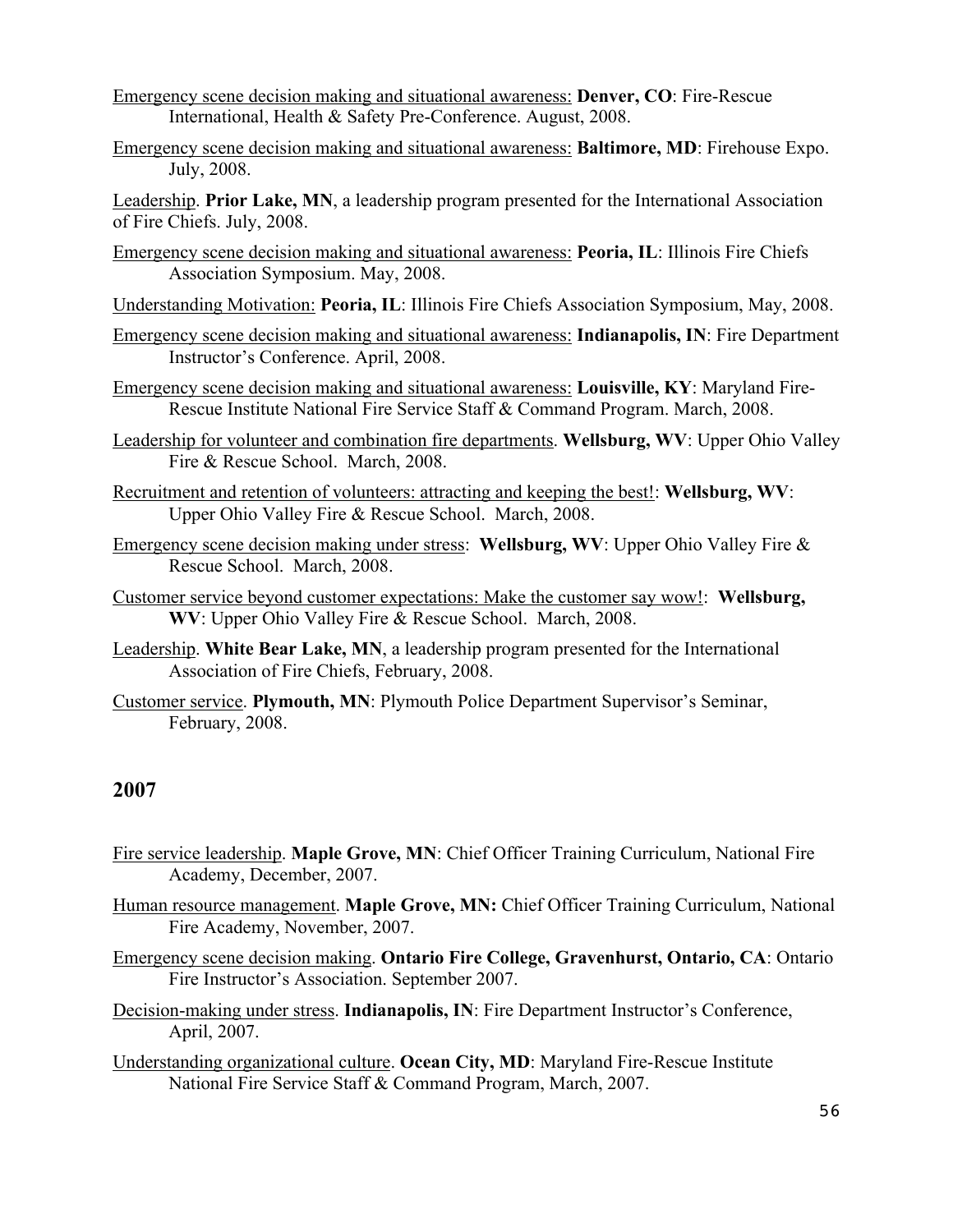- Leadership. **Akron, OH**, a leadership program presented for the International Association of Fire Chiefs, March, 2007.
- Fire officer I. **Wellsburg, WV**: National Fire Academy Direct Delivery, Upper Ohio Valley Fire School, March, 2007.
- Leadership. **Appleton, WI**, a leadership program presented for the International Association of Fire Chiefs, March, 2007.

Leadership. **Denver, CO**, a leadership program presented for the International Association of Fire Chiefs, February, 2007.

Leadership. **Pittsburgh, PA**, a leadership program presented for the International Association of Fire Chiefs, February, 2007.

Leadership. **Nashville, TN**, a leadership program presented for the International Association of Fire Chiefs, January, 2007.

- Safety leadership (keynote address). **Salt Fork State Resort, OH**. Safety Managers Retreat, Wheeling-Pittsburgh Steel Corporation, October, 2006.
- The leader's toolbox, **Duluth, MN**: Minnesota State Fire Chief's Association Annual Conference, October, 2006.
- Sailing the ships of success. **Dallas, TX**: Fire-Rescue International, September, 2006.
- Volunteer leadership. **Dallas, TX**: Fire-Rescue International, September, 2006.
- Leadership. **Dennis, MA**: Officer Development Program, May, 2006.
- Emergency services leadership. **Boston, MA**: Senior Officer Development Program, Massachusetts Fire Academy, May, 2006.
- Decision making. **Indianapolis, IN**: Fire Department Instructors' Conference, April, 2006.
- Dealing with difficult people. **Louisville, KY**: Maryland Fire-Rescue Institute National Fire Service Staff & Command Program, March, 2006.
- Building organizational pride. **Plymouth, MN**: Plymouth Fire Department Officer Development Program, March, 2006.
- Organizational behavior. **Blaine, MN**: SBM Leadership Development Program, March, 2006.
- Fire officer I. **Wellsburg, WV**: National Fire Academy Direct Delivery, Upper Ohio Valley Fire School, March, 2006.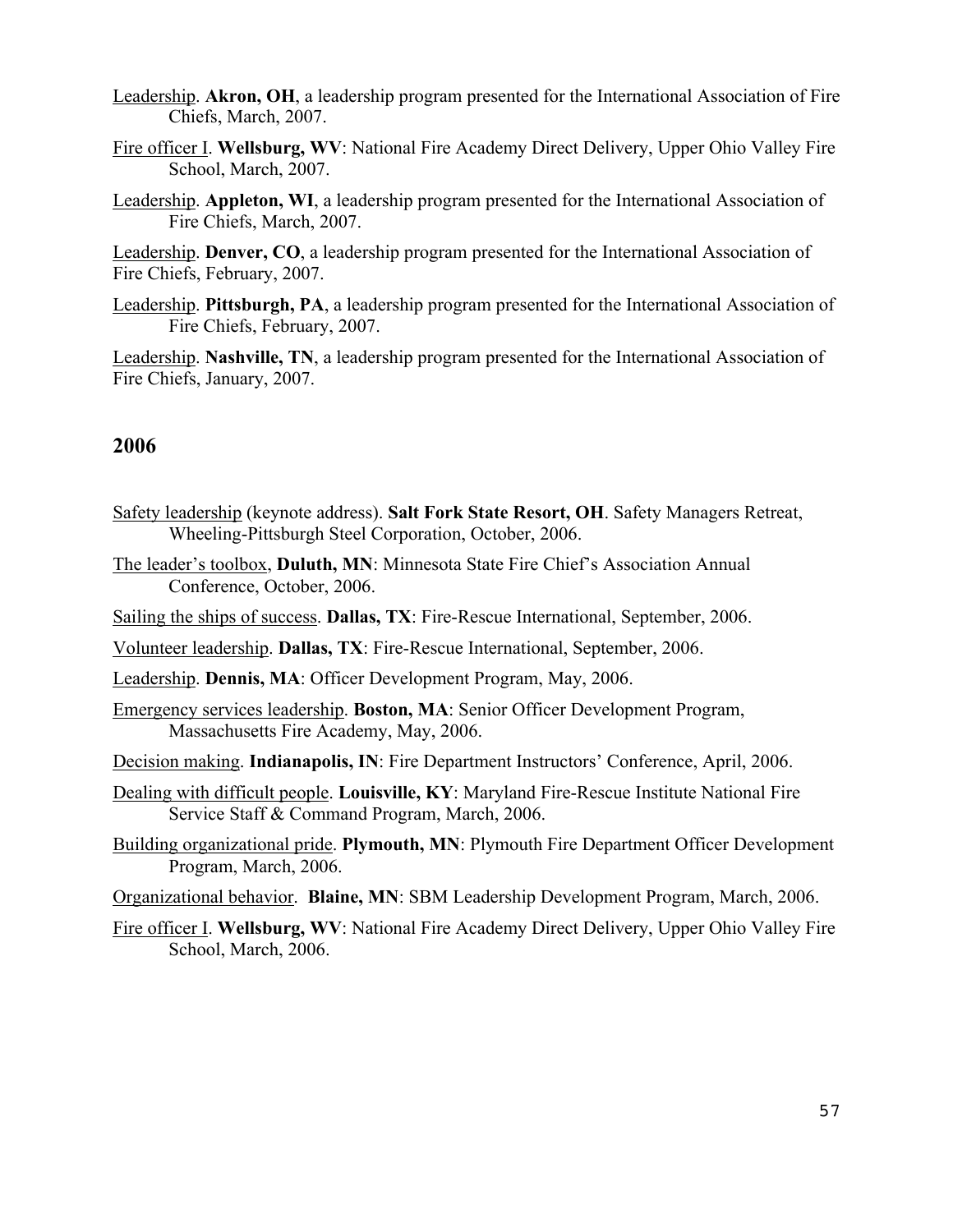10 steps to becoming a successful volunteer. **Maple Plain, MN**: Maple Plain Fire Department 75th Anniversary Celebration, October, 2005.

- Customer service. **Plymouth, MN**: Plymouth Police Department Supervisor's Seminar, October, 2005.
- Understanding motivation. **Brainerd, MN**: Wenck Engineering Consultants Fall Leadership Retreat, October, 2005.
- Understanding motivation. **College Park, MD**: Executive Development Series, Maryland Fire-Rescue institute, September, 2005.
- Teambuilding. **College Park, MD**: Executive Development Series, Maryland Fire-Rescue Institute, September, 2005.
- Expectations of a new fire chief. **Denver, CO**: Fire-Rescue International, August, 2005.
- Hiring your first full-time employee. **Denver, CO**: Fire-Rescue International, August, 2005.
- Command operations. **St. Cloud, MN**: Chief Officer Training Curriculum, National Fire Academy, June, 2005.
- Understanding motivation. **Cable, WI**: Wisconsin Emergency Services Conference, March, 2005.
- Recruitment and retention. **Cable, WI**: Wisconsin Emergency Services Conference, March, 2005.
- Leadership. **Cable, WI**: Wisconsin Emergency Services Conference, March, 2005.
- Community risk reduction. **St. Cloud, MN**: Chief Officer Training Curriculum, National Fire Academy, March, 2005.
- Charting a course to leadership (keynote address). **Cable, WI**: Wisconsin Emergency Services Conference, March, 2005.
- Ethical leadership. **Branson, MO**: Missouri Fire Chief's Association Winter Conference, February, 2005.
- Leadership. **Branson, MO**: Missouri Fire Chief's Association Winter Conference, February, 2005.
- 21<sup>st</sup> century leadership. **Kalamazoo, MI**: International Association of Fire Chiefs, February, 2005.
- Dealing with difficult people. **Blaine, MN**: SBM Leadership Development Program, February, 2005.
- Ethical leadership. **Blaine, MN**: SBM Leadership Development Program, January, 2005.
- Fire service leadership. **St. Cloud, MN**: Chief Officer Training Curriculum, National Fire Academy, January, 2005.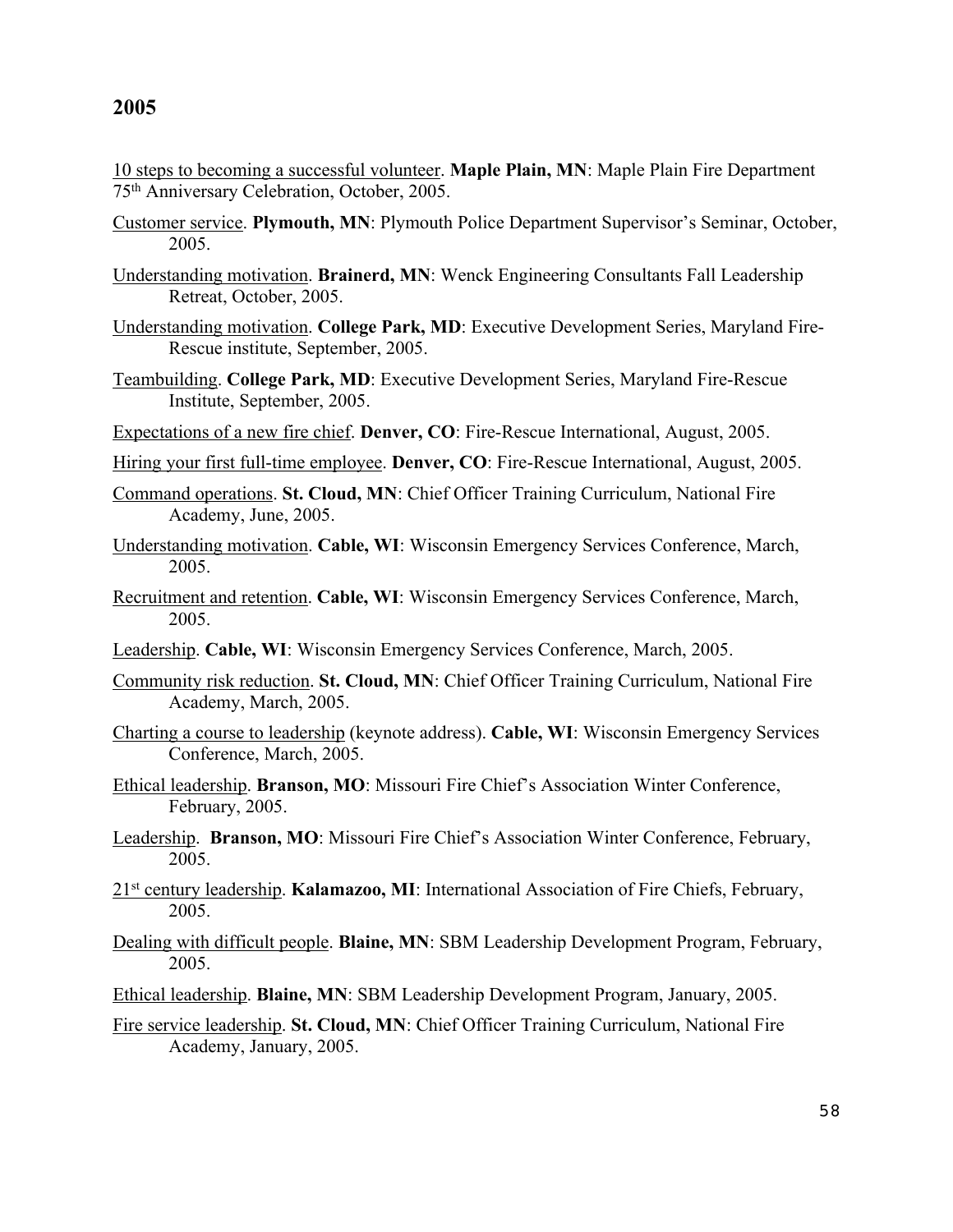Human resource management. **St. Cloud, MN**: Chief Officer Training Curriculum, National Fire Academy, January, 2005.

#### **2004**

Developing employee newsletters. **Rochester, MN**: Minnesota State Fire Chief's Conference, October, 2004. Fire service leadership 303. **Marshal, MN**: Online course presentation. Southwest State University, Fall Quarter, 2004. Ethical leadership. **New Orleans, LA**: Fire-Rescue International Conference, August, 2004. Policy implementation. **New Orleans, LA**: Fire-Rescue International Conference, August, 2004. Leadership. **Harrisburg, PA**: International Association of Fire Chiefs, May, 2004. Leadership. **Pittsburgh, PA**: International Association of Fire Chiefs, March, 2004. Leading volunteer emergency services. **Wellsburg, WV**: Upper Ohio Valley Regional Fire School, March, 2004. Dealing with difficult people. **Charleston, WV**: Emergency Services Conference, February, 2004. Leadership case studies. **Charleston, WV**: Emergency Services Conference, February, 2004. Ethical leadership. **Charleston, WV**: Emergency Services Conference, February, 2004. Recruitment and retention. **Charleston, WV**: Emergency Services Conference, February, 2004.

#### **2003**

Ethical Leadership. **Canaan Valley, WV**: State Instructor's Conference, December, 2003.

- Understanding motivation. **Canaan Valley, WV**: State Instructor's Conference, December, 2003.
- Leadership. **La Grande, OR**: International Association of Fire Chiefs, September, 2003.
- Leadership. **Gig Harbor, WA**: International Association of Fire Chiefs, September, 2003.
- Leadership. **Springfield, MA**: New England Fire Chiefs' Association Annual Conference, June, 2003.
- Ethical leadership. **Ocean City, MD**: University of Maryland Fire-Rescue Institute, National Fire Service Staff & Command Program, March, 2003.

Leadership. **Chesterton, IN**: International Association of Fire Chiefs, March, 2003.

Emergency services leadership. **Wellsburg, WV**: Upper Ohio Valley Fire School, March, 2003.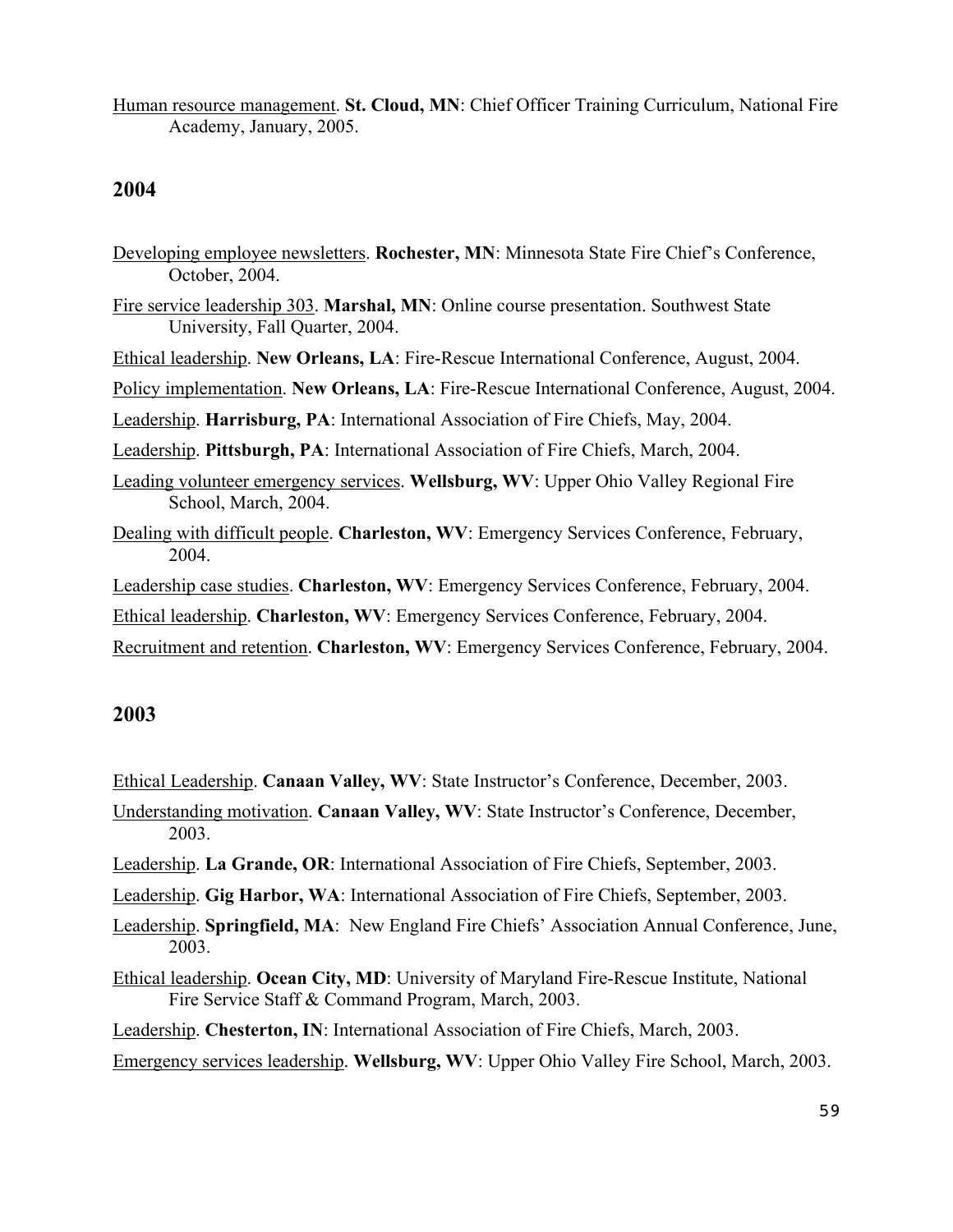Keynote address: Compassion and generosity. **Charleston, WV**: West Virginia Emergency Services Conference, February, 2003.

- Leadership. **Charleston, WV**: West Virginia Emergency Services Conference, Charleston, WV, February, 2003.
- Understanding motivation. **Charleston, WV**: West Virginia Emergency Services Conference, February, 2003.
- Teambuilding and problem solving. **Charleston, WV**: West Virginia Emergency Services Conference, February, 2003.

#### **2002**

- Leadership. **Orlando, FL**: Volunteer and Combination Officer's Symposium in the Sun, November, 2002.
- Leadership: **Nashville, TN**: International Association of Fire Chiefs, October, 2002.
- Current issues in the volunteer fire service. **Rochester, MN**: League of Minnesota Cities Annual Conference, October, 2002.
- Recruitment and retention. **Kansas City, MO**: Fire-Rescue International Conference, August, 2002.
- Ethical leadership. **Dallas, TX**: University of Maryland Fire-Rescue Institute National Fire Service Staff & Command Program, May, 2002.
- Incident command. **Wellsburg, WV**: Upper Ohio Valley Fire School, March, 2002.
- Leadership. **Chesterton, IN**: International Association of Fire Chiefs at the Duneland School of Emergency Response, March, 2002.
- Volunteer leadership. **Charleston, WV**: State Emergency Services Conference, February, 2002.
- Recruitment and retention. **Charleston, WV**: State Emergency Services Conference, February, 2002.
- Dealing with difficult people. **Charleston, WV**: State Emergency Services Conference, Charleston, WV, February, 2002.
- Leadership. **Winsor, Ontario**: International Association of Fire Chiefs, February, 2002.

#### **2001**

Leadership. **Canaan Valley, WV**: State Instructor's Conference, December, 2001.

Leadership. **Reynoldsburg, OH**: International Association of Fire Chief, October, 2001.

Incident command. **Wellsburg, WV**: Upper Ohio Valley Fire School, March, 2001.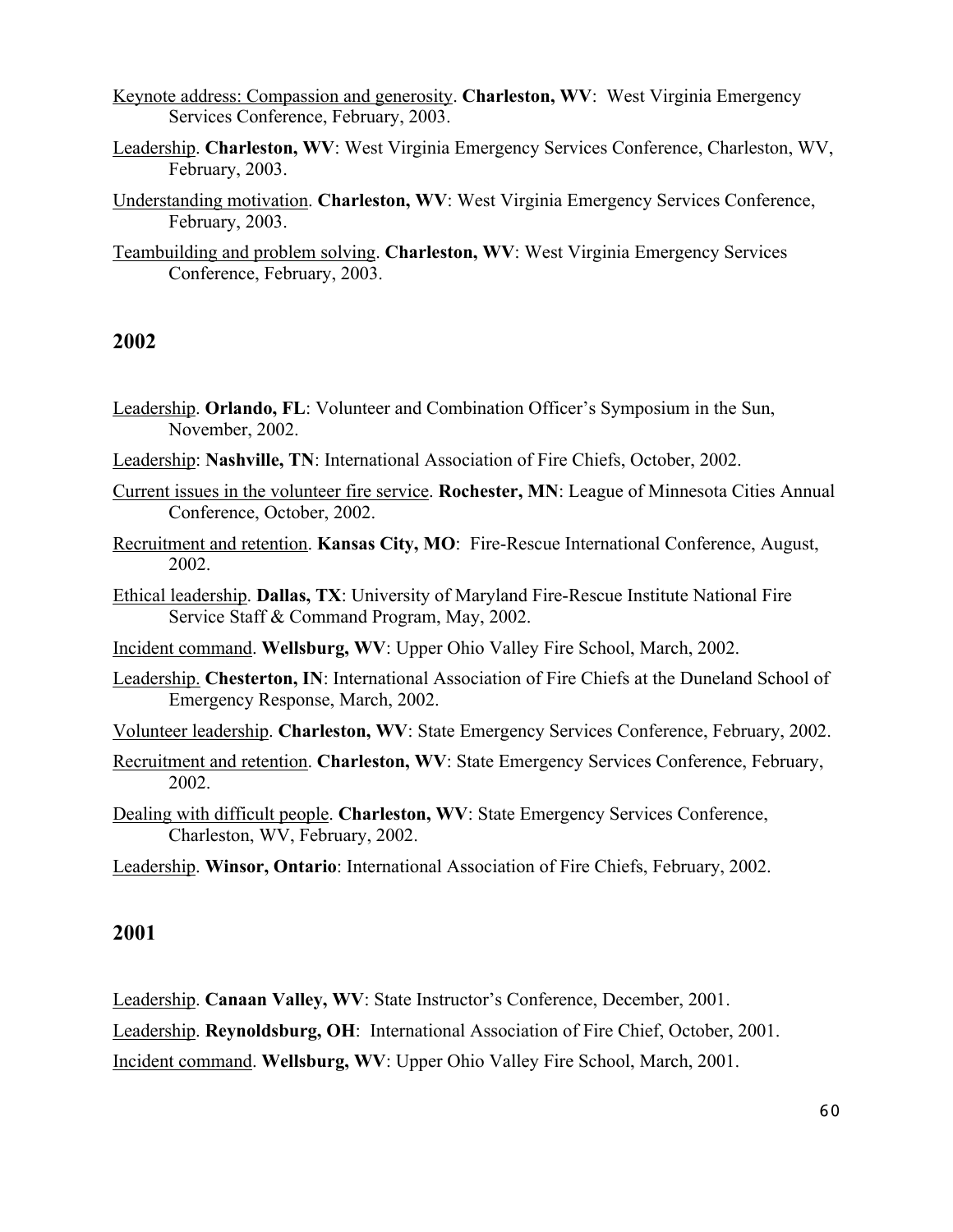Teambuilding. **Charleston, WV**: State Emergency Services Conference, February, 2001.

Problem solving. **Charleston, WV**: State Emergency Services Conference, February, 2001.

Dealing with difficult people. **Charleston, WV**: State Emergency Services Conference, February, 2001.

21st century leadership. **Greentown, IN**: International Association of Fire Chiefs, February, 2001.

Managing fire department personnel. **Minneapolis, MN**: Online course presentation. Hennepin Technical College, Winter, 2001.

#### **2000**

21<sup>st</sup> century leadership. Windsor Locks, CT: International Association of Fire Chiefs, November, 2000.

Incident management. **Wellsburg, WV**: Upper Ohio Valley Fire School, March, 2000.

#### **1999**

Leadership. **Canaan Valley, WV**: State Instructor's Conference, December, 1999.

Incident management. **Wellsburg, WV**: Upper Ohio Valley Fire School, March, 1999.

Marketing. **Columbus, OH**: Ohio Township Association Annual Conference, February, 1999.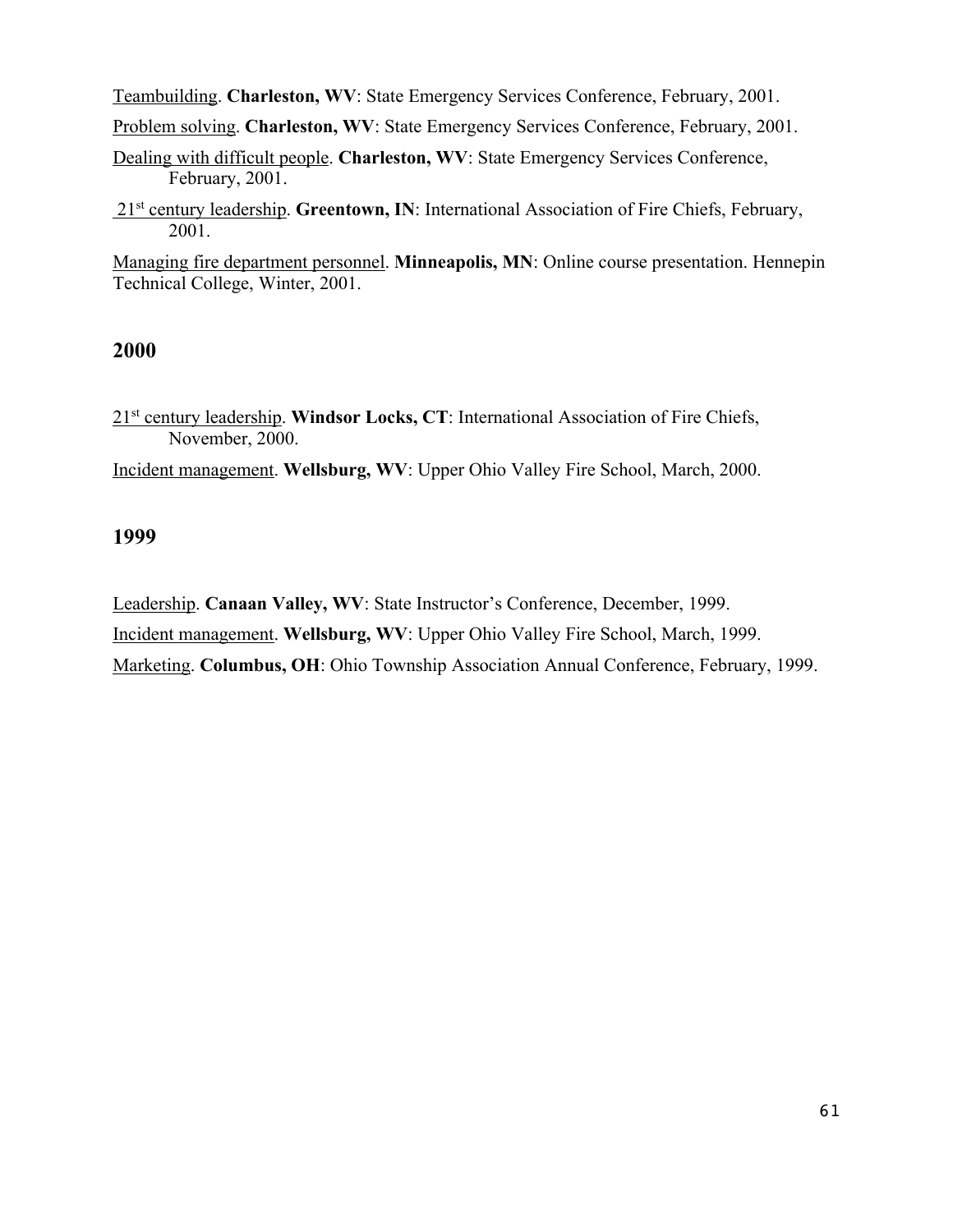### **PUBLICATIONS**

- Gasaway, R. B. (2021) Seven Deadly Situational Awareness Barriers. *Firehouse Magazine.*
- Gasaway, R. B. (2019) *How smart workers use situational awareness to improve safety.*  Gasaway Consulting Group, LLC.
- Gasaway, R.B. (2017) Deadly Dozen: Twelve barriers that flaw situational awareness, Part 3. *International Firefighter*. June, 2017
- Gasaway, R.B. (2017) Deadly Dozen: Twelve barriers that flaw situational awareness, Part 2. *International Firefighter*. May, 2017
- Gasaway, R.B. (2017) Deadly Dozen: Twelve barriers that flaw situational awareness, Part 1. *International Firefighter*. April, 2017
- Gasaway, R.B. (2016). Climbing down the ladder of success. *Firehouse.com.*
- Gasaway, R. B. (2015) *Situational Awareness Matters, Volume 3.* Gasaway Consulting Group, LLC.
- Gasaway, R.B. (2014). Flawed Situational Awareness: The Stealth Killer of First Responders. Part 2. *International Firefighter*, 44. December.
- Gasaway, R.B. (2014). Flawed Situational Awareness: The Stealth Killer of First Responders. Part 1. *International Firefighter*, 43. September.
- Gasaway, R. B. & Kline, R. C. (2013). Understanding the ICMA's 20 Tough Questions Part 21. *Firehouse Magazine*, December.
- Gasaway, R. B. & Kline, R. C. (2013). Understanding the ICMA's 20 Tough Questions Part 20. *Firehouse Magazine*, November.
- Gasaway, R. B. & Kline, R. C. (2013). Understanding the ICMA's 20 Tough Questions Part 19. *Firehouse Magazine*, October.
- Gasaway, R. B. & Kline, R. C. (2013). Understanding the ICMA's 20 Tough Questions Part 18. *Firehouse Magazine*, September.
- Gasaway, R. B. & Kline, R. C. (2013). Understanding the ICMA's 20 Tough Questions Part 17. *Firehouse Magazine*, August.
- Gasaway, R. B. (2013). *Firefighter Safety: Mistakes and best practices*. DVD
- Gasaway, R. B. (2013). *Training For Failure: Understanding why some first responder training must change*. DVD.
- Gasaway, R. B. (2013). Every building on fire is in the process of falling down. UFRA Straight Tip, 14 (3).
- Gasaway, R. B. & Kline, R. C. (2013). Understanding the ICMA's 20 Tough Questions Part 16. *Firehouse Magazine*, July.
- Gasaway, R. B. & Kline, R. C. (2013). Understanding the ICMA's 20 Tough Questions Part 15. *Firehouse Magazine*, June.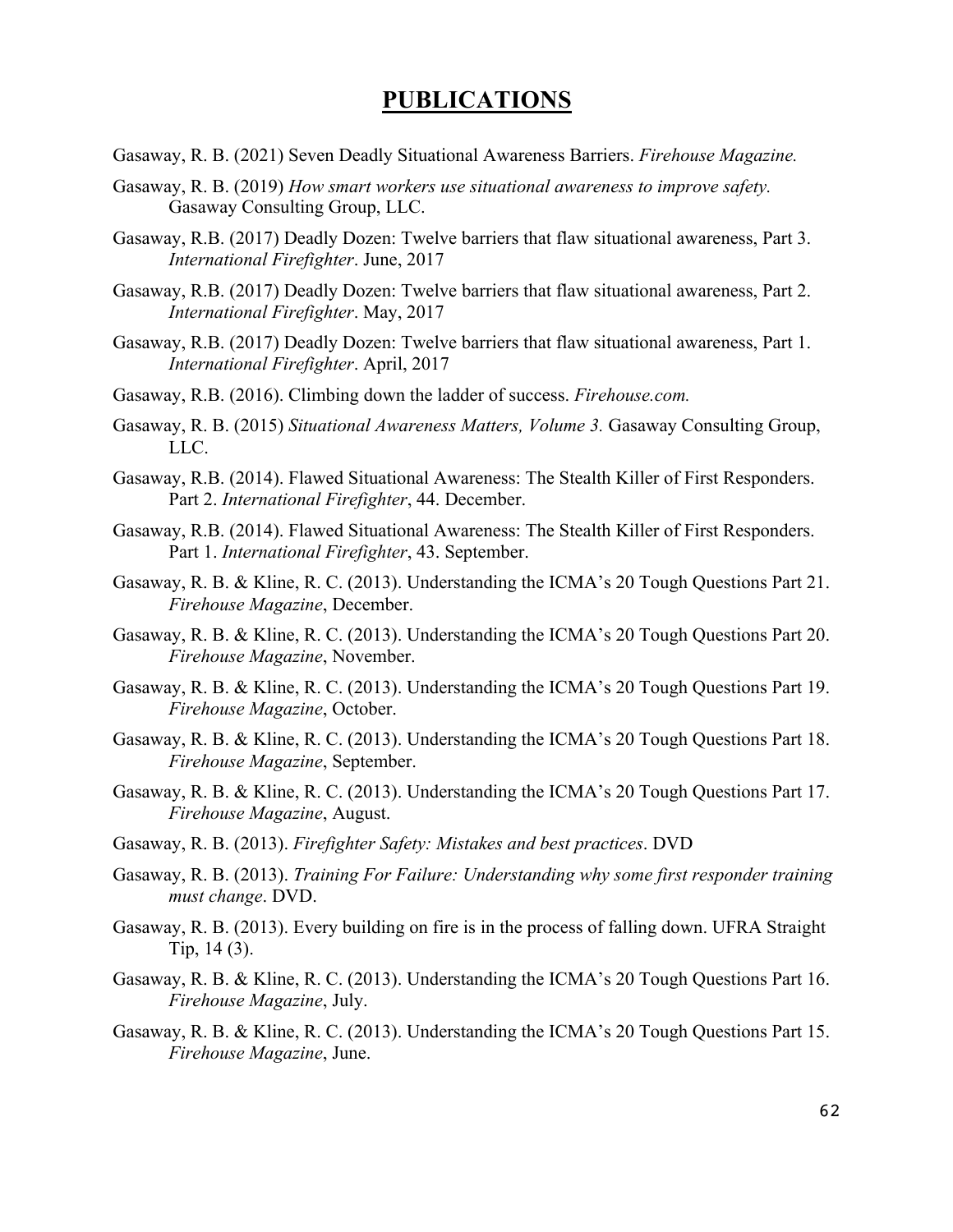- Gasaway, R. B. & Kline, R. C. (2013). Understanding the ICMA's 20 Tough Questions Part 14. *Firehouse Magazine*, May.
- Gasaway, R.B. (2013) Situational Awareness: Capturing cues and clues to enhance fireground safety. Firefighting in Canada, 57(3), 10-18.
- Gasaway, R. B. (2013). *Situational Awareness for Emergency Response*. PennWell Publishing.
- Gasaway, R. B. & Kline, R. C. (2013). Understanding the ICMA's 20 Tough Questions Part 13. *Firehouse Magazine*, April.
- Gasaway, R. B. & Kline, R. C. (2013). Understanding the ICMA's 20 Tough Questions Part 12. *Firehouse Magazine*, March.
- Gasaway, R. B. & Kline, R. C. (2013). Understanding the ICMA's 20 Tough Questions Part 11. *Firehouse Magazine*, February.
- Gasaway, R. G. (2013). *Situational Awareness Matters*, Volume 2. Gasaway Consulting Group, LLC.
- Gasaway, R. B. & Kline, R. C. (2013). Understanding the ICMA's 20 Tough Questions Part 10. *Firehouse Magazine*, January.
- Gasaway, R. B. (2012). *Situational Awareness Matters*, Volume 1. Gasaway Consulting Group, LLC.
- Gasaway, R. B. (December 2012) The multitasking myth. *Fire Engineering Magazine*.
- Gasaway, R. B. & Kline, R. C. (2012). Understanding the ICMA's 20 Tough Questions Part 9. *Firehouse Magazine*, December.
- Gasaway, R. B. & Kline, R. C. (2012). Understanding the ICMA's 20 Tough Questions Part 8. *Firehouse Magazine*, November.
- Gasaway, R. B. & Kline, R. C. (2012). Understanding the ICMA's 20 Tough Questions Part 7. *Firehouse Magazine*, October.
- Gasaway, R. B. & Kline, R. C. (2012). Understanding the ICMA's 20 Tough Questions Part 6. *Firehouse Magazine*, September.
- Gasaway, R. B. & Kline, R. C. (2012). Understanding the ICMA's 20 Tough Questions Part 5. *Firehouse Magazine*, August.
- Gasaway, R. B. & Kline, R. C. (2012). Understanding the ICMA's 20 Tough Questions Part 4. *Firehouse Magazine*, July.
- Gasaway, R. B. & Kline, R. C. (2012). Understanding the ICMA's 20 Tough Questions Part 3. *Firehouse Magazine*, June.
- Gasaway, R. B. & Kline, R. C. (2012). Understanding the ICMA's 20 Tough Questions Part 2. *Firehouse Magazine*. May.
- Gasaway, R. B. (2012). Understanding the ICMA's 20 Tough Questions. Part 1. *Firehouse Magazine*. April.
- Gasaway, R. B. (2012) *Situational Awareness Matters*. Volume 1. St. Paul, MN. Gasaway Consulting Group, LLC.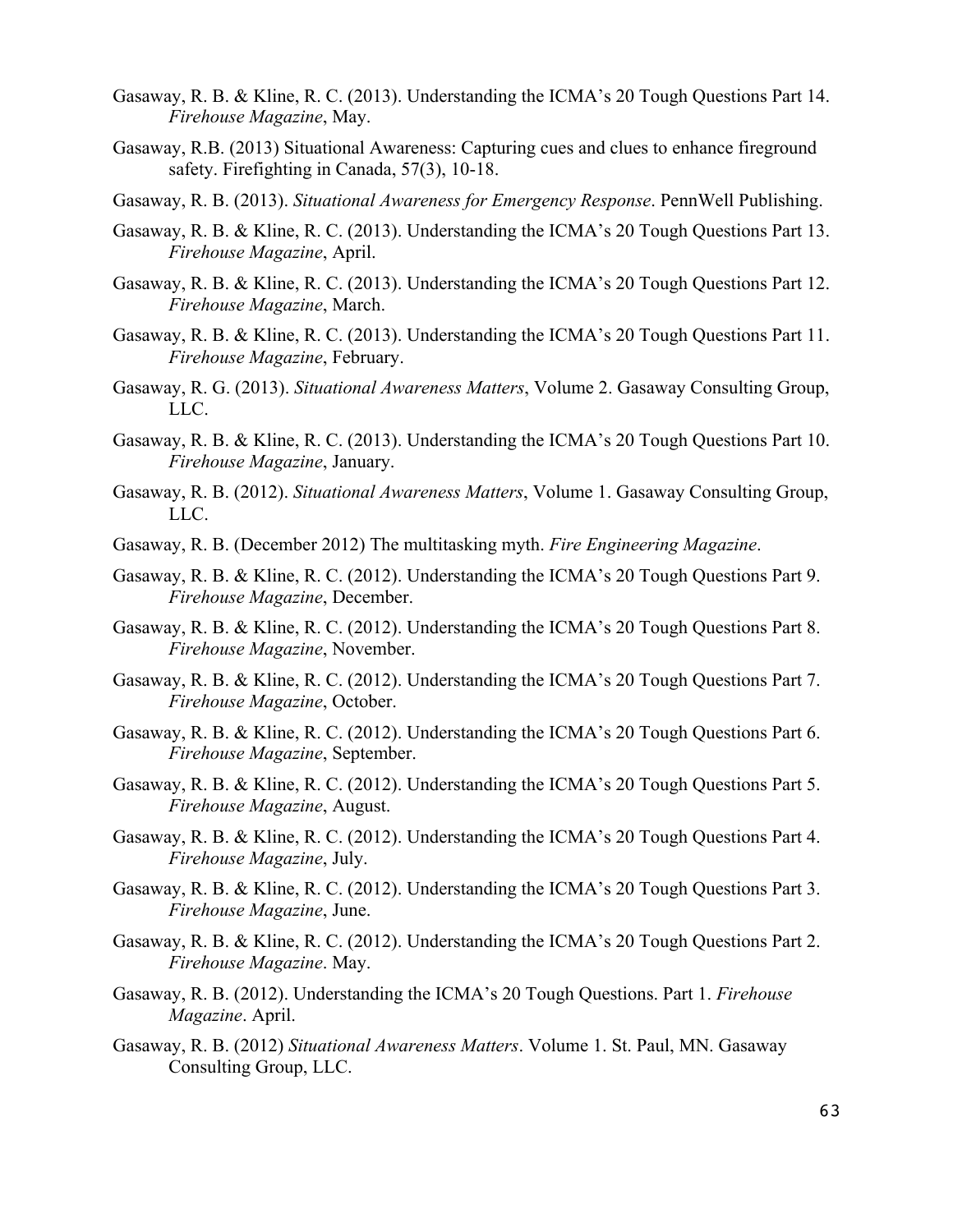- Gasaway, R. B. (2011). *Communications*. In Fire Officer III/IV Handbook. Jones & Bartlett Publishing.
- Gasaway, R. B. (January 2011). Firefighting. It's a whole new ballgame. *Firehouse Magazine*.
- Gasaway, R. B. (July 2010). Understanding Emergency scene decision making. Fire Engineering University insert in July, 2010 issue of Fire Engineering magazine.
- Gasaway, R. B. (November 2009). Charleston Sofa Super Store: An unfiltered perspective. *FireEngineering.com.*
- Gasaway, R. B. (November 2009). Random Reflections From Fallen Firefighter Weekend. *Embers*, 10, 3-4.
- Gasaway, R. B. (October 2009). Reflections of a first-time attendee. *Firehouse.com.*
- Gasaway, R. B. (Summer 2009). Learning from the mistakes of others. *VCOS News*.
- Snook, J., Gasaway, R., & Holman, T. (2009) *A fire chief's guide to leading volunteer fire departments*. Sudbury, MA: Jones & Bartlett.
- Gasaway, R. B. (2009). Understanding awareness barriers. *Crisis Response Journal*, 5(2), 35.
- Gasaway, R. B. (2009). *Fifty Ways to Kill Your Brother Video Series*. Roseville, MN: Gasaway Consulting Group, LLC.
- Gasaway, R. B. (November 2008). Developing and maintaining emergency scene situational awareness: Part 1. *Firehouse Magazine*.

Gasaway, R. B. (December 2008). Developing and maintaining emergency scene situational awareness: Part 2. *Firehouse Magazine*.

- Gasaway R. B. (2008). *Emergency scene decision making: Understanding the Barriers Challenging Commander Situational awareness.* Roseville, MN: Gasaway Consulting Group.
- Gasaway R. B. (2008). Leadership. In F. C. Crosby & F. C. Windisch (Eds.). *A Fire Chief's Guide to Leading Combination Fire Departments*. Sudbury, MA: Jones & Bartlett.
- Gasaway R. B. (2008). *On fire! About leadership*. Roseville, MN: Gasaway Consulting Group.
- Gasaway R. B. (2008). *A handbook of classroom presentations*. Roseville, MN: Gasaway Consulting Group.
- Carter, H. R., Gasaway, R. B., Folisi, K., Wieder, M., Onieal, D., & Clark, B. (2007). What higher education means for my fire service career. 5 fire service leaders recount personal experiences. *Firehouse, 32*(8), 114-120.
- Gasaway, R. B. (2007). The purpose of discipline. *Fire Engineering*, 160(1), 12-16.
- Gasaway, R. B. (2007). Making intuitive decisions under stress. Understanding fireground incident command decision-making. *International Fire Service Journal of Leadership & Management*, 1(1), 8-18.
- Gasaway, R. B (2006). On the indispensability of a fire chief. *Fire Engineering*. 159(12), 10.
- Gasaway, R. B (2006). The leader-follower relationship. *Fire Engineering*. 159(7), 10-14.
- Gasaway, R. B. (2006). Are we having fun yet? *Fire Engineering*, 159(3), 18-20.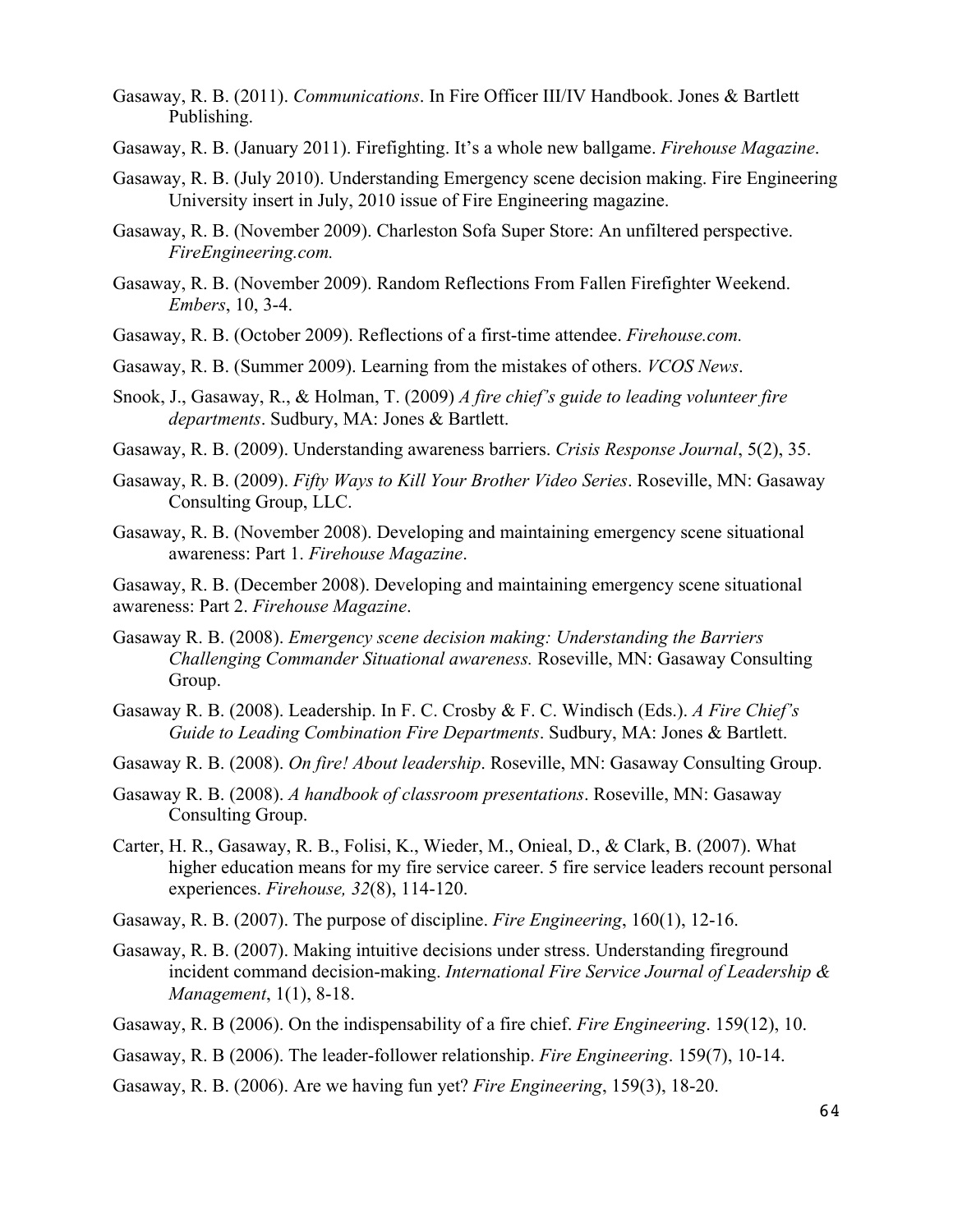- Gasaway, R. B. (2006). FIREINadvICE on Financially Frustrated. *Minnesota Fire Chief*, 42(4), 51-52.
- Gasaway, R. B. (2006). It all happens by magic. *Fire Engineering*, 159(2), 12-13.

Gasaway, R. B. (2005). Work horse or show horse? *Minnesota Fire Chief*, 42(2), 38.

Gasaway, R. B. (2005). FIRINadvICE (a fire chief's leadership advice column). *Minnesota Fire Chief*, 42(1), 9-10.

Buckman, J. M., Fulmer, D., Holman, T., Windisch, F., Scott, G., Buchanan, E. Curl, L., Ray, S., Wilson, M., Gasaway, R. B., et al., (2005). Lighting the path of evolution. The red ribbon report: Leading the transition in volunteer and combination fire departments.

- Gasaway, R. B. (2005). And the survey says (Part 4). *Minnesota Fire Chief*, 42(1), 18-20.
- Gasaway, R. B. (2005). Leave your bad habits at the door. *Minnesota Fire Chief*, 41(6), 27.
- Gasaway, R. B. (2005). FIRINadvICE (a fire chief's leadership advice column). *Minnesota Fire Chief*, 41(6), 9-10.
- Gasaway, R. B. (2005). The influence of paradigms. *Minnesota Fire Chief*, 41(5), 48.
- Gasaway, R. B. (2005). FIRINadvICE (a fire chief's leadership advice column). *Minnesota Fire Chief*, 41(5), 9-10.
- Gasaway, R. B. (2005). And the survey says (Part 3). *Minnesota Fire Chief*, 41(5), 22-23.
- Gasaway, R. B. (2005). And the survey says (Part 2). *Minnesota Fire Chief*, 41(4), 20-21.
- Gasaway, R. B. (2005). FIRINadvICE (a fire chief's leadership advice column). *Minnesota Fire Chief*, 41 (4), 10+.
- Gasaway, R. B. (2005). Are you a volunteer or professional firefighter? *Michigan Chiefs Fire Service News*, 18-21.
- Gasaway, R. B. (2005). FIRINadvICE (a fire chief's leadership advice column). *Minnesota Fire Chief*, 41 (3), 9-11.
- Gasaway, R. B. (2005). And the survey says (Part 1). *Minnesota Fire Chief*, 41 (3) 26-27.
- Gasaway, R. B. (2005). Some traditions haunt us every day. *Fire Engineering*, 158(2), 10-14.
- Gasaway, R. B. (2004). Don't let the winds of change become a tornado. *Fire Engineering*, 157(12), 12-15.
- Gasaway, R. B. (2004). Are you a volunteer or professional firefighter? *Minnesota Fire Chief*, 41 (2), 24.
- Gasaway, R. B. (2004). FIRINadvICE (a fire chief's leadership advice column). *Minnesota Fire Chief*, 41 (2), 9-13.
- Gasaway, R. B. (2004). Hiring standards. *Fire Engineering*, 157 (10), 14-16.
- Gasaway, R. B. (2004). FIRINadvICE (a fire chief's leadership advice column). *Minnesota Fire Chief*, 41 (1), 8-12+.
- Gasaway, R. B. (2004). Should we slow the technology train down? *Minnesota Fire Chief*, 41 (1), 16.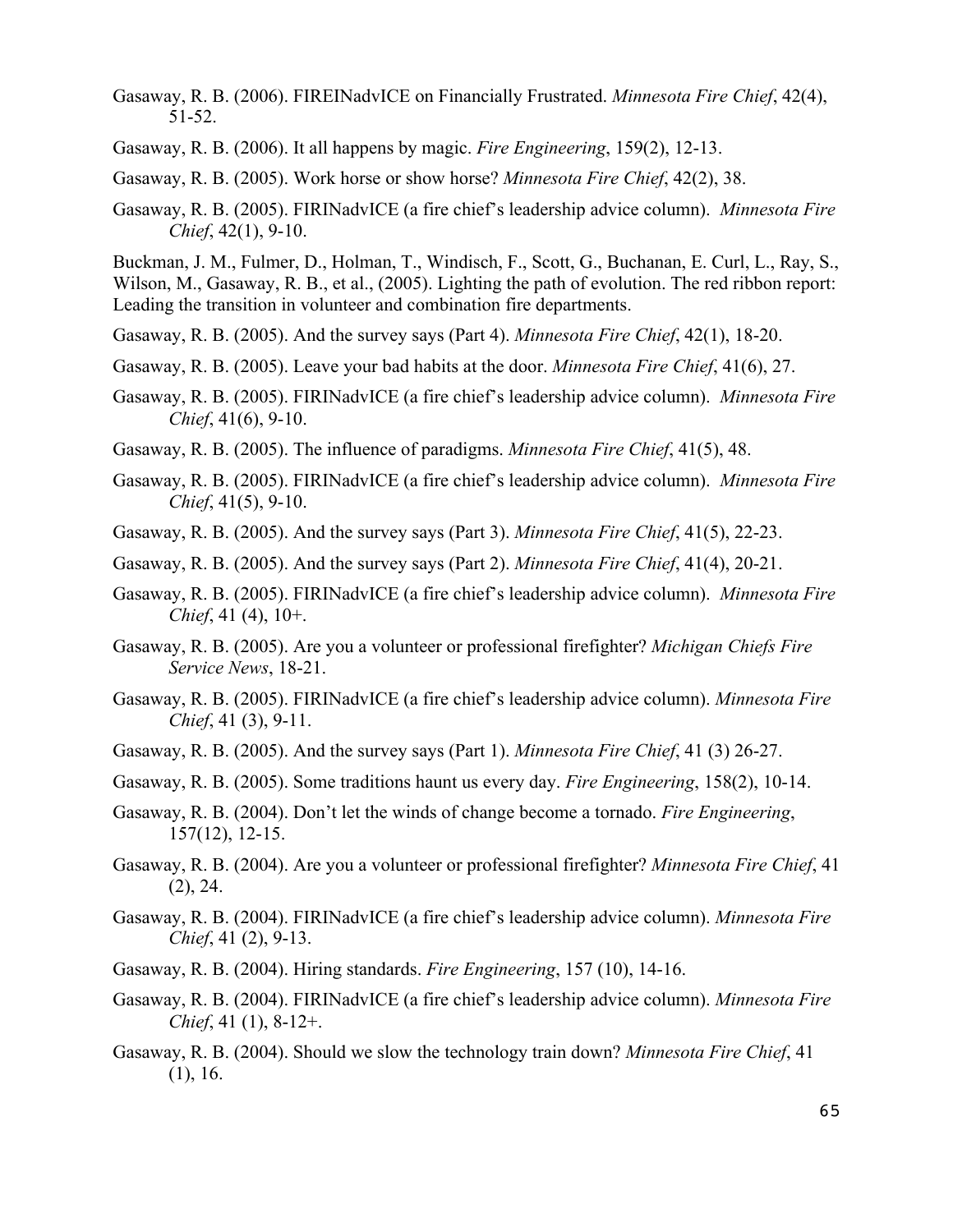Gasaway, R. B. (2004). Attitudes are contagious. *Minnesota Fire Chief*, 40 (6), 20-21.

Gasaway, R. B. (2004). FIRINadvICE (a fire chief's leadership advice column). *Minnesota Fire Chief*, 40 (6), 8-11.

Gasaway, R. B. (2004). Imaginary training. *The Instructor* (the professional journal of the International Society of Fire Service Instructors), 1 (6), 7.

- Gasaway, R. B. (2004). FIRINadvICE (a fire chief's leadership advice column). *Minnesota Fire Chief*, 40 (5), 12-13.
- Gasaway, R. B. (2004). Going out on a limb. *Minnesota Fire Chief*, 40 (5), 21.
- Buckman, J. M., Scott, G., Gasaway, R. B., et al., (2004). Special report. A call for action. The Blue Ribbon Report. Reprint of the IAFC report on the volunteer fire service. *National Fire & Rescue*, 28 (3), 32-43+.
- Gasaway, R. B. (2004). First national bank of credibility. *Fire Engineering*, 157 (5), 10.
- Buckman, J. M., Scott, G., Gasaway, R. B. et al., (2004). A call for action. The Blue Ribbon Report. Preserving and improving the future of the volunteer fire service. Published by the *International Association of Fie Chiefs*.

Gasaway, R. B. (2004). Want to be successful? Help others succeed. *Minnesota Fire Chief*, 40 (4), 16-17.

- Gasaway, R. B. (2004). Stop complaining and start leading. *Fire Engineering*, 157 (3), 16.
- Gasaway, R. B. (2004). Why do we resist change? *Minnesota Fire Chief*, 40 (3), 9-10.
- Gasaway, R. B. (2003). I'm a volunteer: You can't tell me what to do. *Fire Engineering*, 156 (12), 12-14.
- Gasaway, R. B. (2003). ETN, PAR can help improve your safety. *Minnesota Fire Chief*, 40 (2), 9-11.
- Gasaway, R. B. (2003). Don't let the tail wag the dog. *Fire Engineering*, 156 (10), 16.
- Gasaway, R. B. (2003). It's ok to disagree. It's not ok to be disagreeable. *Minnesota Fire Chief*, 40 (1), 13.
- Gasaway, R. B. (2003). Ready! Fire! Aim! *Fire Engineering*, 156 (8), 16-18.
- Gasaway, R. B. (2003). Peer pressure can increase risk-taking. *Minnesota Fire Chief*, 39 (6), 11- 12.
- Gasaway, R. B. (2003). It's time to be creative. *Minnesota Fire Chief*, 39 (5), 9.
- Gasaway, R. B. (2003). Striving for unconscious competency. *Fire Engineering*, 156 (4), 14-16.
- Gasaway, R. B. (2003). Working to improve your ISO rating may be wasting your department's time, effort and money. *Minnesota Fire Chief*, 39 (4), 12-13.
- Gasaway, R. B. (2003). Sure, it's possible. But is it probable? *Minnesota Fire Chief*, 39 (3), 8+.
- Gasaway, R. B., & McGinty, K. (2002). Ambulance PSAs it's time for a change. *Minnesota Fire Chief*, 39 (2), 17.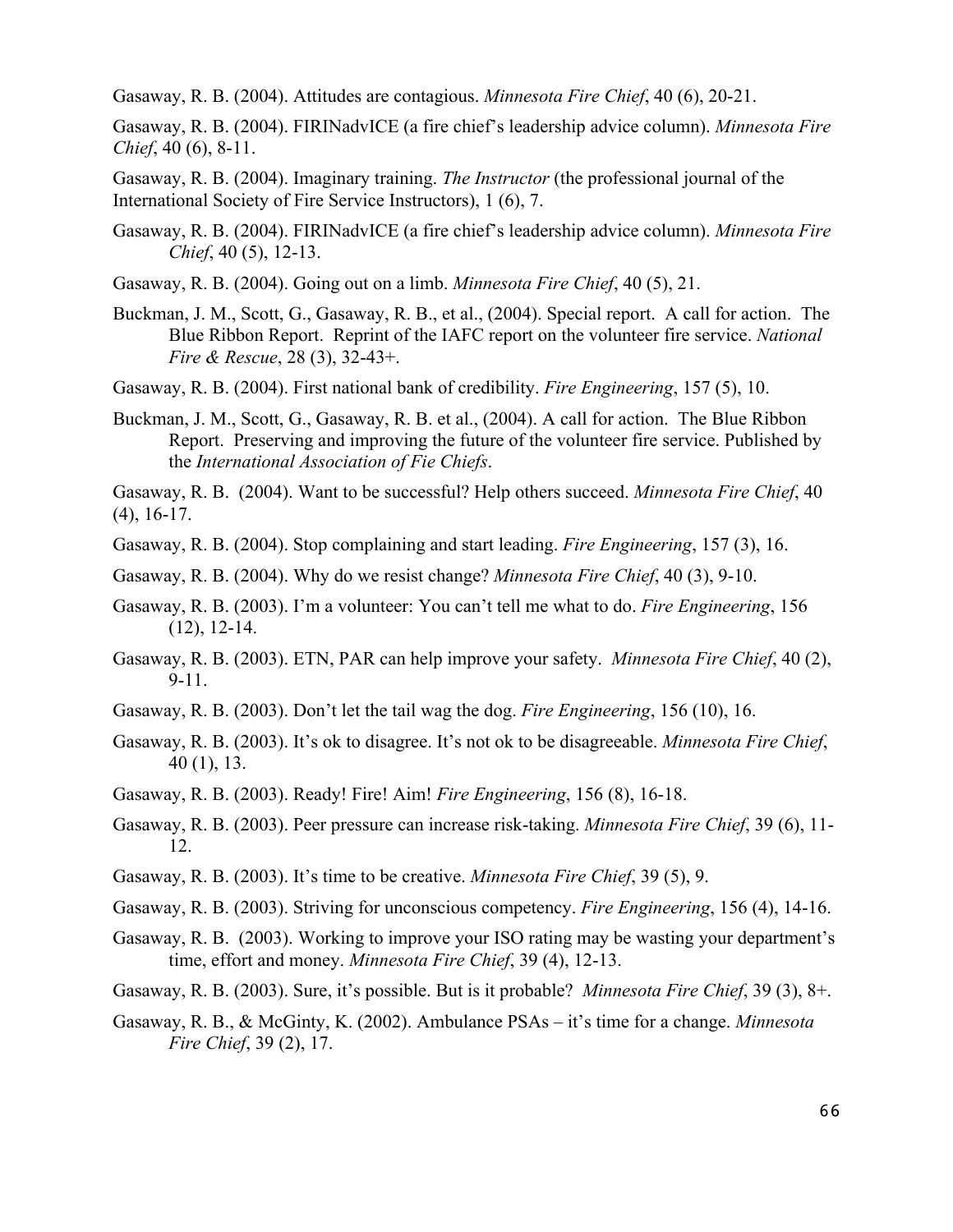- Gasaway, R. B. (2002). Don't make coaching… or fire chiefing harder than it needs to be. *Minnesota Fire Chief*, 39 (2), 14.
- Gasaway, R. B. (2002, February). To be… or not to be… a CFO. *Accreditation Advisory* (a newsletter for the Commission on Fire Accreditation International).
- Gasaway, R. B. & Landreville, P. D. (2002). What should I do? Creating an advance game plan. *Fire Engineering*, 155 (6), 67-72.
- Gasaway, R. B. (2002). The future of the fire service… Isn't the fire service. *Minnesota Fire Chief*, 38 (4), 18.
- Gasaway, R. B. (2001). To be a CFO or not to be a CFO. That is the question. *Minnesota Fire Chief*, 38 (2), 8.
- Gasaway, R. B. & Peterson, G. (2002). Realistic training with limited resources. *Fire Engineering*, 155 (3), 10-16.
- Gasaway, R. B. (2001). We all have choices to make. *Minnesota Fire Chief*, 37 (6), 6.
- Gasaway, R. B. (2001). Interactive newsletter keeps firefighters informed. *Fire Engineering*, 154 (6), 10-14.
- Gasaway, R. B. (1999). Assessing the Roseville Fire Department as a learning organization. Applied research paper, *National Fire Academy*, Emmitsburg, MD, c.n. 30721.
- Gasaway, R. B. (1998). EMS Orientation in the Springfield Fire Department. Applied research paper, *National Fire Academy*, Emmitsburg, MD, c.n. 28893.
- Gasaway, R B. & Marchetta, M. (1998). Endotracheal tube securing devices used in pre-hospital care, a comparative study. Pre-hospital Care Research Forum, *Journal of Emergency Medical Services*.
- Gasaway, R. B. (1998). Applied attribution theories in the Springfield Fire Department. Applied research paper, *National Fire Academy*, Emmitsburg, MD.
- Gasaway, R. B. (1997). Analysis of marketing and public relations programs initiated by the Springfield Fire Department. Applied research paper, *National Fire Academy*, Emmitsburg, MD, c.n. 27511.
- Gasaway, R. B. (1993). Coaching your team. *Protecting Your Assets*, a journal published by the Industrial Fire and Emergency Management Training Association.
- Gasaway, R. B. & Wincik, V. A. (1992). On the job: Ohio. Fire destroys rubber processing warehouse. *Firehouse*, 17 (3), 26-27+.